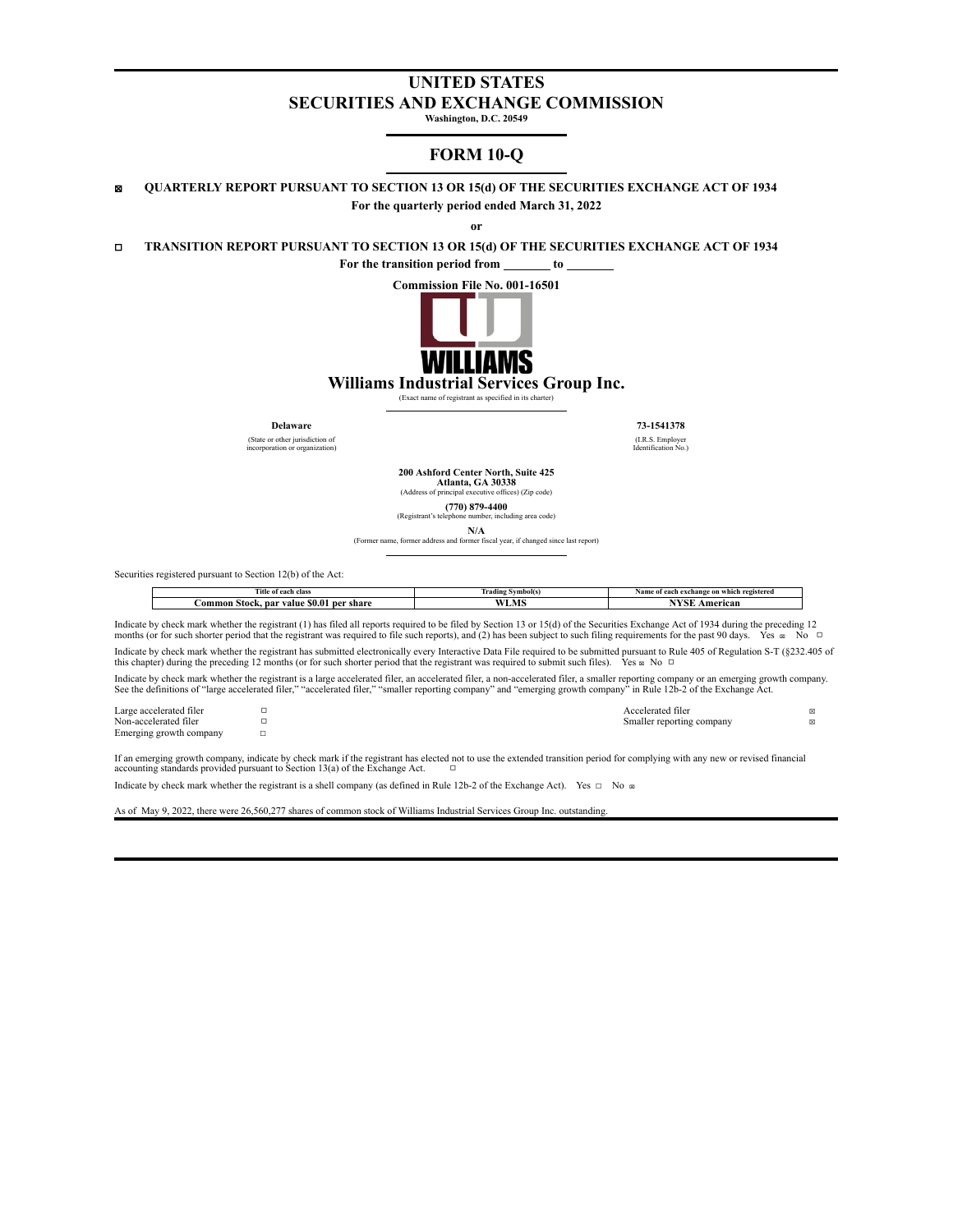# **WILLIAMS INDUSTRIAL SERVICES GROUP INC. AND SUBSIDIARIES**

# **Table of Contents**

<span id="page-1-0"></span>

| <b>Part I-FINANCIAL INFORMATION</b>                                                                                                | $\mathfrak{2}$ |
|------------------------------------------------------------------------------------------------------------------------------------|----------------|
| <b>Item 1. Financial Statements</b>                                                                                                | $\mathfrak{2}$ |
| Condensed Consolidated Balance Sheets as of March 31, 2022 and December 31, 2021 (unaudited)                                       | 2              |
| Condensed Consolidated Statements of Operations for the Three Months Ended March 31, 2022 and 2021<br>(unaudited)                  | 3              |
| <b>Condensed Consolidated Statements of Comprehensive Income for the Three Months Ended March 31, 2022 and</b><br>2021 (unaudited) | 4              |
| <b>Condensed Consolidated Statements of Stockholders' Equity for the Three Months Ended March 31, 2022 and</b><br>2021 (unaudited) | 5              |
| <b>Condensed Consolidated Statements of Cash Flows for the Three Months Ended March 31, 2022 and 2021</b><br>(unaudited)           | 6              |
| <b>Notes to Condensed Consolidated Financial Statements (unaudited)</b>                                                            | 7              |
| <u>Item 2. Management's Discussion and Analysis of Financial Condition and Results of Operations</u>                               | 21             |
| <b>Item 3. Quantitative and Qualitative Disclosures about Market Risk</b>                                                          | 28             |
| <b>Item 4. Controls and Procedures</b>                                                                                             | 29             |
| <b>Part II-OTHER INFORMATION</b>                                                                                                   |                |
| <b>Item 1. Legal Proceedings</b>                                                                                                   | 30             |
| <b>Item 1A. Risk Factors</b>                                                                                                       | 30             |
| <b>Item 6. Exhibits</b>                                                                                                            | 30             |
| <b>SIGNATURES</b>                                                                                                                  | 31             |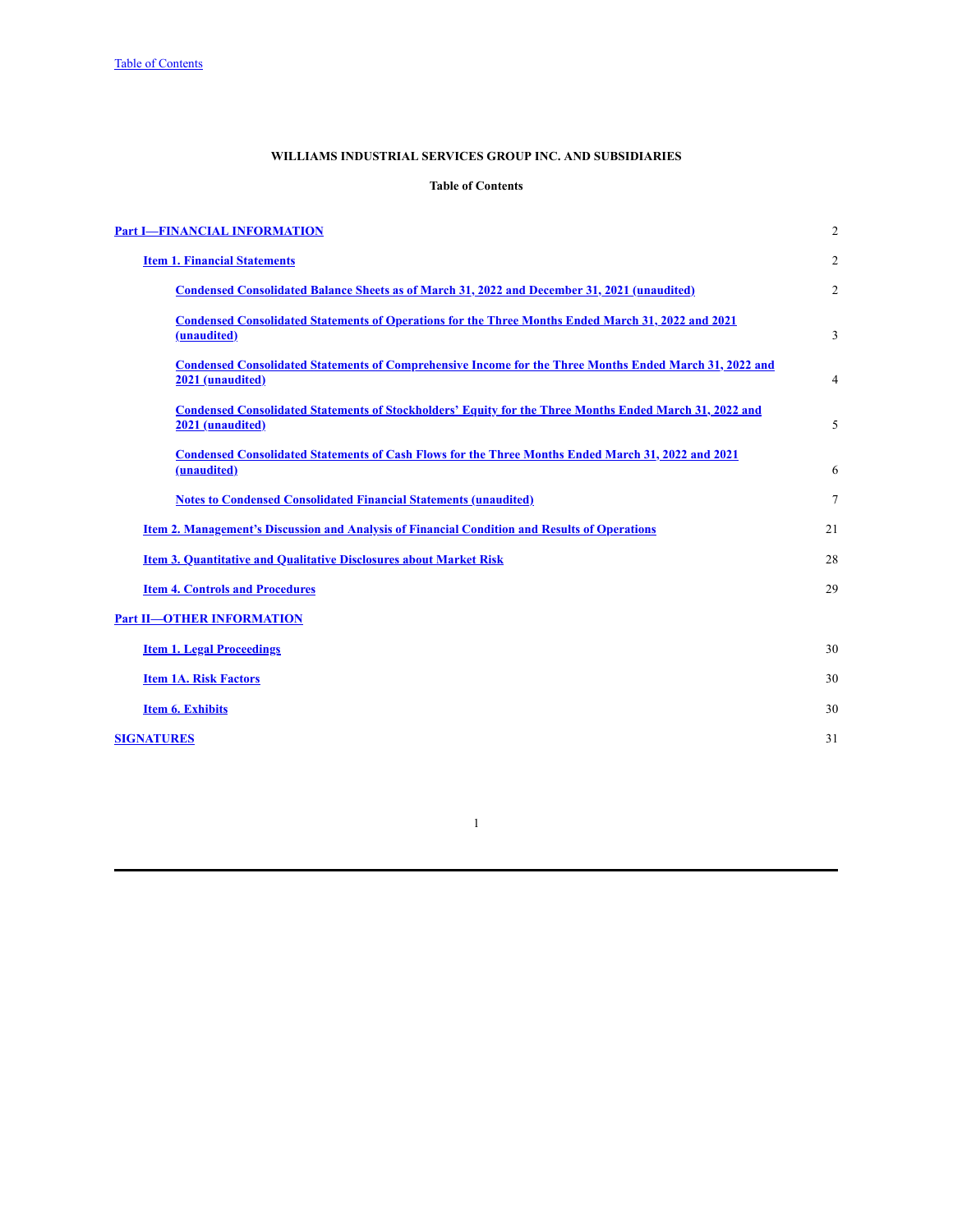# <span id="page-2-0"></span>**Part I—FINANCIAL INFORMATION**

# <span id="page-2-1"></span>**Item 1. Financial Statements.**

# **WILLIAMS INDUSTRIAL SERVICES GROUP INC. AND SUBSIDIARIES CONDENSED CONSOLIDATED BALANCE SHEETS (UNAUDITED)**

<span id="page-2-2"></span>

| (in thousands, except share data)                                                | March 31, 2022 |           |               | December 31, 2021 |  |
|----------------------------------------------------------------------------------|----------------|-----------|---------------|-------------------|--|
| <b>ASSETS</b>                                                                    |                |           |               |                   |  |
| Current assets:                                                                  |                |           |               |                   |  |
| Cash and cash equivalents                                                        | $\mathbf S$    | 4,260     | <sup>\$</sup> | 2,482             |  |
| Restricted cash                                                                  |                | 468       |               | 468               |  |
| Accounts receivable, net of allowance of \$392 and \$427, respectively           |                | 33,574    |               | 35,204            |  |
| Contract assets                                                                  |                | 12,838    |               | 12,683            |  |
| Other current assets                                                             |                | 11,076    |               | 11,049            |  |
| Total current assets                                                             |                | 62,216    |               | 61,886            |  |
|                                                                                  |                |           |               |                   |  |
| Property, plant, and equipment, net                                              |                | 587       |               | 653               |  |
| Goodwill                                                                         |                | 35,400    |               | 35,400            |  |
| Intangible assets                                                                |                | 12,500    |               | 12,500            |  |
| Other long-term assets                                                           |                | 6,998     |               | 5,712             |  |
| Total assets                                                                     | \$             | 117,701   | \$            | 116,151           |  |
| <b>LIABILITIES AND STOCKHOLDERS' EQUITY</b>                                      |                |           |               |                   |  |
| Current liabilities:                                                             |                |           |               |                   |  |
| Accounts payable                                                                 | \$             | 16,424    | \$            | 12,168            |  |
| Accrued compensation and benefits                                                |                | 12,056    |               | 12,388            |  |
| Contract liabilities                                                             |                | 2,717     |               | 3,412             |  |
| Short-term borrowings                                                            |                |           |               | 676               |  |
|                                                                                  |                | 1,050     |               |                   |  |
| Current portion of long-term debt                                                |                |           |               | 1,050             |  |
| Other current liabilities                                                        |                | 10,288    |               | 11,017            |  |
| Current liabilities of discontinued operations                                   |                | 337       |               | 316               |  |
| Total current liabilities                                                        |                | 42,872    |               | 41,027            |  |
| Long-term debt, net                                                              |                | 30,228    |               | 30,328            |  |
| Deferred tax liabilities                                                         |                | 2,447     |               | 2,442             |  |
| Other long-term liabilities                                                      |                | 3,539     |               | 1,647             |  |
| Long-term liabilities of discontinued operations                                 |                | 4,207     |               | 4,250             |  |
| <b>Total liabilities</b>                                                         |                | 83,293    |               | 79,694            |  |
| Commitments and contingencies (Note 10)                                          |                |           |               |                   |  |
| Stockholders' equity:                                                            |                |           |               |                   |  |
| Common stock, \$0.01 par value, 170,000,000 shares authorized and 26,700,683 and |                |           |               |                   |  |
| 26,408,789 shares issued, respectively, and 26,231,515 and 25,939,621 shares     |                |           |               |                   |  |
| outstanding, respectively                                                        |                | 261       |               | 261               |  |
| Paid-in capital                                                                  |                | 92,080    |               | 92,227            |  |
| Accumulated other comprehensive income (loss)                                    |                | 47        |               | (95)              |  |
| Accumulated deficit                                                              |                | (57, 974) |               | (55,930)          |  |
| Treasury stock, at par (469,168 and 469,168 common shares, respectively)         |                | (6)       |               | (6)               |  |
| Total stockholders' equity                                                       |                | 34,408    |               | 36,457            |  |
| Total liabilities and stockholders' equity                                       | $\mathcal{S}$  | 117,701   | \$            | 116,151           |  |

See accompanying notes to condensed consolidated financial statements.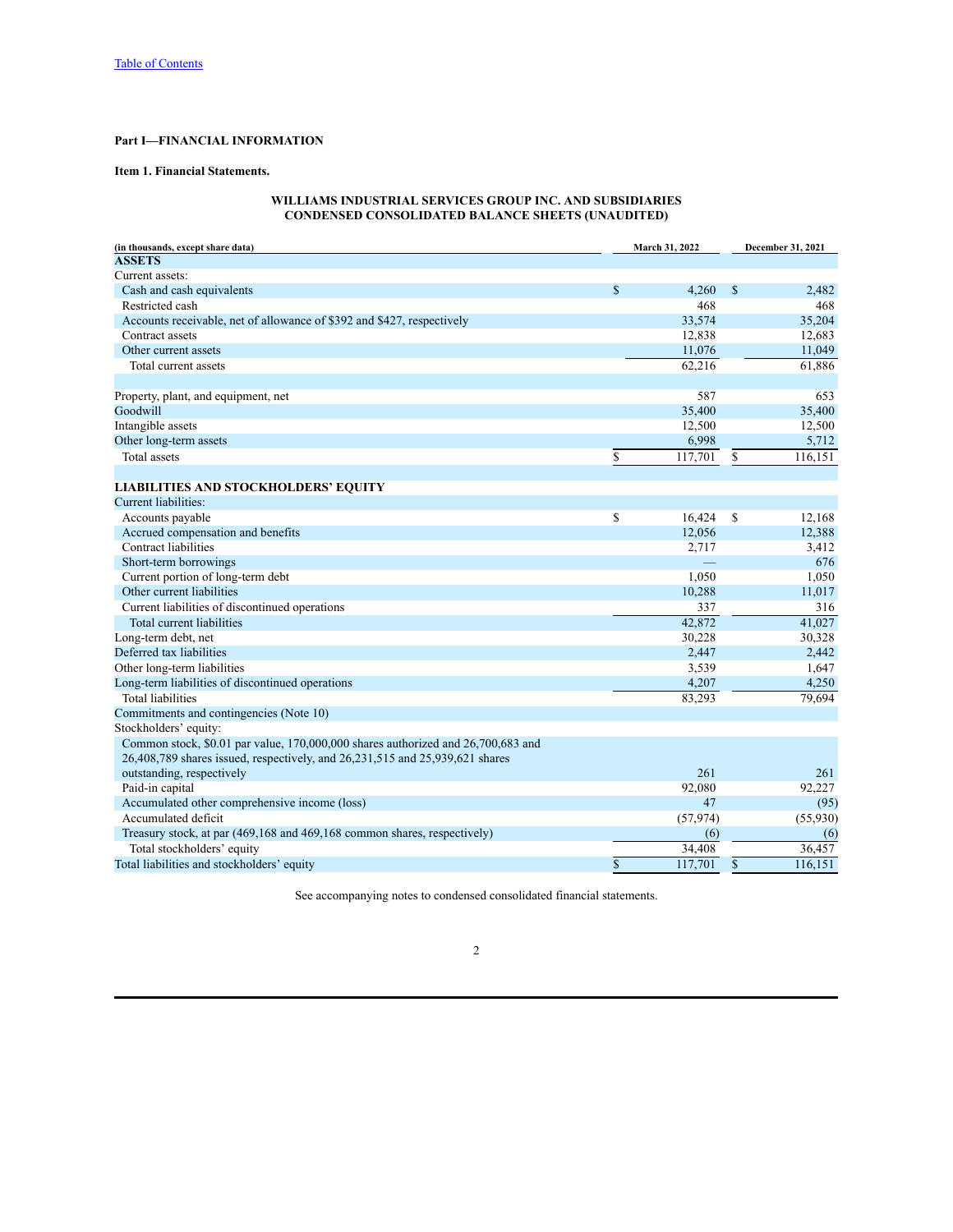| WILLIAMS INDUSTRIAL SERVICES GROUP INC. AND SUBSIDIARIES           |  |
|--------------------------------------------------------------------|--|
| <b>CONDENSED CONSOLIDATED STATEMENTS OF OPERATIONS (UNAUDITED)</b> |  |

<span id="page-3-0"></span>

|                                                     | Three Months Ended March 31, |              |          |  |  |  |
|-----------------------------------------------------|------------------------------|--------------|----------|--|--|--|
| (in thousands, except per share data)               | 2022                         |              | 2021     |  |  |  |
| Revenue                                             | \$<br>69,559                 | $\mathbb{S}$ | 60,851   |  |  |  |
| Cost of revenue                                     | 63,850                       |              | 54,753   |  |  |  |
| Gross profit                                        | 5,709                        |              | 6,098    |  |  |  |
| Selling and marketing expenses                      | 330                          |              | 211      |  |  |  |
| General and administrative expenses                 | 6,071                        |              | 6,311    |  |  |  |
| Depreciation and amortization expense               | 66                           |              | 41       |  |  |  |
| Total operating expenses                            | 6,467                        |              | 6,563    |  |  |  |
| Operating loss                                      | (758)                        |              | (465)    |  |  |  |
| Interest expense, net                               | 1,219                        |              | 1,293    |  |  |  |
| Other income, net                                   | (179)                        |              | (360)    |  |  |  |
| Total other expense, net                            | 1,040                        |              | 933      |  |  |  |
| Loss from continuing operations before income tax   | (1,798)                      |              | (1,398)  |  |  |  |
| Income tax expense                                  | 229                          |              | 185      |  |  |  |
| Loss from continuing operations                     | (2,027)                      |              | (1, 583) |  |  |  |
| Loss from discontinued operations before income tax |                              |              | (79)     |  |  |  |
| Income tax expense                                  | 17                           |              | 19       |  |  |  |
| Loss from discontinued operations                   | (17)                         |              | (98)     |  |  |  |
| Net loss                                            | \$<br>(2,044)                | \$           | (1,681)  |  |  |  |
| Basic loss per common share                         |                              |              |          |  |  |  |
| Loss from continuing operations                     | \$<br>(0.08)                 | \$           | (0.06)   |  |  |  |
| Loss from discontinued operations                   |                              |              | (0.01)   |  |  |  |
| Basic loss per common share                         | \$<br>(0.08)                 | \$           | (0.07)   |  |  |  |
| Diluted loss per common share                       |                              |              |          |  |  |  |
| Loss from continuing operations                     | \$<br>(0.08)                 | \$           | (0.06)   |  |  |  |
| Loss from discontinued operations                   |                              |              | (0.01)   |  |  |  |
| Diluted loss per common share                       | \$<br>(0.08)                 | $\mathbf S$  | (0.07)   |  |  |  |

See accompanying notes to condensed consolidated financial statements.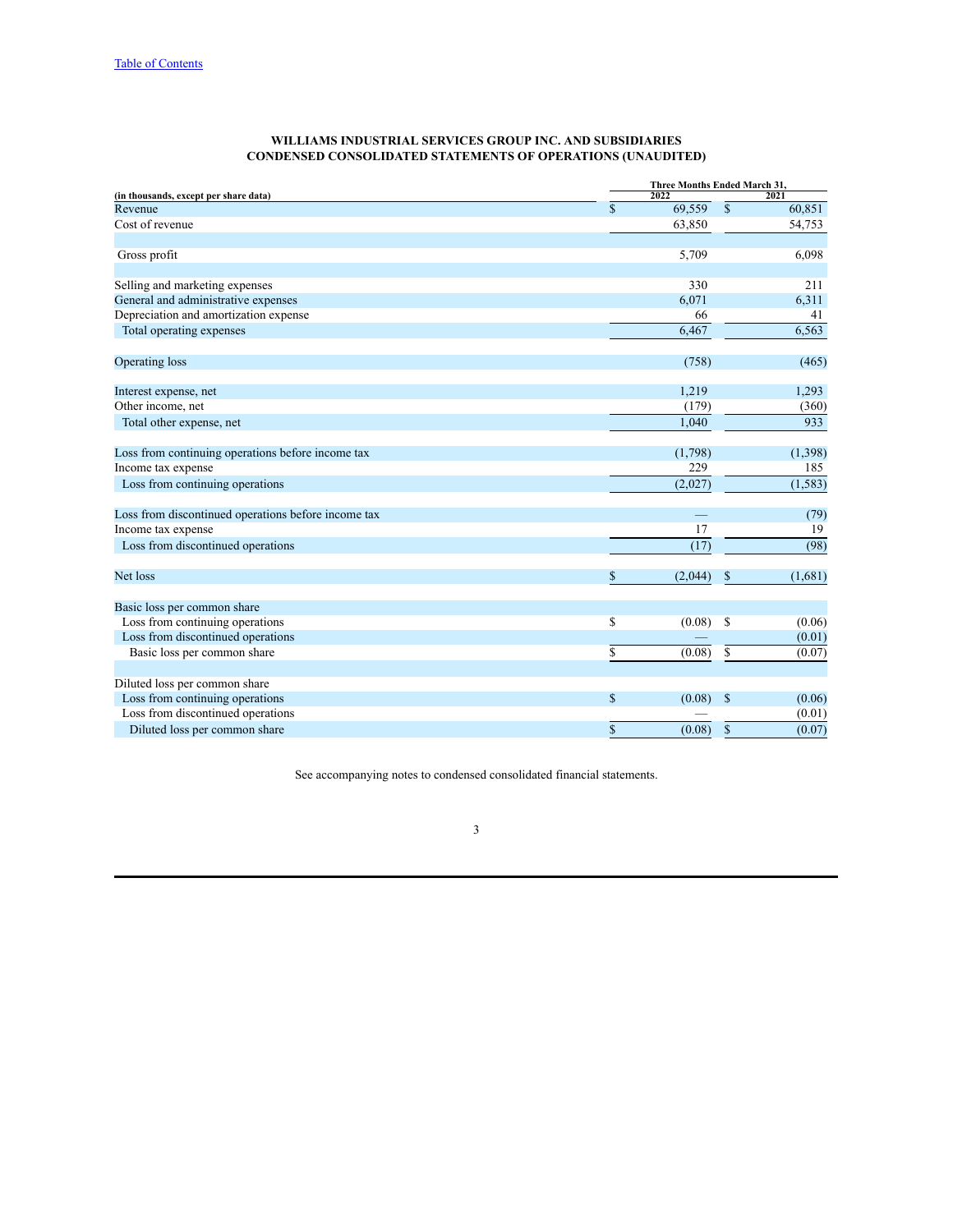#### **WILLIAMS INDUSTRIAL SERVICES GROUP INC. AND SUBSIDIARIES CONDENSED CONSOLIDATED STATEMENTS OF COMPREHENSIVE INCOME (UNAUDITED)**

<span id="page-4-0"></span>

|                                         | Three Months Ended March 31. |         |  |            |  |  |
|-----------------------------------------|------------------------------|---------|--|------------|--|--|
| (in thousands)                          |                              | 2022    |  | 2021       |  |  |
| Net loss                                |                              | (2,044) |  | (1,681)    |  |  |
| Foreign currency translation adjustment |                              | 142     |  |            |  |  |
| Comprehensive loss                      |                              | (1.902) |  | $1,67^{-}$ |  |  |

See accompanying notes to condensed consolidated financial statements.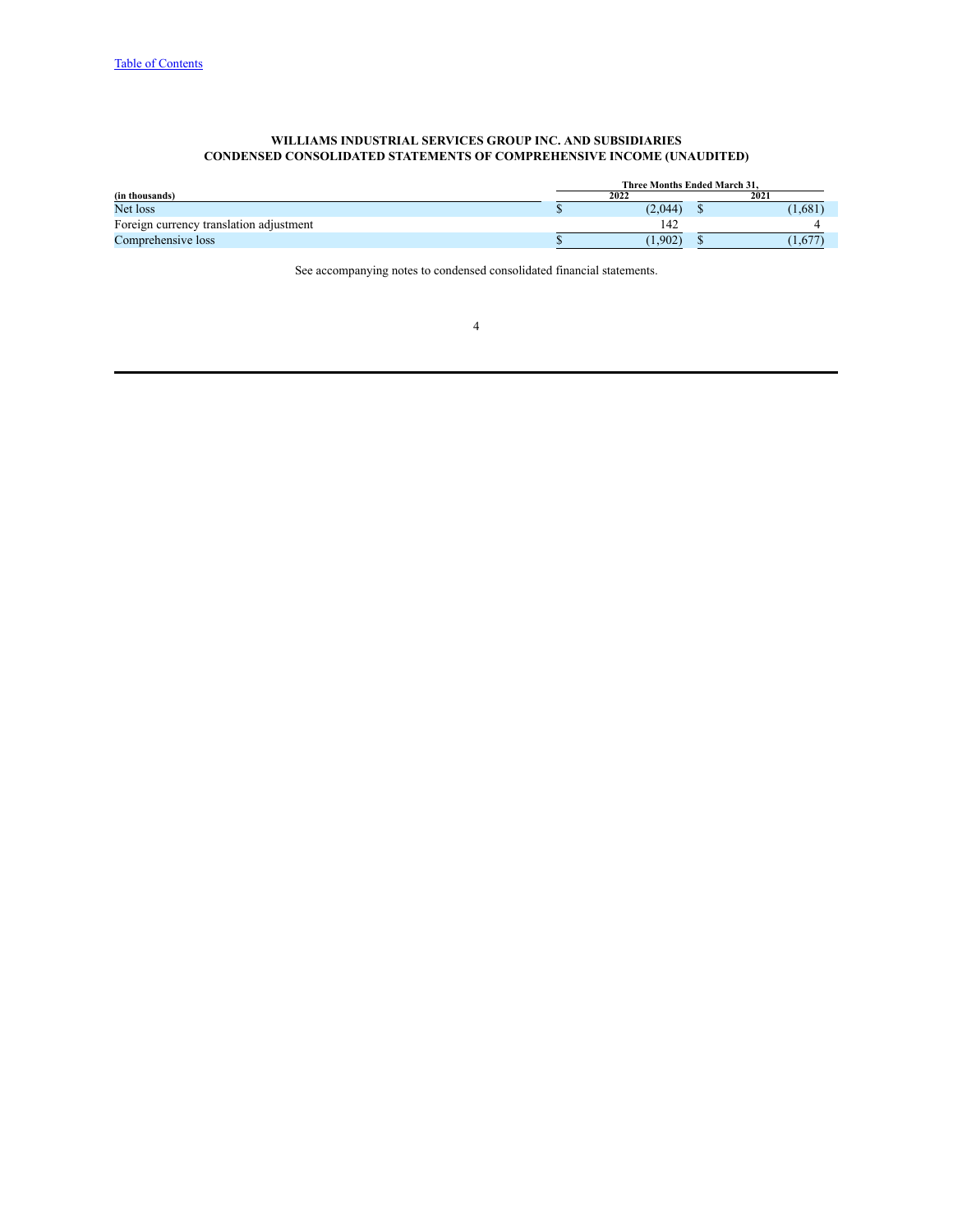#### **WILLIAMS INDUSTRIAL SERVICES GROUP INC. AND SUBSIDIARIES CONDENSED CONSOLIDATED STATEMENTS OF STOCKHOLDERS' EQUITY (UNAUDITED)**

<span id="page-5-0"></span>

|                                     |                          |                      |         |                          | Accumulated              |             |                          |        |         |
|-------------------------------------|--------------------------|----------------------|---------|--------------------------|--------------------------|-------------|--------------------------|--------|---------|
|                                     |                          | <b>Common Shares</b> |         |                          | Other                    |             |                          |        |         |
|                                     |                          | \$0.01 Per Share     | Paid-in |                          | Comprehensive            | Accumulated | <b>Treasurv Shares</b>   |        |         |
| (in thousands, except share data)   | <b>Shares</b>            | Amount               | Capital |                          | Income (Loss)            | Deficit     | <b>Shares</b>            | Amount | Total   |
| Balance, December 31, 2020          | 25,926,333               | 256                  |         | 90,292                   | 28                       | (58, 673)   | (589, 891)               | (8)    | 31,895  |
| Issuance of restricted stock        | 438,836                  |                      |         | --                       |                          |             | 120,723                  |        | 6       |
| Tax withholding on restricted stock |                          |                      |         |                          |                          |             |                          |        |         |
| units                               | _                        |                      |         | (545)                    | __                       |             |                          | _      | (545)   |
| Stock-based compensation            | __                       | _                    |         | 625                      | __                       |             |                          | _      | 625     |
| Foreign currency translation        |                          |                      |         | _                        | 4                        |             |                          |        | 4       |
| Net loss                            | $\overline{\phantom{a}}$ | _                    |         | $\overline{\phantom{a}}$ | $\overline{\phantom{a}}$ | (1,681)     | $\overline{\phantom{a}}$ | _      | (1,681) |
| Balance, March 31, 2021             | 26, 365, 169             | 260                  |         | 90,372                   | 32                       | (60, 354)   | (469, 168)               | (6)    | 30,304  |

|                                    |                      |        |         | Accumulated   |             |                        |        |         |
|------------------------------------|----------------------|--------|---------|---------------|-------------|------------------------|--------|---------|
|                                    | <b>Common Shares</b> |        |         | Other         |             |                        |        |         |
|                                    | \$0.01 Per Share     |        | Paid-in | Comprehensive | Accumulated | <b>Treasury Shares</b> |        |         |
| (in thousands, except share data)  | Shares               | Amount | Capital | Income (Loss) | Deficit     | <b>Shares</b>          | Amount | Total   |
| Balance, December 31, 2021         | 26.408.789           | 261    | 92.227  | (95)          | (55,930)    | (469, 168)             | (6)    | 36,457  |
| Issuance of restricted stock units | 291,894              |        |         |               |             |                        |        |         |
| Stock-based compensation           |                      |        | (147)   |               |             |                        |        | (147)   |
| Foreign currency translation       |                      |        |         | 142           |             |                        |        | 142     |
| Net loss                           |                      |        |         |               | (2,044)     |                        |        | (2,044) |
| Balance, March 31, 2022            | 26,700,683           | 261    | 92.080  | 47            | (57, 974)   | (469, 168)             | (6)    | 34,408  |

See accompanying notes to condensed consolidated financial statements.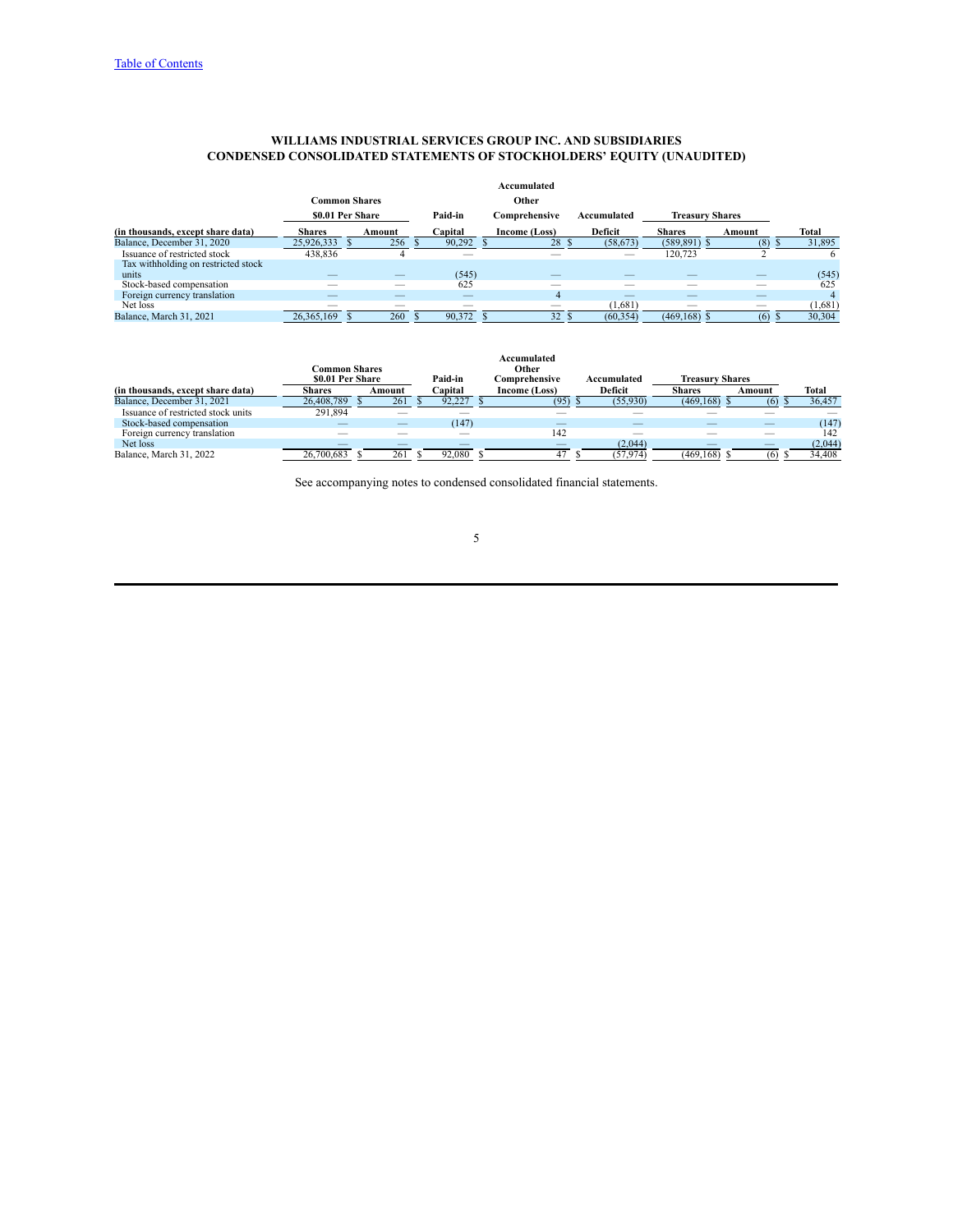#### **WILLIAMS INDUSTRIAL SERVICES GROUP INC. AND SUBSIDIARIES CONDENSED CONSOLIDATED STATEMENTS OF CASH FLOWS (UNAUDITED)**

<span id="page-6-0"></span>

|                                                                                                 | Three Months Ended March 31, |              |               |           |  |  |  |  |
|-------------------------------------------------------------------------------------------------|------------------------------|--------------|---------------|-----------|--|--|--|--|
| (in thousands)                                                                                  |                              | 2022         | 2021          |           |  |  |  |  |
| <b>Operating activities:</b>                                                                    |                              |              |               |           |  |  |  |  |
| Net loss                                                                                        | \$                           | $(2,044)$ \$ |               | (1,681)   |  |  |  |  |
| Adjustments to reconcile net loss to net cash provided by (used in) operating activities:       |                              |              |               |           |  |  |  |  |
| Net loss from discontinued operations                                                           |                              | 17           |               | 98        |  |  |  |  |
| Deferred income tax provision (benefit)                                                         |                              | 5            |               | (13)      |  |  |  |  |
| Depreciation and amortization on plant, property, and equipment                                 |                              | 66           |               | 41        |  |  |  |  |
| Amortization of deferred financing costs                                                        |                              | 208          |               | 208       |  |  |  |  |
| Amortization of debt discount                                                                   |                              | 50           |               | 50        |  |  |  |  |
| Bad debt expense                                                                                |                              | (35)         |               | (18)      |  |  |  |  |
| Stock-based compensation                                                                        |                              | (31)         |               | 715       |  |  |  |  |
| Changes in operating assets and liabilities:                                                    |                              |              |               |           |  |  |  |  |
| Accounts receivable                                                                             |                              | 1,713        |               | (1,634)   |  |  |  |  |
| Contract assets                                                                                 |                              | (153)        |               | (4, 410)  |  |  |  |  |
| Other current assets                                                                            |                              | (27)         |               | 59        |  |  |  |  |
| Other assets                                                                                    |                              | (1,369)      |               | (172)     |  |  |  |  |
| Accounts payable                                                                                |                              | 4,231        |               | (859)     |  |  |  |  |
| Accrued and other liabilities                                                                   |                              | 619          |               | 5,112     |  |  |  |  |
| Contract liabilities                                                                            |                              | (695)        |               | (548)     |  |  |  |  |
| Net cash provided by (used in) operating activities, continuing operations                      |                              | 2,555        |               | (3,052)   |  |  |  |  |
| Net cash used in operating activities, discontinued operations                                  |                              | (39)         |               | (69)      |  |  |  |  |
| Net cash provided by (used in) operating activities                                             |                              | 2,516        |               | (3, 121)  |  |  |  |  |
| <b>Investing activities:</b>                                                                    |                              |              |               |           |  |  |  |  |
| Purchase of property, plant, and equipment                                                      |                              |              |               | (56)      |  |  |  |  |
| Net cash used in investing activities                                                           |                              |              |               | (56)      |  |  |  |  |
| <b>Financing activities:</b>                                                                    |                              |              |               |           |  |  |  |  |
| Repurchase of stock-based awards for payment of statutory taxes due on stock-based compensation |                              |              |               | (541)     |  |  |  |  |
| Proceeds from short-term borrowings                                                             |                              | 66.618       |               | 57,971    |  |  |  |  |
| Repayments of short-term borrowings                                                             |                              | (67, 294)    |               | (57, 172) |  |  |  |  |
| Repayments of long-term debt                                                                    |                              | (263)        |               | (263)     |  |  |  |  |
| Net cash used in financing activities                                                           |                              | (939)        |               | (5)       |  |  |  |  |
| Effect of exchange rate change on cash                                                          |                              | 201          |               | (90)      |  |  |  |  |
| Net change in cash, cash equivalents and restricted cash                                        |                              | 1,778        |               | (3,272)   |  |  |  |  |
| Cash, cash equivalents and restricted cash, beginning of period                                 |                              | 2,950        |               | 9,184     |  |  |  |  |
| Cash, cash equivalents and restricted cash, end of period                                       | \$                           | 4,728        | \$            | 5,912     |  |  |  |  |
|                                                                                                 |                              |              |               |           |  |  |  |  |
| Supplemental Disclosures:                                                                       |                              |              |               |           |  |  |  |  |
| Cash paid for interest                                                                          | \$                           | 867          | <sup>\$</sup> | 875       |  |  |  |  |
| Cash paid for income taxes, net of refunds                                                      | \$                           | 36           | \$            | 1,066     |  |  |  |  |

See accompanying notes to condensed consolidated financial statements.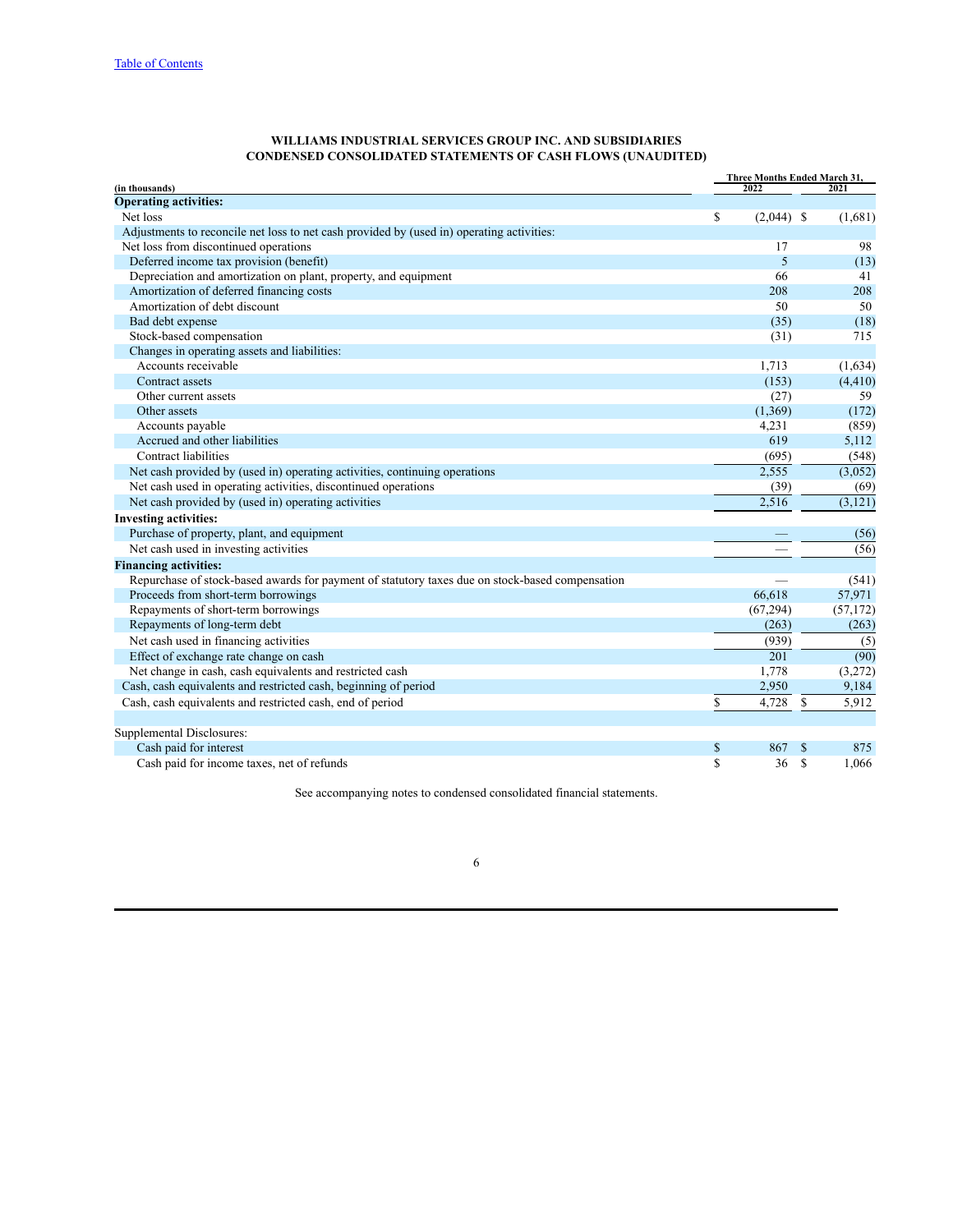## **WILLIAMS INDUSTRIAL SERVICES GROUP INC. AND SUBSIDIARIES NOTES TO CONDENSED CONSOLIDATED FINANCIAL STATEMENTS (UNAUDITED)**

# <span id="page-7-0"></span>**NOTE 1—BUSINESS AND BASIS OF PRESENTATION**

#### **Business**

Williams Industrial Services Group Inc. (together with its wholly owned subsidiaries, "Williams," the "Company," "we," "us" or "our," unless the context indicates otherwise) was initially formed in 1998 as GEEG Inc., a Delaware corporation, and in 2001 changed its name to "Global Power Equipment Group Inc.," and, as part of a reorganization, became the successor to GEEG Holdings, L.L.C., a Delaware limited liability company. Effective June 29, 2018, the Company changed its name to Williams Industrial Services Group Inc. to better align its name with the Williams business, and the Company's stock trades on the NYSE American LLC under the ticker symbol "WLMS." Williams has been safely helping plant owners and operators enhance asset value for more than 50 years. It provides a broad range of construction, maintenance, and support services to infrastructure customers in energy, power, and industrial end markets. The Company's mission is to be the preferred provider of construction, maintenance, and specialty services through commitment to superior safety performance, focus on innovation, and dedication to delivering unsurpassed value to its customers.

#### **Presentation**

The accompanying unaudited condensed consolidated financial statements have been prepared in accordance with accounting principles generally accepted in the United States of America ("GAAP") on a basis consistent with that used in the Annual Report on Form 10-K for the year ended December 31, 2021, filed by the Company with the U.S. Securities and Exchange Commission ("SEC") on March 16, 2022 (the "2021 Report"). In the opinion of management, the unaudited condensed consolidated financial statements reflect all adjustments, including all normal recurring adjustments, necessary to present fairly the unaudited condensed consolidated balance sheets and statements of operations, comprehensive income, stockholders' equity and cash flows for the periods indicated. All significant intercompany transactions have been eliminated. The December 31, 2021 condensed consolidated balance sheet data was derived from audited financial statements but does not include all disclosures required by GAAP. These unaudited condensed consolidated interim financial statements and accompanying notes should be read in conjunction with the audited consolidated financial statements and accompanying notes included in the 2021 Report. Accounting measurements at interim dates inherently involve greater reliance on estimates than at year-end. The results of operations for any interim period are not necessarily indicative of operations to be expected for the full year.

The Company reports on a fiscal quarter basis utilizing a "modified" 5-4-4 calendar (modified in that the fiscal year always begins on January 1 and ends on December 31). However, the Company has continued to label its quarterly information using a calendar convention. The effects of this practice are modest and only exist when comparing interim period results. The reporting periods and corresponding fiscal interim periods are as follows:

| <b>Reporting Interim Period</b> | <b>Fiscal Interim Period</b>     |                                  |  |  |  |  |  |
|---------------------------------|----------------------------------|----------------------------------|--|--|--|--|--|
|                                 | 2022                             | 2021                             |  |  |  |  |  |
| Three Months Ended March 31     | January 1, 2022 to April 3, 2022 | January 1, 2021 to April 4, 2021 |  |  |  |  |  |
| Three Months Ended June 30      | April 4, 2022 to July 3, 2022    | April 5, 2021 to July 4, 2021    |  |  |  |  |  |
| Three Months Ended September 30 | July 4, 2022 to October 2, 2022  | July 5, 2021 to October 3, 2021  |  |  |  |  |  |

#### **NOTE 2—RECENT ACCOUNTING PRONOUNCEMENTS**

#### *Recently Adopted Accounting Pronouncements*

The Company did not implement any new accounting pronouncements during the first quarter of 2022. However, the Company is currently evaluating the impact of future disclosures that may arise under recent SEC proposals.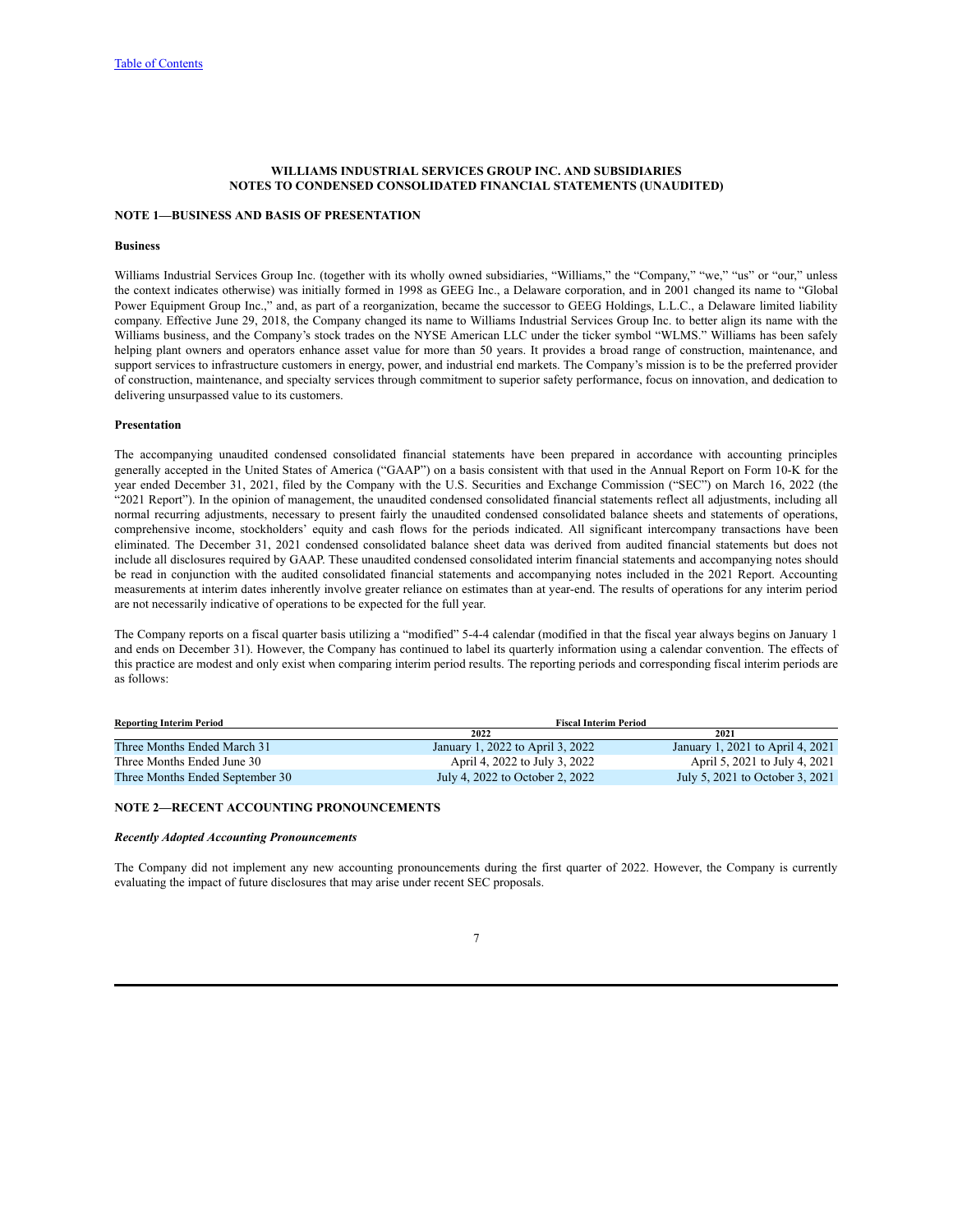### **NOTE 3—LEASES**

The Company primarily leases office space and related equipment, as well as equipment, modular units and vehicles directly used in providing services to its customers. The Company's leases have remaining lease terms of one to ten years. Most leases contain renewal options for varying periods, which are at the Company's sole discretion and included in the expected lease term if they are reasonably certain of being exercised. In accordance with ASU 2016-02, the Company accounts for lease components, such as fixed payments including rent, real estate taxes, and insurance costs, separately from the non-lease components, such as common area maintenance costs.

In accordance with ASU 2016-02, for leases with terms greater than twelve months, the Company records the related right-of-use assets and lease liabilities at the present value of the fixed lease payments over the lease term at the lease commencement date. The Company uses its incremental borrowing rate to determine the present value of the lease as the rate implicit in the lease is typically not readily determinable.

Short-term leases (leases with an initial term of twelve months or less or leases that are cancelable by the lessee and lessor without significant penalties) are expensed on a straight-line basis over the lease term. The majority of the Company's short-term leases relate to equipment used in delivering services to its customers. These leases are entered into at agreed upon hourly, daily, weekly, or monthly rental rates for an unspecified duration and typically have a termination for convenience provision. Such equipment leases are considered short-term in nature unless it is reasonably certain that the equipment will be leased for a term greater than twelve months.

On September 2, 2021, the Company made the decision to relocate its corporate headquarters to Atlanta, Georgia and entered into a ten-year lease agreement. The Company completed its relocation in March 2022. The lease is presented as a right-of-use asset and lease liability and the lease liability amounts to \$3.5 million with a present value of \$2.3 million over a ten-year term. If the Company defaults, the landlord has the right to use the security deposit for rent or other payments due to other damages, injury, expense or liability as defined in the lease agreement. Although the security deposit shall be deemed the property of the landlord, any remaining balance of the security deposit shall be returned by the landlord to the Company after termination of the lease as the Company's obligations under the lease have been fulfilled. The Company subleased its former office space and collected \$15,000 of sublease income as of March 31, 2022.

The components of lease expense were as follows:

|                                             |       | <b>Three Months Ended March 31.</b> |     |
|---------------------------------------------|-------|-------------------------------------|-----|
| Lease Cost/(Sublease Income) (in thousands) | 2022  | 2021                                |     |
| Operating lease cost                        | 546   |                                     | 555 |
| Short-term lease cost                       | .617  |                                     | 620 |
| Sublease income                             | (15)  |                                     |     |
| Total lease cost                            | 2.148 |                                     |     |

Lease cost related to finance leases was not significant for the three months ended March 31, 2022 and 2021.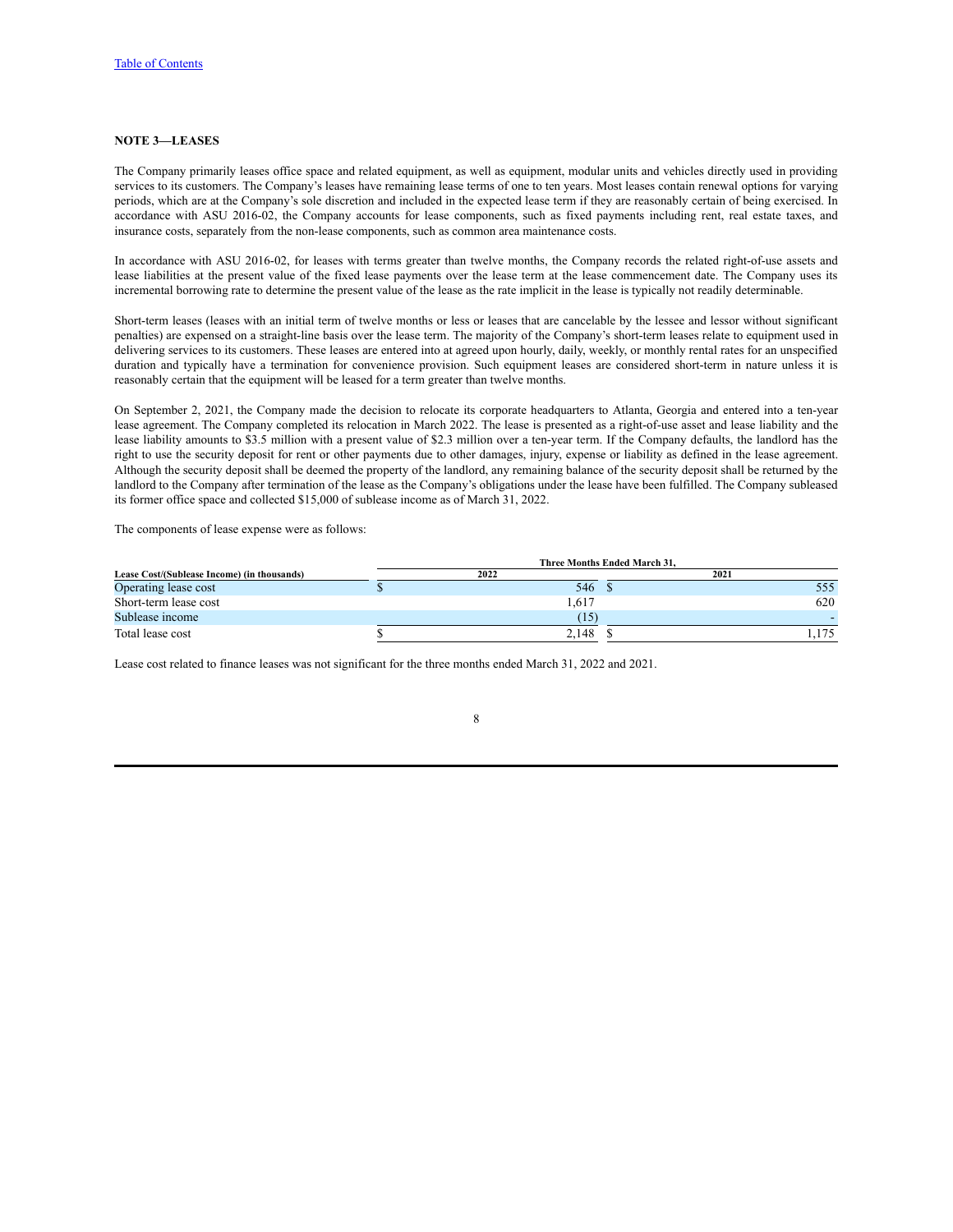Information related to the Company's right-of-use assets and lease liabilities were as follows:

| Lease Assets/Liabilities (in thousands) | <b>Balance Sheet Classification</b> | <b>March 31, 2022</b> |       | <b>December 31, 2021</b> |
|-----------------------------------------|-------------------------------------|-----------------------|-------|--------------------------|
| <b>Lease Assets</b>                     |                                     |                       |       |                          |
| Right-of-use assets                     | Other long-term assets              |                       | 3,718 | 1,527                    |
|                                         |                                     |                       |       |                          |
| <b>Lease Liabilities</b>                |                                     |                       |       |                          |
| Short-term lease liabilities            | Other current liabilities           |                       | 1.854 | 1,606                    |
| Long-term lease liabilities             | Other long-term liabilities         |                       | 2,348 | 511                      |
| Total lease liabilities                 |                                     |                       | 4.202 | 2,117                    |

Supplemental information related to the Company's leases were as follows:

|                                                                              | <b>Three Months Ended March 31.</b> |              |
|------------------------------------------------------------------------------|-------------------------------------|--------------|
| (dollars in thousands)                                                       | 2022                                | 2021         |
| Cash paid for amounts included in the measurement of lease liabilities:      |                                     |              |
| Operating cash used by operating leases                                      | 651 S                               | 578          |
| Right-of-use assets obtained in exchange for new operating lease liabilities | 2.678                               | 491          |
| Weighted-average remaining lease term - operating leases                     | 5.47 years                          | 1.80 years   |
| Weighted-average remaining lease term - finance leases                       | 1.98 years                          | $3.23$ years |
| Weighted-average discount rate - operating leases                            | 9%                                  | 9%           |
| Weighted-average discount rate - finance leases                              | 9%                                  | 9%           |

Total remaining lease payments under the Company's operating and finance leases were as follows:

|                                    | <b>Operating Leases</b> | <b>Finance Leases</b> |
|------------------------------------|-------------------------|-----------------------|
| Three Months Ended March 31, 2022  | (in thousands)          |                       |
| Remainder of 2022                  | 1,735<br>$\mathbf{D}$   |                       |
| 2023                               | 827                     | 6                     |
| 2024                               | 479                     |                       |
| 2025                               | 350                     |                       |
| 2026                               | 348                     |                       |
| Thereafter                         | 1,589                   |                       |
| Total lease payments               | 5,328                   | 10                    |
| Less: interest                     | (1, 136)                |                       |
| Present value of lease liabilities | 4,192                   | 10                    |
|                                    |                         |                       |

## **NOTE 4—CHANGES IN BUSINESS**

#### *Discontinued Operations*

## *Electrical Solutions*

During the fourth quarter of 2017, the Company made the decision to exit and sell its Electrical Solutions segment (which was comprised solely of Koontz-Wagner Custom Controls Holdings LLC ("Koontz-Wagner"), a wholly owned subsidiary of the Company) in an effort to reduce the Company's outstanding term debt. The Company determined that the decision to exit this segment met the definition of a discontinued operation. As a result, this segment has been presented as a discontinued operation for all periods presented.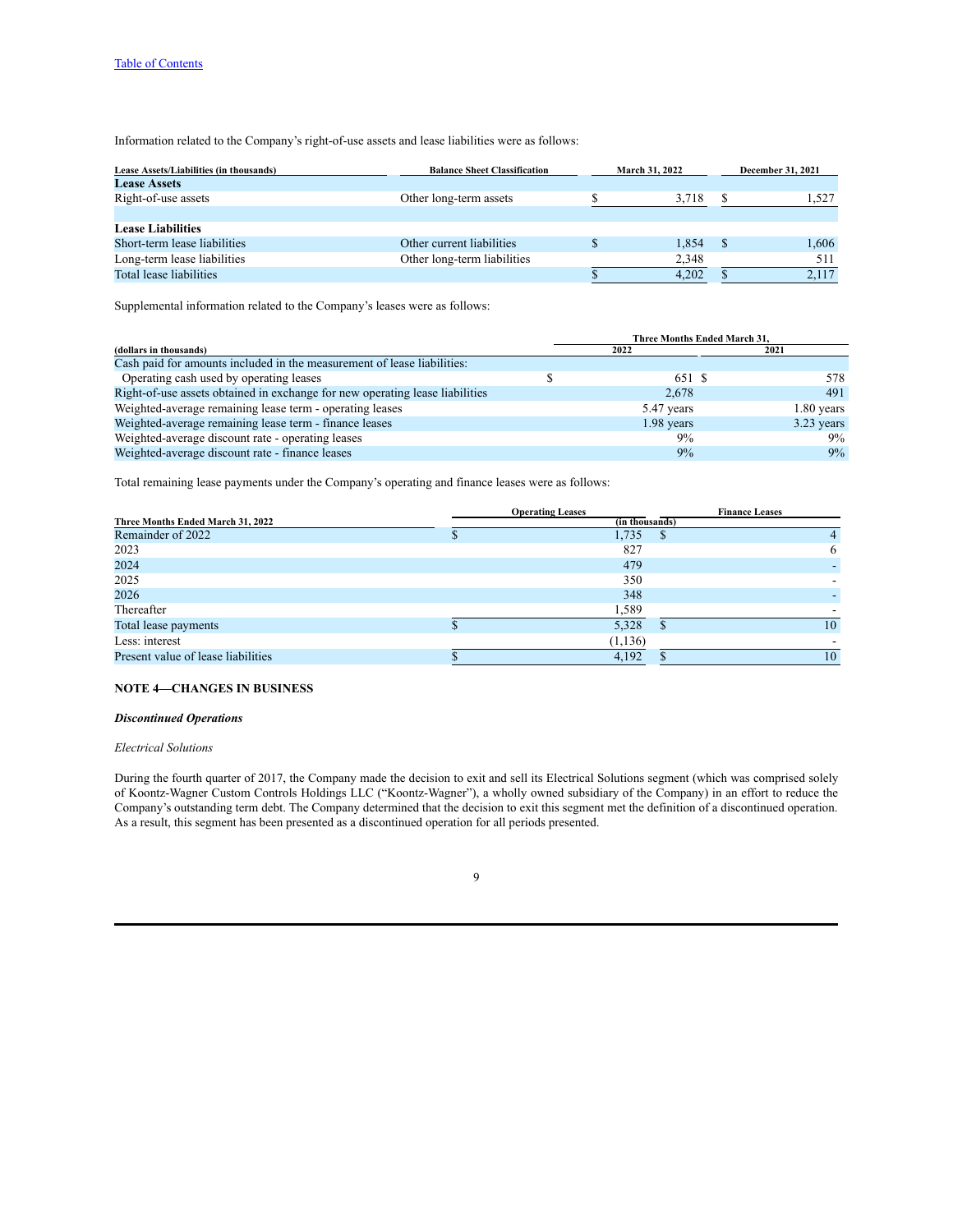On July 11, 2018, Koontz-Wagner filed a voluntary petition for relief under Chapter 7 of Title 11 of the Bankruptcy Code with the U.S. Bankruptcy Court for the Southern District of Texas. The filing was for Koontz-Wagner only, not for the Company as a whole, and was completely separate and distinct from the Williams business and operations. As a result of the July 11, 2018 bankruptcy of Koontz-Wagner, the Company recorded a pension withdrawal liability of \$2.9 million related to Koontz-Wagner's International Brotherhood of Electrical Workers Local Union 1392 ("IBEW") multi-employer pension plan.

After an arbitration process, on May 12, 2021, an arbitrator concluded that the IBEW used an incorrect per hour contribution rate in calculating the Company's pension withdrawal liability, which resulted in the Company overpaying. The arbitrator directed IBEW to refund all overpayments, with interest, to the Company and to redetermine the Company's payments going forward using the proper contribution rate. Accordingly, the Company's overall pension withdrawal liability decreased by approximately \$0.3 million. The pension liability is expected to be satisfied by annual cash payments of \$0.3 million each, paid in quarterly installments, through 2038. The Company recorded a gain on disposal of approximately \$0.3 million in 2021 to reduce its previously recorded estimated withdrawal liability to the new amount.

## *Mechanical Solutions*

During the third quarter of 2017, the Company made the decision to exit and sell substantially all of the operating assets and liabilities of its Mechanical Solutions segment and determined that the decision to exit this segment met the definition of a discontinued operation. As a result, this segment has been presented as a discontinued operation for all periods presented.

As of March 31, 2022 and December 31, 2021, the Company did not have any assets related to its Electrical Solutions' and Mechanical Solutions' discontinued operations. The following table presents a reconciliation of the carrying amounts of major classes of liabilities of Electrical Solutions' and Mechanical Solutions' discontinued operations:

| (in thousands)                                   | March 31, 2022 |       |  | December 31, 2021 |
|--------------------------------------------------|----------------|-------|--|-------------------|
| Liabilities:                                     |                |       |  |                   |
| Other current liabilities                        |                | 337   |  | 316               |
| Current liabilities of discontinued operations   |                | 337   |  | 316               |
| Liability for pension obligation                 |                | 2.307 |  | 2,368             |
| Liability for uncertain tax positions            |                | 1.900 |  | 1,882             |
| Long-term liabilities of discontinued operations |                | 4.207 |  | 4,250             |
| Total liabilities of discontinued operations     |                | 4,544 |  | 4,566             |

The following table presents a reconciliation of the major classes of line items constituting the net loss from discontinued operations. In accordance with GAAP, the amounts in the table below do not include an allocation of corporate overhead.

|                                                     | Three Months Ended March 31. |      |  |  |  |  |  |
|-----------------------------------------------------|------------------------------|------|--|--|--|--|--|
| (in thousands)                                      | 2022                         | 2021 |  |  |  |  |  |
| General and administrative expenses                 |                              | 28   |  |  |  |  |  |
| Interest expense                                    |                              |      |  |  |  |  |  |
| Loss from discontinued operations before income tax |                              | (79) |  |  |  |  |  |
| Income tax expense                                  |                              | ١q   |  |  |  |  |  |
| Loss from discontinued operations                   |                              | (98) |  |  |  |  |  |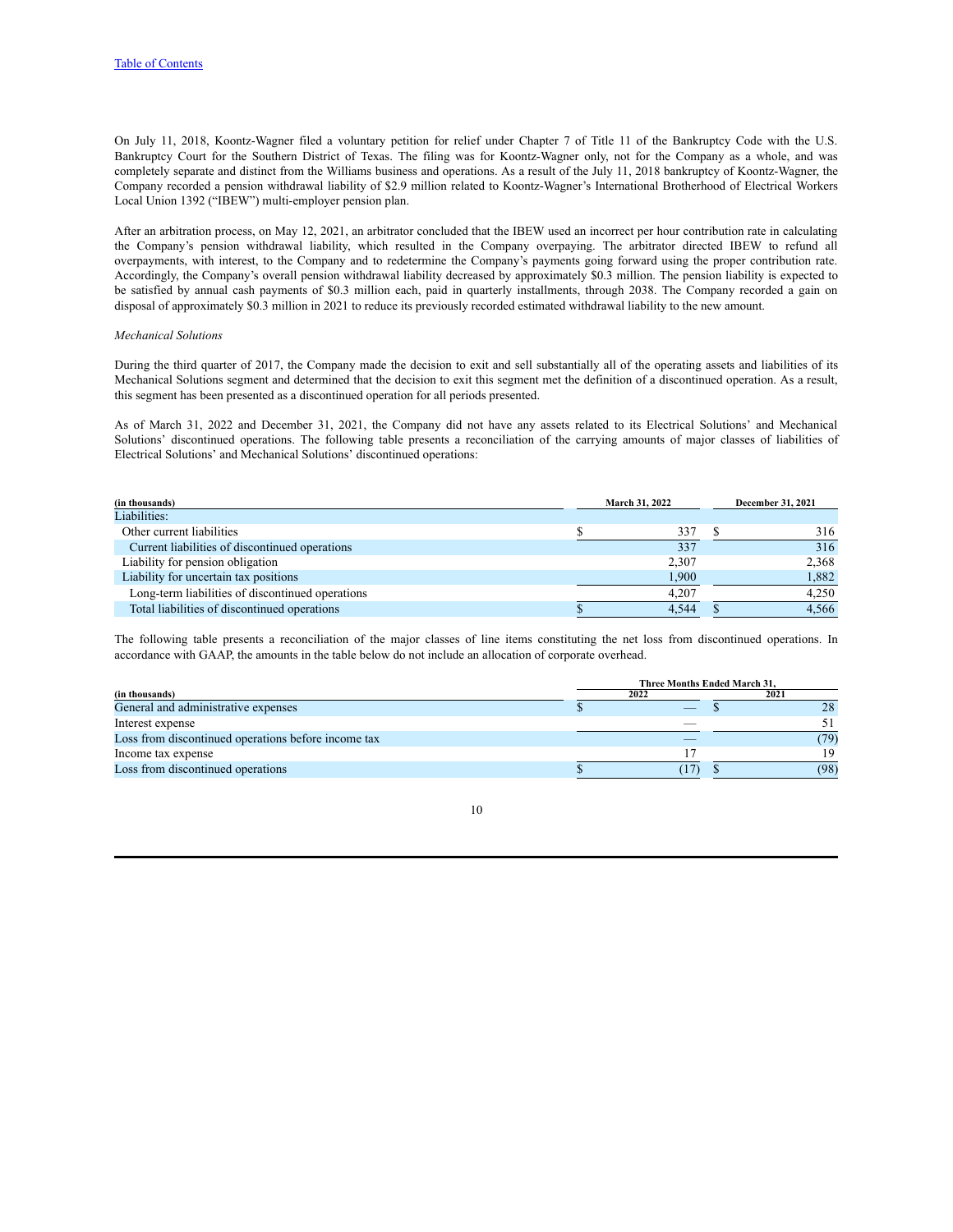#### **NOTE 5—REVENUE**

#### *Disaggregation of Revenue*

The Company's contracts generally include a single performance obligation for which revenue is recognized over time, as performance obligations are satisfied, due to the continuous transfer of control to the customer. For cost-plus contracts, the Company recognizes revenue when services are performed and contractually billable based upon the hours incurred and agreed-upon hourly rates. Revenue on fixed-price contracts is recognized and invoiced over time using the cost-to-cost percentage-of-completion method. To the extent a contract is deemed to have multiple performance obligations, the Company allocates the transaction price of the contract to each performance obligation using its best estimate of the standalone selling price of each distinct good or service in the contract. The Company does not adjust the price of the contract for the effects of a significant financing component. Change orders are generally not distinct from the existing contract due to the significant integration service provided in the context of the contract and are accounted for as a modification of the existing contract and performance obligation. The Company believes these methods of revenue recognition most accurately reflect the economics of the transactions with its customers.

The Company's contracts may include several types of variable consideration, including change orders, rate true-up provisions, retainage, claims, incentives, penalties, and liquidated damages. The Company estimates the amount of revenue to be recognized on variable consideration using estimation methods that best predict the amount of consideration to which the Company expects to be entitled. The Company includes variable consideration in the estimated transaction price to the extent it is probable that a significant reversal of cumulative revenue recognized will not occur or when the uncertainty associated with the variable consideration is resolved. The Company's estimates of variable consideration and determination of whether to include estimated amounts in the transaction price are based on an assessment of its anticipated performance and all information (historical, current, and forecasted) that is reasonably available. The Company updates its estimate of the transaction price each reporting period and the effect of variable consideration on the transaction price is recognized as an adjustment to revenue on a cumulative catch-up basis. In circumstances where the Company cannot reasonably determine the outcome of a contract, it recognizes revenue over time as the work is performed, but only to the extent of recoverable costs incurred (i.e. zero margin). A loss provision is recorded for the amount of any estimated unrecoverable costs in excess of total estimated revenue on a contract as soon as the Company becomes aware. The Company generally provides a limited warranty for a term of two years or less following completion of services performed under its contracts. Historically, warranty claims have not resulted in material costs incurred.

Disaggregated revenue by type of contract was as follows:

|                                   | <b>Three Months Ended March 31.</b> |        |  |        |
|-----------------------------------|-------------------------------------|--------|--|--------|
| (in thousands)                    |                                     | 2022   |  | 2021   |
| Cost-plus reimbursement contracts |                                     | 54.255 |  | 55,593 |
| Fixed-price contracts             |                                     | 5.304  |  | 5,258  |
| Total                             |                                     | 69.559 |  | 60.851 |

Disaggregated revenue by the geographic area where the work was performed was as follows:

|                      | Three Months Ended March 31. |  |        |  |
|----------------------|------------------------------|--|--------|--|
| (in thousands)       | 2022                         |  | 2021   |  |
| <b>United States</b> | 64,057                       |  | 51,190 |  |
| Canada               | 5.502                        |  | 9.661  |  |
| Total                | 69,559                       |  | 60,851 |  |

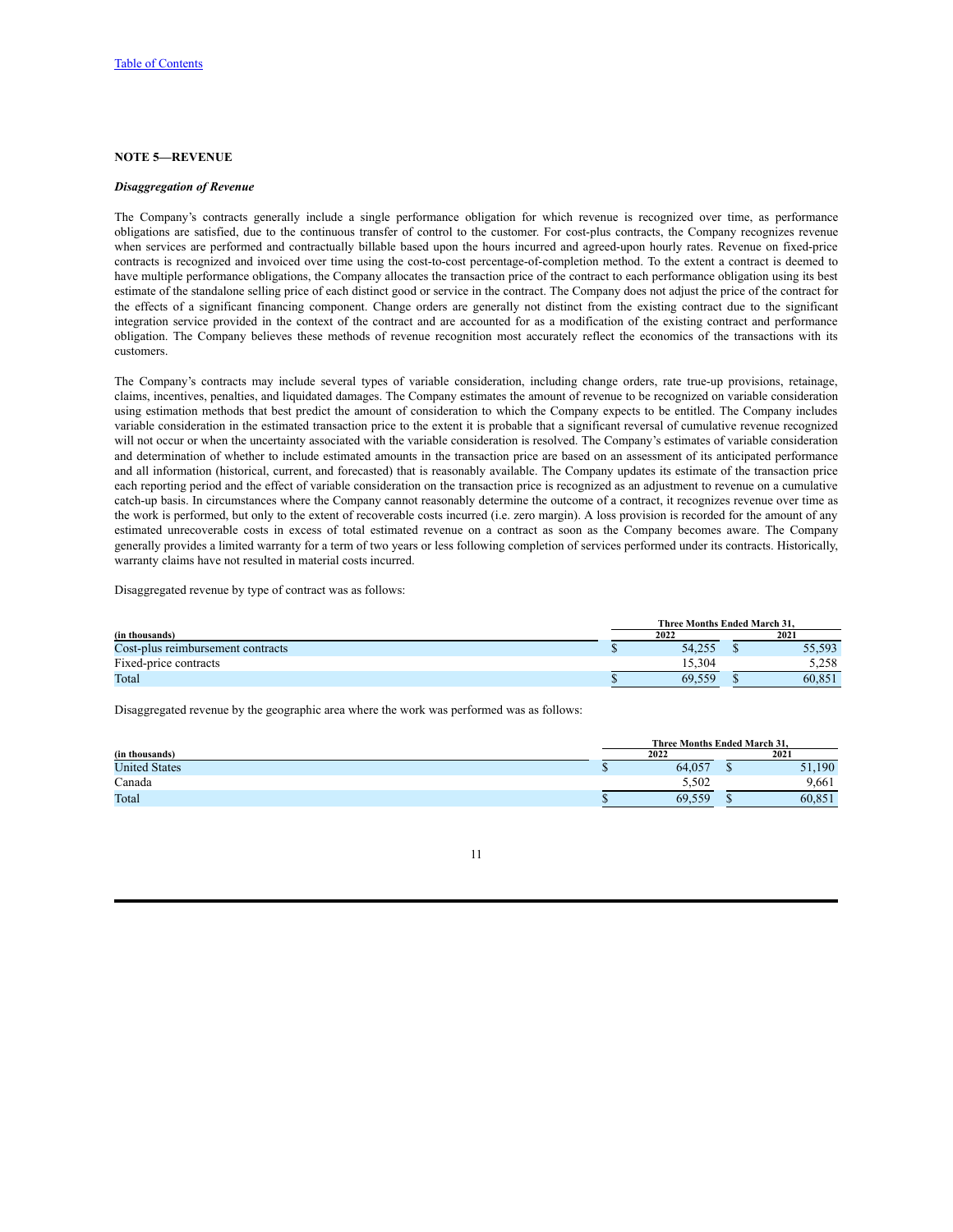### *Contract Balances*

The Company enters into contracts that allow for periodic billings over the contract term that are dependent upon specific advance billing terms, as services are provided, or as milestone billings based on completion of certain phases of work. Projects with performance obligations recognized over time that have costs and estimated earnings recognized to date in excess of cumulative billings are reported in the Company's unaudited condensed consolidated balance sheets as contract assets. Projects with performance obligations recognized over time that have cumulative billings in excess of costs and estimated earnings recognized to date are reported in the Company's unaudited condensed consolidated balance sheets as contract liabilities. At any point in time, each project in process could have either contract assets or contract liabilities.

The following table provides information about contract assets and contract liabilities from contracts with customers:

|                                              | Three Months Ended March 31. |           |  |           |  |  |  |  |
|----------------------------------------------|------------------------------|-----------|--|-----------|--|--|--|--|
| (in thousands)                               |                              | 2022      |  | 2021      |  |  |  |  |
| Costs incurred on uncompleted contracts      |                              | 63,850    |  | 54,753    |  |  |  |  |
| Earnings recognized on uncompleted contracts |                              | 5,709     |  | 6,098     |  |  |  |  |
| Total                                        |                              | 69,559    |  | 60,851    |  |  |  |  |
| Less—billings to date                        |                              | (59, 438) |  | (50, 301) |  |  |  |  |
| Net                                          |                              | 10,121    |  | 10,550    |  |  |  |  |
| Contract assets                              |                              | 12,838    |  | 12,528    |  |  |  |  |
| Contract liabilities                         |                              | (2,717)   |  | (1,978)   |  |  |  |  |
| Net                                          |                              | 10.121    |  | 10,550    |  |  |  |  |

For the three months ended March 31, 2022, the Company recognized revenue of approximately \$1.4 million on approximately \$3.4 million that was included in the corresponding contract liability balance on December 31, 2021.

## *Remaining Performance Obligations*

The following table includes estimated revenue expected to be recognized in the future related to performance obligations that were unsatisfied (or partially unsatisfied) as of March 31, 2022:

| (in thousands)                       | <b>Remainder of 2022</b> | 2023      | 2024 | <b>Thereafter</b> | <b>Total</b> |
|--------------------------------------|--------------------------|-----------|------|-------------------|--------------|
| Remaining performance<br>obligations | 84                       | .5U<br>O3 | . .  |                   | 956<br>356   |

## **NOTE 6—EARNINGS (LOSS) PER SHARE**

As of March 31, 2022, the Company's 26,231,515 shares outstanding included 321,142 shares of contingently issued but unvested restricted stock. As of March 31, 2021, the Company's 25,896,001 shares outstanding included 215,956 shares of contingently issued but unvested restricted stock. Restricted stock is excluded from the calculation of basic weighted average shares outstanding, but its impact, if dilutive, is included in the calculation of diluted weighted average shares outstanding.

Basic earnings per common share are calculated by dividing net income by the weighted average common shares outstanding during the period. Diluted earnings per common share are based on the weighted average common shares outstanding during the period, adjusted for the potential dilutive effect of common shares that would be issued upon the vesting and release of restricted stock awards and units and stock options, if any.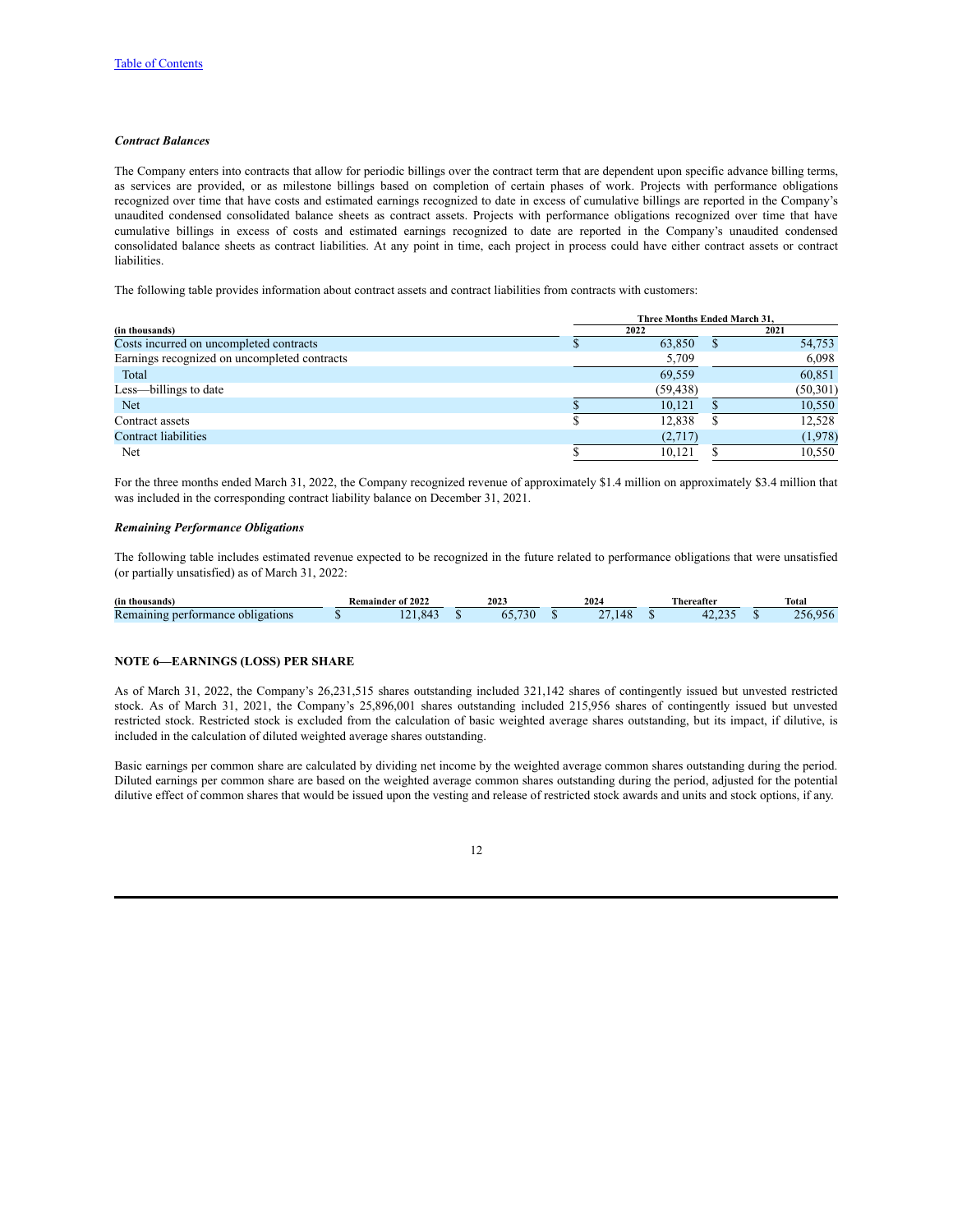Basic and diluted earnings per common share from continuing operations were calculated as follows:

|                                                       |    |            | <b>Three Months Ended March 31.</b> |            |  |
|-------------------------------------------------------|----|------------|-------------------------------------|------------|--|
| (in thousands, except share data)                     |    | 2022       |                                     | 2021       |  |
| Loss from continuing operations                       | ъ  | (2,027)    |                                     | (1, 583)   |  |
|                                                       |    |            |                                     |            |  |
| Basic loss per common share:                          |    |            |                                     |            |  |
| Weighted average common shares outstanding            |    | 25,838,562 |                                     | 24,933,894 |  |
|                                                       |    |            |                                     |            |  |
| Basic loss per common share                           |    | (0.08)     | S                                   | (0.06)     |  |
|                                                       |    |            |                                     |            |  |
| Diluted loss per common share:                        |    |            |                                     |            |  |
| Weighted average common shares outstanding            |    | 25,838,562 |                                     | 24,933,894 |  |
|                                                       |    |            |                                     |            |  |
| Diluted effect:                                       |    |            |                                     |            |  |
| Unvested portion of restricted stock units and awards |    |            |                                     |            |  |
| Weighted average diluted common shares outstanding    |    | 25,838,562 |                                     | 24,933,894 |  |
|                                                       |    |            |                                     |            |  |
| Diluted loss per common share                         | \$ | (0.08)     | ъ                                   | (0.06)     |  |

The weighted average number of shares outstanding used in the computation of basic and diluted earnings per common share does not include the effect of the following potential outstanding common stock. The effects of the potentially outstanding service-based restricted stock and restricted stock unit awards were not included in the calculation of diluted earnings per common share because the effect would have been antidilutive. The effects of the potentially outstanding performance- and market-based restricted stock unit awards were not included in the calculation of diluted earnings per common share because the performance and/or market conditions had not been satisfied as of March 31, 2022 and 2021.

|                                                                          | <b>Three Months Ended March 31.</b> |           |
|--------------------------------------------------------------------------|-------------------------------------|-----------|
|                                                                          | 2022                                | 2021      |
| Unvested service-based restricted stock and restricted stock unit awards | 281.243                             | 1.476.645 |
| Unvested performance- and market-based restricted stock unit awards      | 1.923.002                           | 1.023.740 |

### **NOTE 7—INCOME TAXES**

The effective income tax expense rate for continuing operations for the three months ended March 31, 2022 and 2021 was as follows:

|                                                     |          | <b>Three Months Ended March 31.</b> |
|-----------------------------------------------------|----------|-------------------------------------|
|                                                     | 2022     | 2021                                |
| Effective income tax rate for continuing operations | $12.7\%$ | $13.3\frac{9}{6}$                   |

The effective income tax rate differs from the statutory federal income tax rate of 21% primarily because of the Canadian income tax provision and the partial valuation allowances recorded on the Company's deferred tax assets.

For the three months ended March 31, 2022, the Company recorded income tax expense from continuing operations of \$0.2 million, or (12.7)% of pretax loss from continuing operations, compared with income tax expense from continuing operations of \$0.2 million, or (13.3)% of pretax loss from continuing operations, in the corresponding period of 2021. The \$44,000 increase in income tax provision from continuing operations for the three months ended March 31, 2022, compared with the corresponding period in 2021 was primarily the result of the Canadian pre-tax book income.

The Company's net deferred balance was primarily composed of indefinite lived deferred tax liabilities attributable to goodwill and trade names, and indefinite lived deferred tax assets related to the post 2017 net operating losses and the Section 163(j) interest addback. A full valuation allowance was applied to most of the remaining deferred balances. The indefinite lived deferred tax assets enabled the release of the valuation allowance to the extent that it can offset the indefinite lived deferred tax liabilities. Because all indefinite lived deferred tax liabilities are part of continued operations, and the release of valuation allowance is attributable to the future taxable income related to these deferred tax liabilities, the entire valuation allowance released was recorded in continuing operations according to ASC 740-20-45-3. As of March 31, 2022, the Company had \$2.4 million net deferred tax liabilities, mainly composed of \$12.4 million indefinite lived deferred tax liabilities attributable to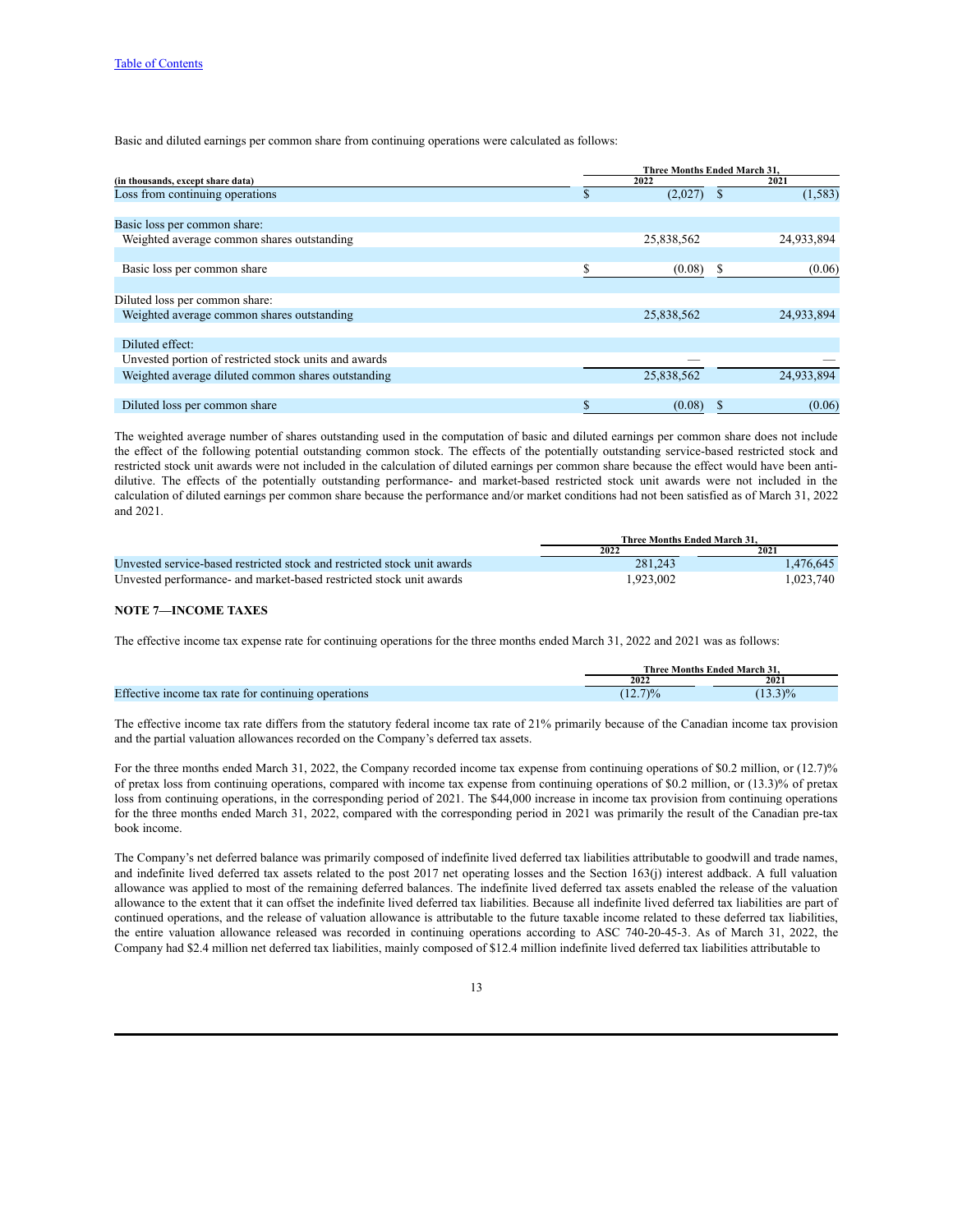goodwill and trade names and \$0.3 million of deferred tax liability related to its investment in Canada, partially offset by \$6.9 million indefinite lived deferred tax assets attributable to post 2017 net operating losses, and \$3.3 million indefinite lived deferred tax assets attributable to Section 163(j) interest addback.

As of March 31, 2022 and 2021, the Company would have needed to generate approximately \$288.8 million and \$273.8 million, respectively, of future taxable income in order to realize its deferred tax assets.

The Company's foreign subsidiaries may generate earnings that are not subject to U.S. income taxes so long as they are permanently reinvested in its operations outside of the U.S. Pursuant to ASC 740-30, undistributed earnings of foreign subsidiaries that are no longer permanently reinvested would become subject to deferred income taxes.

As of March 31, 2022, the Company projects that its Canadian subsidiary will have generated approximately \$6.2 million in undistributed earnings by the end of 2022. The Company's management expects that all of the undistributed earnings will be repatriated back to the United States within the next 12 months. The Company formed the Canadian subsidiary in 2018 without significant capital investment, the majority of the undistributed earnings was expected to be repatriated as dividends to the United States at the United States-Canada treaty rate of 5%. As a result, the Company accrued a deferred tax liability of \$0.3 million related to its investment in Canada for its outside basis difference as of March 31, 2022.

As of each of March 31, 2022 and 2021, the Company provided for a total liability of \$3.0 million, of which \$1.9 million for the period ended March 31, 2022, compared to \$1.8 million for the corresponding period in 2021, related to discontinued operations, for unrecognized tax benefits related to various federal, foreign and state income tax matters, which were included in long-term liabilities of discontinued operations and other long-term liabilities. If recognized, the entire amount of the liability would affect the effective tax rate. As of March 31, 2022, the Company accrued approximately \$1.4 million, of which \$0.9 million related to discontinued operations, in both other long-term liabilities of discontinued operations and other long-term liabilities for potential payment of interest and penalties related to uncertain income tax positions.

On March 27, 2020, the Coronavirus Aid, Relief, and Economic Security ("CARES") Act was enacted and signed into U.S. law to provide economic relief to individuals and businesses facing economic hardship as a result of the COVID-19 pandemic. The Company has incorporated the impact of the CARES Act to the tax provision. In addition, the Company deferred payments of federal employer payroll taxes of approximately \$4.9 million, as permitted by the CARES Act. The first half of the deferred amounts were paid in December 2021, and the second half will be paid by December 2022.

#### **NOTE 8—DEBT**

The following table provides information about the Company's debt, net of unamortized deferred financing costs:

| (in thousands)                                  | <b>March 31, 2022</b> | <b>December 31, 2021</b> |
|-------------------------------------------------|-----------------------|--------------------------|
| Short-term borrowings                           | $\sim$                | 676                      |
| Term loan, current portion of long-term debt    | 1.050                 | 1,050                    |
| Current debt                                    | 1,050                 | 1,726                    |
| Term loan, noncurrent portion of long-term debt | \$<br>32,637          | 32,900                   |
| Debt discount                                   | (741)                 | (791)                    |
| Unamortized deferred financing costs            | (1,668)               | (1,781)                  |
| Long-term debt, net                             | 30.228                | 30,328                   |
| Total debt, net                                 | 31,278                | 32,054                   |

## *Debt Refinancing*

On December 16, 2020 (the "Closing Date"), the Company and certain of its subsidiaries refinanced and replaced its prior revolving credit facility and term loan facility and entered into (i) the Term Loan Agreement (as defined below), which provided for senior secured term loan facilities in an aggregate principal amount of up to \$50.0 million (collectively, the "Term Loan"), consisting of a \$35.0 million closing date term loan facility (the "Closing Date Term Loan") and up to \$15.0 million of borrowings under a delayed draw facility (the "Delayed Draw Term Loan Facility") with EICF Agent LLC, as agent, and CION Investment Corporation, as a lender and a co-lead arranger, and the other lenders party thereto; and (ii) a senior secured asset-based revolving line of credit of up to \$30.0 million (the "Revolving Credit Facility") with PNC Bank, National Association ("PNC"). In connection with the refinancing, the Company repaid the outstanding balance of the prior facilities and all interest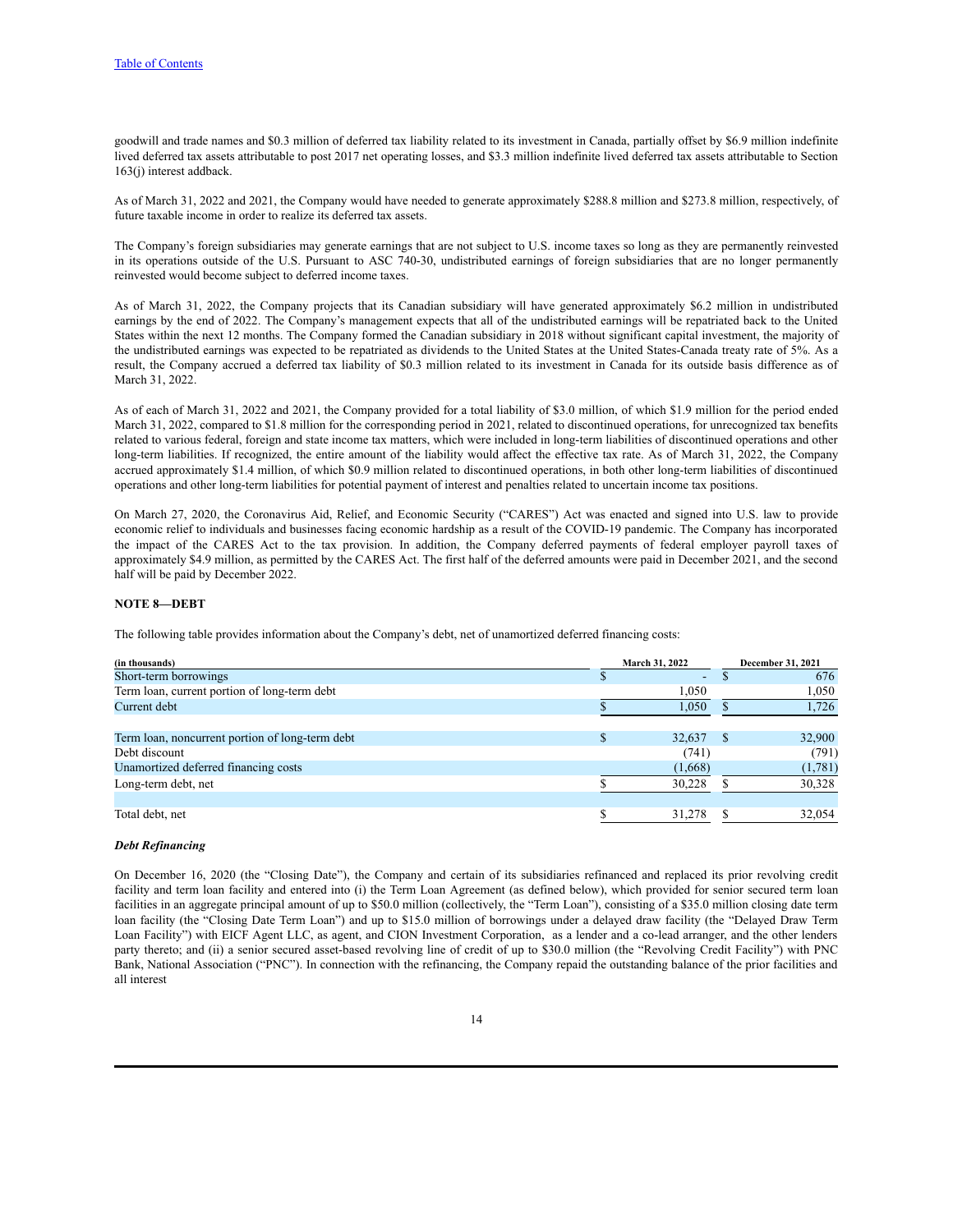#### in full.

As of March 31, 2022, the Company had no outstanding debt under the Revolving Credit Facility and \$33.7 million outstanding (including both the noncurrent and current portion of the Term Loan) under the Term Loan. As of March 31, 2022, the Company was in compliance with all debt covenants.

#### *The Revolving Credit Facility*

On the Closing Date, the Company and certain of its subsidiaries (the "Revolving Loan Borrowers") entered into the Revolving Credit and Security Agreement with PNC, as agent for the lenders, and the lenders party thereto (the "Revolving Credit Agreement"), which provides for the Revolving Credit Facility. As part of the Revolving Credit Facility, the Company may access a letter of credit sublimit in an amount up to \$2.0 million, a swing loan sublimit in an aggregate principal amount of up to \$3.0 million, and a Canadian dollar sublimit in an aggregate principal amount of up to \$5.0 million. The Revolving Credit Agreement matures on December 16, 2025.

Borrowings under the Revolving Credit Facility bear interest, at the Company's election, at either (1) the base commercial lending rate of PNC, as publicly announced, plus 1.25%, payable in cash on a monthly basis, (2) the 30, 60 or 90 day LIBOR rate, subject to a minimum LIBOR floor of 1.00%, plus 2.25%, payable in cash on the last day of each interest period, or (3) with respect to Canadian dollar loans, the Canadian Dollar Offered Rate ("CDOR"), subject to a minimum CDOR rate of 1.00%, payable in cash on a monthly basis. In addition, upon the occurrence of an event of default, and for so long as such event of default continues, default interest equal to 2.00% per year in excess of the rate otherwise applicable will be payable. The Revolving Credit Agreement also includes customary replacement provisions in the event of the discontinuation of LIBOR.

The Revolving Loan Borrowers' Obligations (as defined in the Revolving Credit Agreement) are guaranteed by certain of the Company's material, wholly-owned subsidiaries, subject to customary exceptions (the "Revolving Loan Guarantors" and, together with the Revolving Loan Borrowers, the "Revolving Loan Credit Parties"). The Revolving Loan Credit Parties' obligations are secured by first-priority security interests on substantially all of the Revolving Loan Credit Parties' accounts and a second-priority security interest in substantially all other assets of the Revolving Loan Credit Parties, subject to the terms of the Intercreditor Agreement between PNC and EICF Agent LLC, as the Revolving Loan Agent and the Term Loan Agent, respectively (as each such term is defined in the Intercreditor Agreement), as described below (the "Intercreditor Agreement").

The Revolving Loan Borrowers may from time to time voluntarily prepay outstanding amounts, plus any accrued but unpaid interest on the aggregate amount being prepaid, under the Revolving Credit Facility, in whole or in part. There is no required minimum prepayment amount. If at any time the amount outstanding under the Revolving Credit Agreement exceeds the borrowing base, or any sublimit, in effect at such time, the excess amount will be immediately due and payable. Subject to the Intercreditor Agreement, the Revolving Credit Agreement also requires mandatory prepayment of outstanding amounts in the event the Revolving Loan Borrowers receive proceeds from certain events and activities, including, among others, certain asset sales and casualty events, the issuance of indebtedness and equity interests, and the recovery of any proceeds from certain specified arbitration proceedings.

The Revolving Credit Agreement provides for (1) a closing fee of \$0.2 million, which was paid on the Closing Date, (2) a customary unused line fee equal to 0.25% per year on the unused portion of the Revolving Credit Facility, which is payable on a quarterly basis, and (3) a collateral monitoring fee of \$2,500, which is payable on a monthly basis. The Revolving Credit Agreement also provides for an early termination fee (the "Early Termination Fee"), payable to the revolving lenders thereunder upon (1) any acceleration of the Obligations and termination of the Revolving Credit Agreement and the obligation of the revolving lenders to make advances thereunder following the occurrence of an Event of Default (as defined in the Revolving Credit Agreement), or (2) any other termination of the Revolving Credit Agreement and the obligation of revolving lenders to make advances thereunder for any reason (the "Early Termination Date"). The Early Termination Fee is calculated as follows: if the Early Termination Date occurred on or prior to the first anniversary of the Closing Date, the Early Termination Fee would have been 2.00% of the Revolving Credit Facility; and if prepayment occurs after the first anniversary of the Closing Date and on or prior to the second anniversary of the Closing Date, the Early Termination Fee will be 1.00% of the Revolving Credit Facility. While any letter of credit is outstanding under the Revolving Credit Facility, the Revolving Loan Borrowers must pay a letter of credit fronting fee at a rate equal to 0.25% per year, payable quarterly, in addition to any other customary fees required by the issuer of the letter of credit.

The Revolving Credit Agreement contains customary representations and warranties, as well as customary affirmative and negative covenants, in each case, with certain exceptions, limitations and qualifications. The Revolving Credit Agreement also requires the Revolving Loan Borrowers to regularly provide certain financial information to the lenders thereunder, maintain a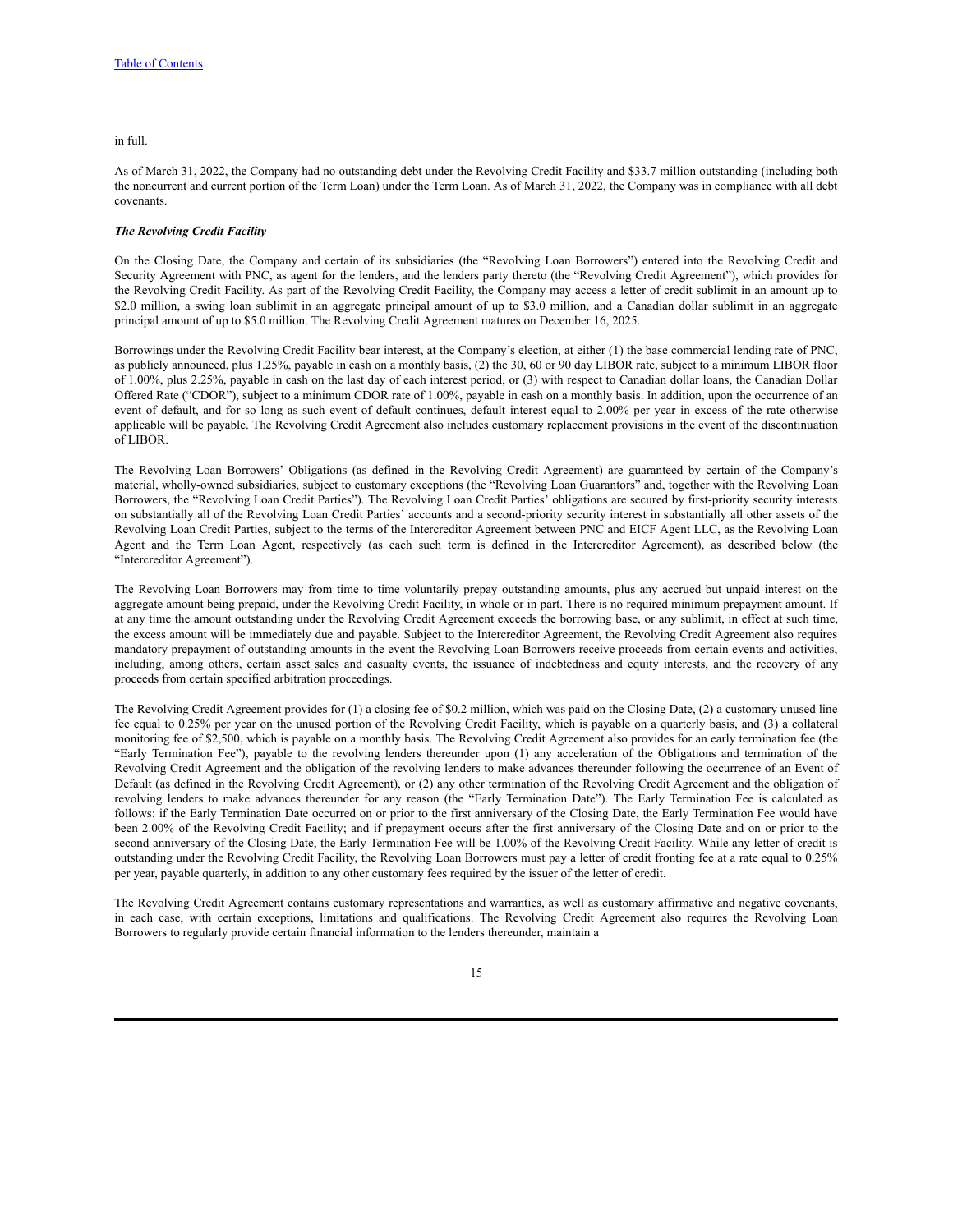springing minimum fixed charge coverage ratio, and comply with certain limitations on capital expenditures.

Events of default under the Revolving Credit Agreement include, but are not limited to, a breach of certain covenants or any representations or warranties, failure to timely pay any amounts due and owing, the commencement of any bankruptcy or other insolvency proceeding, judgments in excess of certain acceptable amounts, the occurrence of a change in control, certain events related to ERISA matters, impairment of security interests in collateral or invalidity of guarantees or security documents, or a default or event of default under the Term Loan Agreement or the Intercreditor Agreement, in each case, with customary exceptions, limitations, grace periods and qualifications. If an event of default occurs, the revolving lenders may, among other things, declare all Obligations outstanding under the Revolving Credit Facility to be immediately due and payable, together with accrued interest and fees, and exercise remedies under the collateral documents relating to the Revolving Credit Agreement.

EICF Agent LLC, as the Term Loan Agent, and PNC, as the Revolving Loan Agent, entered into an Intercreditor Agreement, dated as of the Closing Date, to which the Term Loan Credit Parties (as defined below) and Revolving Loan Credit Parties consented. The Intercreditor Agreement, among other things, specifies the relative lien priorities of the Term Loan Agent and Revolving Loan Agent in the relevant collateral, and contains customary provisions regarding, among other things, the rights of the Term Loan Agent and Revolving Loan Agent to take enforcement actions against the relevant collateral and certain limitations on amending the documentation governing each of the Term Loan and Revolving Credit Facility.

#### *The Term Loan*

On the Closing Date, the Company and certain of its subsidiaries (the "Term Loan Borrowers") entered into the Term Loan, Guarantee and Security Agreement with EICF Agent LLC, as agent for the lenders, CION Investment Corporation, as a lender and co-lead arranger, and the other lenders party thereto (the "Term Loan Agreement"), which provides for the Term Loan. The Closing Date Term Loan was fully drawn on the Closing Date, while the Delayed Draw Term Loan Facility is available upon the satisfaction of certain conditions precedent for up to 18 months following the Closing Date. The Term Loan Agreement matures on December 16, 2025.

Borrowings under the Term Loan Agreement bear interest at LIBOR, plus a margin of 8.50% (if the Total Leverage Ratio (as defined in the Term Loan Agreement) is less than 2.50:1) or 9.00% per year (if the Total Leverage Ratio is greater than or equal to 2.50:1), subject to a minimum LIBOR floor of 1.00%, payable in cash on a quarterly basis. In addition, upon the occurrence of an event of default, and for so long as such event of default continues, default interest equal to 2.00% per year in excess of the rate otherwise applicable will be payable. The Term Loan Agreement also includes customary replacement provisions in the event of the discontinuation of LIBOR.

The Term Loan Borrowers' Obligations (as defined in the Term Loan Agreement) are guaranteed by certain of the Company's material, whollyowned subsidiaries, subject to customary exceptions (the "Term Loan Guarantors" and, together with the Term Loan Borrowers, the "Term Loan Credit Parties"). The Term Loan Credit Parties' obligations are secured by first-priority security interests on substantially all of the Term Loan Credit Parties' assets, as well as a second-priority security interest on the Term Loan Credit Parties' accounts receivable and inventory, subject to the Intercreditor Agreement.

Subject to certain conditions, the Term Loan Borrowers may voluntarily prepay the Term Loan on any Payment Date (as defined in the Term Loan Agreement), in whole or in part, in a minimum amount of \$1.0 million of the outstanding principal amount, plus a prepayment fee (the "Prepayment Fee"), calculated as follows: if prepayment occurred prior to the first anniversary of the Closing Date, the Prepayment Fee would have been 3.00% of the principal amount being prepaid; if prepayment occurs on or after the first anniversary of the Closing Date and prior to the second anniversary of the Closing Date, the Prepayment Fee will be 2.00% of the principal amount being prepaid; and if prepayment occurs on or after the second anniversary of the Closing Date and prior to the third anniversary of the Closing Date, the Prepayment Fee will be 1.00% of the principal amount being prepaid.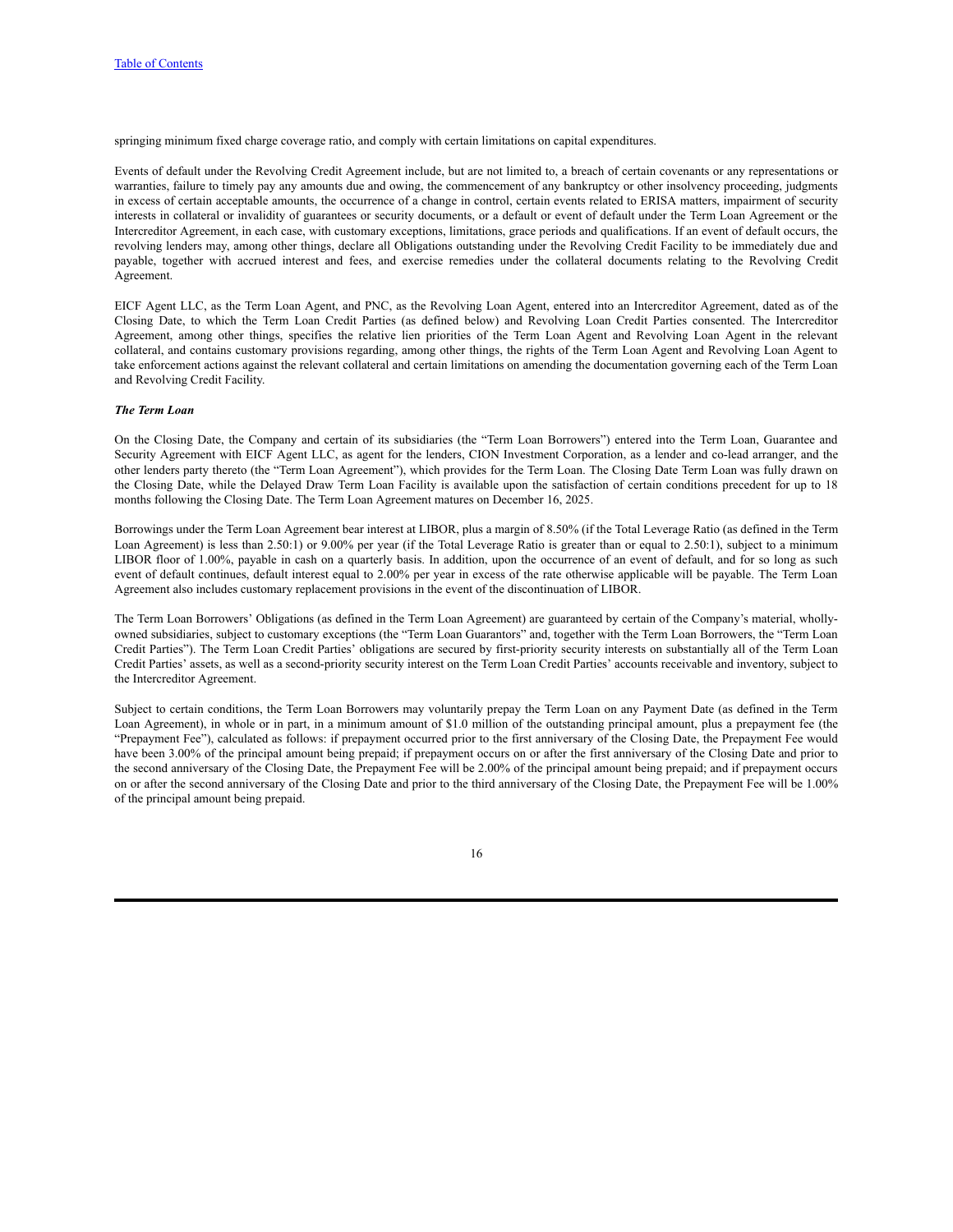Subject to certain exceptions, within 120 days of the end of each calendar year, beginning with the year ended December 31, 2021, the Term Loan Borrowers must prepay the Obligations in an amount equal to (1) (i) if the Total Leverage Ratio is greater than 3:00:1:00, 50.0% of Excess Cash Flow (as defined in the Term Loan Agreement) or (ii) if the Total Leverage Ratio is equal to or less than 3:00:1:00 and greater than 2:00:1:00, 25.0% of Excess Cash Flow, less (2) all voluntary prepayments made on the Term Loan during such calendar year; provided that, so long as no default or event of default has occurred and is continuing or would result therefrom, no such prepayment will be required unless Excess Cash Flow for such calendar year equals or exceeds \$0.5 million. The Company was not required to prepay any Obligations for the year ended December 31, 2021. The Term Loan Agreement also requires mandatory prepayment of certain amounts in the event the Term Loan Borrowers receive proceeds from certain events and activities, including, among others, certain asset sales and casualty events, the issuance of indebtedness and equity interests, and the receipt of extraordinary receipts (with certain exclusions), plus, in certain instances, the applicable Prepayment Fee, calculated as set forth above.

The Term Loan Agreement contains customary representations and warranties, as well as customary affirmative and negative covenants, in each case, with certain exceptions, limitations and qualifications. The Term Loan Agreement also requires the Term Loan Borrowers to regularly provide certain financial information to the lenders thereunder, maintain a maximum total leverage ratio and a minimum fixed charge coverage ratio, and comply with certain limitations on capital expenditures.

Events of default under the Term Loan Agreement include, but are not limited to, a breach of certain covenants or any representations or warranties, failure to timely pay any amounts due and owing, the commencement of any bankruptcy or other insolvency proceeding, judgments in excess of certain acceptable amounts, the occurrence of a change in control, certain events related to ERISA matters, impairment of security interests in collateral or invalidity of guarantees or security documents, or a default or event of default under the Revolving Credit Agreement or the Intercreditor Agreement, in each case, with customary exceptions, limitations, grace periods and qualifications. If an event of default occurs, the Term Loan lenders may, among other things, declare all Obligations to be immediately due and payable, together with accrued interest and fees, and exercise remedies under the collateral documents relating to the Term Loan Agreement.

#### *Letters of Credit and Bonds*

In line with industry practice, the Company is often required to provide letters of credit and payment and performance surety bonds to customers. These letters of credit and bonds provide credit support and security for the customer if the Company fails to perform its obligations under the applicable contract with such customer.

The Revolving Credit Facility provides for a letter of credit sublimit in an amount up to \$2.0 million. As of March 31, 2022, the Company had \$0.5 million letters of credit outstanding under this sublimit and \$0.4 million cash collateralized standby letters of credit outstanding pursuant to its prior revolving credit facility with Wells Fargo Bank, National Association. There were no amounts drawn upon these letters of credit as of March 31, 2022.

In addition, as of March 31, 2022 and December 31, 2021, the Company had outstanding payment and performance surety bonds of \$64.6 million and \$67.6 million, respectively.

## *Deferred Financing Costs and Debt Discount:*

Deferred financing costs and debt discount is amortized over the terms of the related debt facilities using the straight-line method. The following table summarizes the amortization of deferred financing costs and debt discount related to the Company's debt facilities and recognized in interest expense on the unaudited condensed consolidated statements of operations:

|                            | Three Months Ended March 31. |      |  |      |
|----------------------------|------------------------------|------|--|------|
| (in thousands)             |                              | 2022 |  | 2021 |
| Term loan                  |                              |      |  |      |
| Debt discount on term loan |                              | 50   |  | 50   |
| Revolving credit facility  |                              |      |  | 95   |
| Total                      |                              | 258  |  | 258  |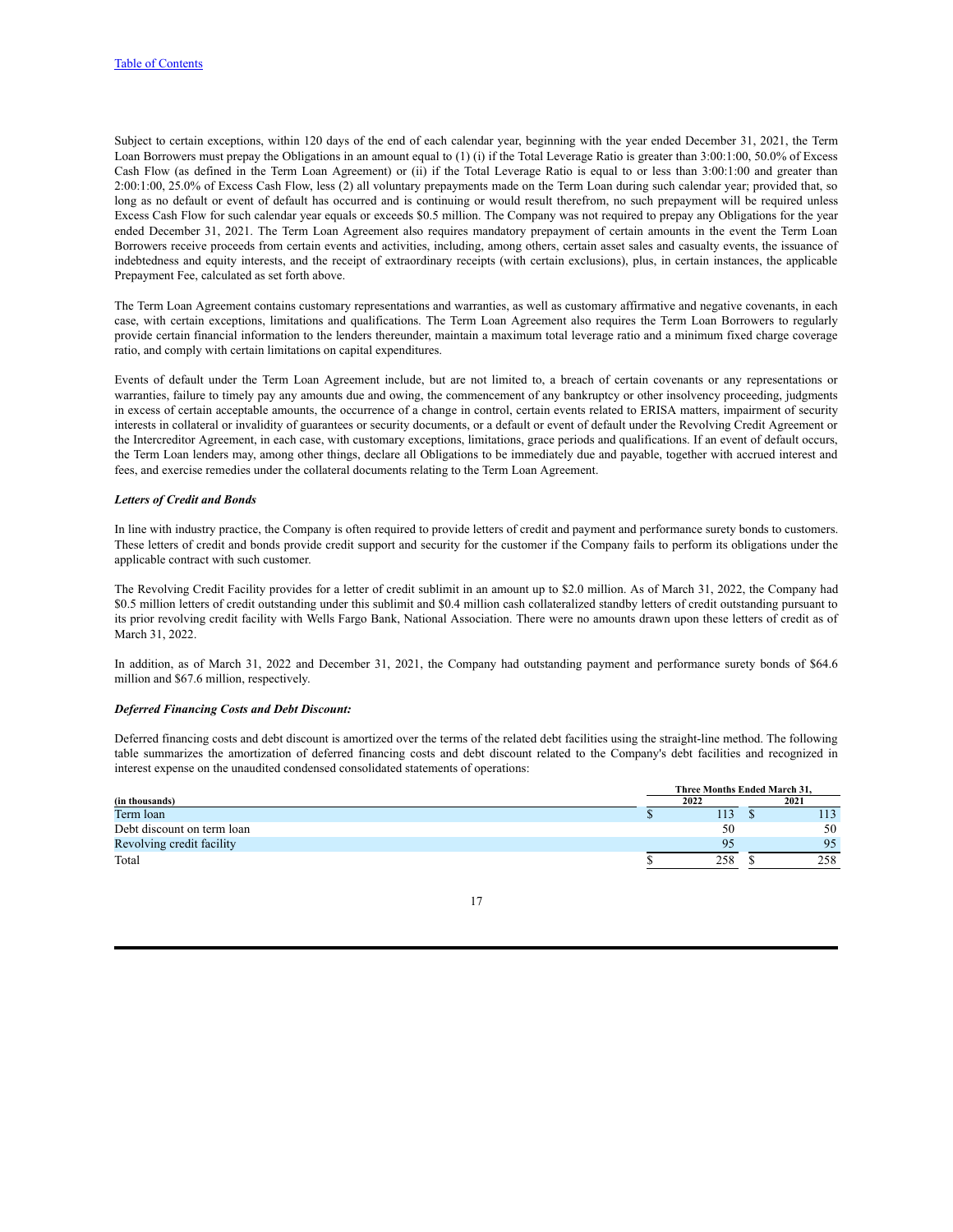The following table summarizes unamortized deferred financing costs and debt discount included on the Company's unaudited condensed consolidated balance sheets:

| (in thousands)             | Location               | <b>March 31, 2022</b> |       |  | <b>December 31, 2021</b> |
|----------------------------|------------------------|-----------------------|-------|--|--------------------------|
| Term loan                  | Long-term debt, net    |                       | .668  |  | l.781                    |
| Debt discount on term loan | Long-term debt, net    |                       | 741   |  | 791                      |
| Revolving credit facility  | Other long-term assets |                       | .414  |  | 1.509                    |
| Total                      |                        |                       | 3.823 |  | 4.081                    |

## **NOTE 9**—**FINANCIAL INSTRUMENTS**

#### *Fair Value of Financial Instruments*

ASC 820–Fair Value Measurement defines fair value as the exit price, which is the price that would be received to sell an asset or paid to transfer a liability in the principal or most advantageous market for the asset or liability in an orderly transaction between market participants at the measurement date. ASC 820 also establishes a three-tier fair value hierarchy, which categorizes the inputs used in measuring fair value. The hierarchy gives the highest priority to unadjusted quoted prices in the active markets for identical assets and liabilities and the lowest priority to unobservable inputs.

The Company's financial instruments as of March 31, 2022 and December 31, 2021 consisted primarily of cash and cash equivalents, restricted cash, receivables, payables, and debt instruments. The carrying values of these financial instruments approximate their respective fair values, as they are either short-term in nature or carry interest rates that are periodically adjusted to market rates.

## **NOTE 10—COMMITMENTS AND CONTINGENCIES**

#### *Litigation and Claims*

The Company is from time-to-time party to various lawsuits, including personal injury claims and other proceedings that arise in the ordinary course of its business. With respect to all such lawsuits, claims and proceedings, the Company records a reserve when it is probable that a liability has been incurred and the amount of loss can be reasonably estimated. The Company does not believe that the resolution of any currently pending lawsuits, claims and proceedings, either individually or in the aggregate, will have a material adverse effect on its financial position, results of operations or liquidity. However, the outcomes of any currently pending lawsuits, claims and proceedings cannot be predicted, and therefore, there can be no assurance that this will be the case.

The Company completed a bankruptcy filing of its Koontz-Wagner subsidiary on July 11, 2018. This could require the Company to incur legal fees and other expenses related to liabilities from this bankruptcy filing. While the Company does not anticipate these liabilities will have a material adverse effect on its results of operations, cash flows and financial position, and although the statute of limitations has run on certain claims that the Chapter 7 Trustee for the Koontz-Wagner estate might assert, there can be no assurance of the outcome. The filing was for Koontz-Wagner only, not for the Company as a whole, and was completely separate and distinct from the Williams business and operations. For additional information, please refer to "Note 4—Changes in Business" to the unaudited condensed consolidated financial statements.

The acquiror of certain assets from a former operating unit of the Company has been named as a defendant in an asbestos personal injury lawsuit and has submitted a claim for indemnification and tendered defense of the matter to the Company. The Company has assumed defense of the matter subject to a reservation of rights and objection to the claim for indemnification. Neither the Company nor its predecessors ever mined, manufactured, produced, or distributed asbestos fiber, the material that allegedly caused the injury underlying this action. The Company does not expect that this claim will have a material adverse effect on its financial position, results of operations or liquidity. Moreover, during 2012, the Company secured insurance coverage that will help to reimburse the defense costs and potential indemnity obligations of its former operating unit relating to these claims. The Company intends to vigorously defend all currently active actions, and it does not anticipate that this action will have a material adverse effect on its financial position, results of operations or liquidity. However, the outcomes of any legal action cannot be predicted and, therefore, there can be no assurance that this will be the case.

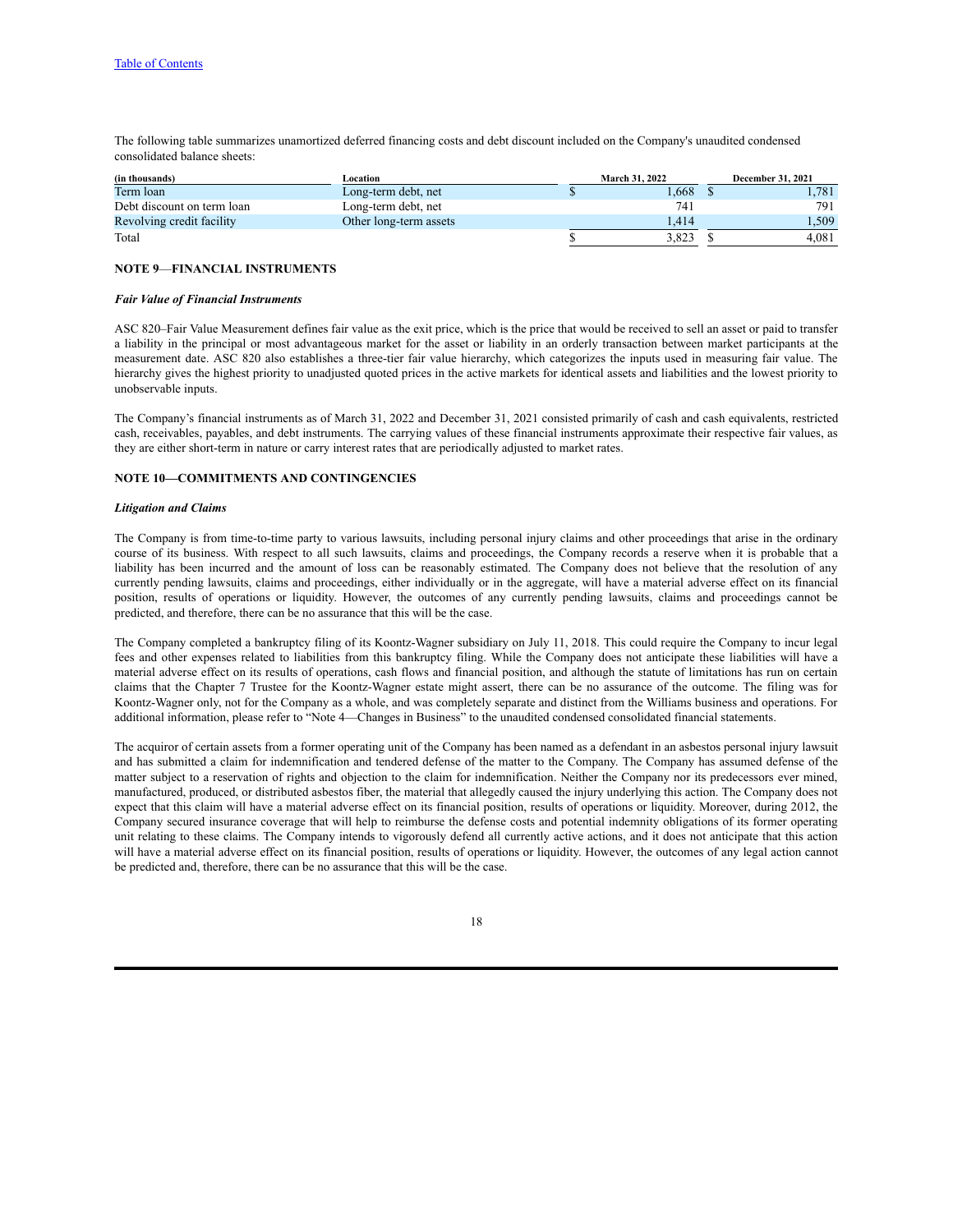#### *Insurance*

The Company maintains insurance coverage for most insurable aspects of its business and operations. The Company's insurance programs, including, but not limited to, health, general liability, and workers' compensation, have varying coverage limits depending upon the type of insurance. For the three months ended March 31, 2022, insurance expense, including insurance premiums related to the excess claim coverage and claims incurred for continuing operations, was \$1.7 million.

The Company's unaudited condensed consolidated balance sheets include amounts representing its probable estimated liability related to insurance-related claims that are known and have been asserted against the Company, and for insurance-related claims that are believed to have been incurred but had not yet been reported as of March 31, 2022. As of March 31, 2022, the Company provided \$0.9 million in letters of credit and \$1.5 million of non-depleting cash collateral as security for possible general liability and workers' compensation claims.

#### *Executive Severance*

As of March 31, 2022, the Company had outstanding severance arrangements with senior executives. The Company's maximum commitment under all such arrangements, which would apply if the employees covered by these arrangements were each terminated without cause, was \$5.4 million on March 31, 2022. The Company did not accrue executive severance expenses as of March 31, 2022.

#### **NOTE 11—STOCK-BASED COMPENSATION PLANS**

During the first three months of 2022, the Company granted 291,894 service-based restricted stock awards under the 2015 Equity Incentive Plan (as amended and restated, the "2015 Plan"), at a grant date fair value of \$1.85 per share, to its non-employee directors, which vest in full on February 3, 2023.

During the first three months of 2022, the Company granted 362,356 service-based restricted stock units to its employees under the 2022 longterm incentive ("LTI") program and the 2015 Plan at a grant date fair value of \$1.99 per share. These service-based restricted stock units can be paid in cash or shares at the election of the Compensation Committee of the Board of Directors and shall vest in equal annual installments over a period of three years.

During the first three months of 2022, the Company also granted 724,726 performance-based restricted stock units to its employees under the 2022 LTI program and the 2015 Plan at a grant date fair value of \$1.99 per share. The 2022 performance-based restricted stock units have three annual performance periods (fiscal years 2022, 2023 and 2024), with operating income and free cash flow goals (equally weighted) for each year, and threshold performance resulting in awards earned at 50% of the target opportunity and maximum performance resulting in awards earned at 200% of the target. The annual achievement levels are averaged over the three-year performance period and the earned amounts, if any, will vest on March 31, 2025. The three-year average payout level for each performance objective replaces the actual payout level for any fiscal year where the actual payout is less than the three-year average. These performance-based restricted stock units can be paid in cash or shares at the election of the Compensation Committee of the Board of Directors.

During the first three months of 2021, the Company granted 307,616 service-based restricted stock units under the 2021 LTI program and the 2015 Plan at a grant date fair value of \$3.48 per share. These service-based restricted stock units can be paid in cash or shares at the election of the Compensation Committee of the Board of Directors and shall vest in full on March 31, 2024.

During the first three months of 2021, the Company also granted performance-based restricted stock units under the 2021 LTI program and the 2015 Plan with an aggregate cash value of approximately \$2.2 million, which could be paid in cash or shares at the election of the Compensation Committee of the Board of Directors. The 2021 performance-based restricted stock units have three annual performance periods (fiscal years 2021, 2022 and 2023), with operating income and free cash flow goals (equally weighted) for each year, and threshold performance resulting in awards earned at 50% of the target opportunity and maximum performance resulting in awards earned at 200% of the target. The annual achievement levels are averaged over the three-year performance period and the earned amounts, if any, vest on March 31, 2024. These are cashbased awards that were included in other current liabilities on the consolidated balance sheet beginning in April 2021.

The Company previously granted (i) performance-based restricted stock units under the 2016 LTI program, which were scheduled to vest if the Company achieved a per share stock price of \$5.50 for 30 consecutive trading days prior to August 5, 2021, (ii) performance-based restricted stock units under the 2017 LTI program, which were scheduled to vest if the Company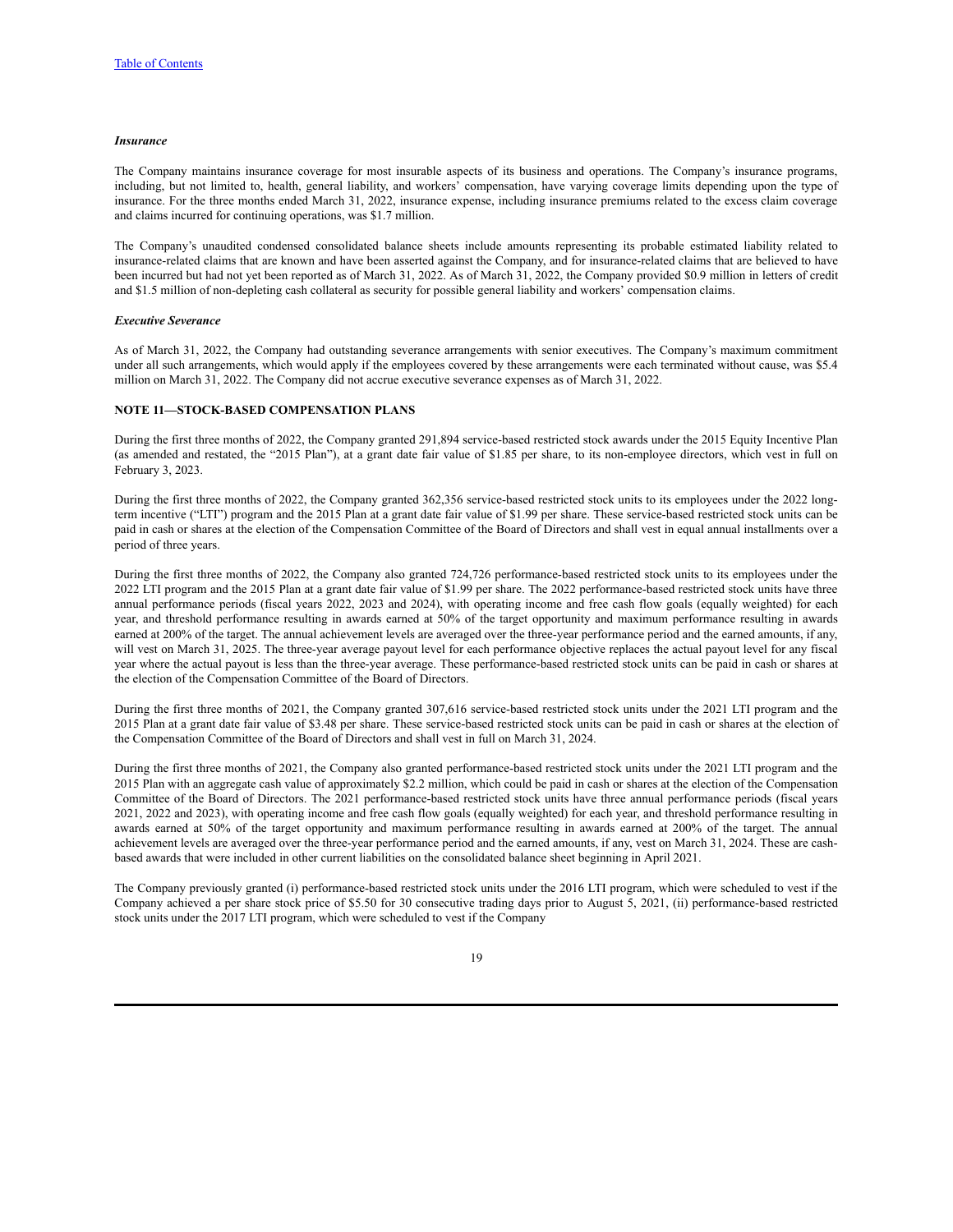achieved a per share stock price of \$6.00 for 30 consecutive trading days prior to March 31, 2021 (pursuant to an extension from the initial vesting date of March 31, 2020, which extension was approved by the Compensation Committee in February 2020), and (iii) performance-based restricted stock units under the 2018 LTI program, which were scheduled to vest if the Company achieved a per share stock price of at least \$5.00 for any period of 30 consecutive trading days prior to June 30, 2021 (collectively, the "LTI Performance Awards"). On March 5, 2021, the Compensation Committee of the Board of Directors extended the performance period for each of the LTI Performance Awards to December 31, 2022. In accordance with ASC Topic 718, "Compensation—Stock Compensation" ("ASC 718"), the Company conducted a lattice valuation model in order to revalue the market price for the LTI Performance Awards at the March 5, 2021 modification date. The 2018 LTI program met the market objective by achieving a per share stock price of \$5.00 for 30 consecutive days, and approximately 195,240 shares will vest for recipients remaining employed through December 31, 2022.

During the first three months of 2021, the Compensation Committee of the Board of Directors approved modifying the 2020 and 2019 performance-based restricted stock units granted in 2020 and 2019. The 2020 and 2019 performance-based restricted stock units did not achieve the 2021 performance objectives. The 2019 performance-based restricted stock units expired because their final performance period was 2021.

During the first three months of 2021, the Company's management analyzed the probability of achieving the 2022 performance objectives for the 2021 and 2020 performance-based restricted stock units granted in 2021 and 2020 and determined that, after comparing the actual year-todate results to the forecasted results, it is unlikely the Company will achieve the minimum performance metric for the 2022 performance period. This resulted in a \$0.3 million adjustment for the 2021 performance-based restricted stock units and an entire reversal of \$0.5 million for the 2020 performance-based restricted stock units within the first three months of 2022. The 2020 performance-based restricted stock units will expire after the 2022 performance period and the 2021 performance-based restricted stock units were adjusted to vest at 55% of their original cash value and will be expensed for a total of \$0.9 million until the end of the service requisite period of March 31, 2024.

While the majority of restricted stock units and awards were granted as equity, in accordance with ASC 718, the Company has one cash-based plan that is classified as a liability. The \$0.8 million adjustment and reversal to the 2021 and 2020 performance-based restricted stock units resulted in the Company not having any stock-based compensation expense in the first three months of 2022 compared to \$0.7 million for the same period in 2021. The March 31, 2022 and 2021 stock-based compensation expense was included in general and administrative expenses on the Company's unaudited condensed consolidated statements of operations.

### **NOTE 12—OTHER SUPPLEMENTARY INFORMATION**

The following table summarizes other current assets included on the Company's unaudited condensed consolidated balance sheets:

| (in thousands)                            | <b>March 31, 2022</b> | <b>December 31, 2021</b> |
|-------------------------------------------|-----------------------|--------------------------|
| Sales tax receivable - Canada             | 5,382                 | 4,866                    |
| Unamortized commercial insurance premiums | 1.607                 | 2,389                    |
| Prepaid expenses                          | 1,564                 | 1,136                    |
| Other short-term assets                   | 2,523                 | 2.658                    |
| Total                                     | 11.076                | 11.049                   |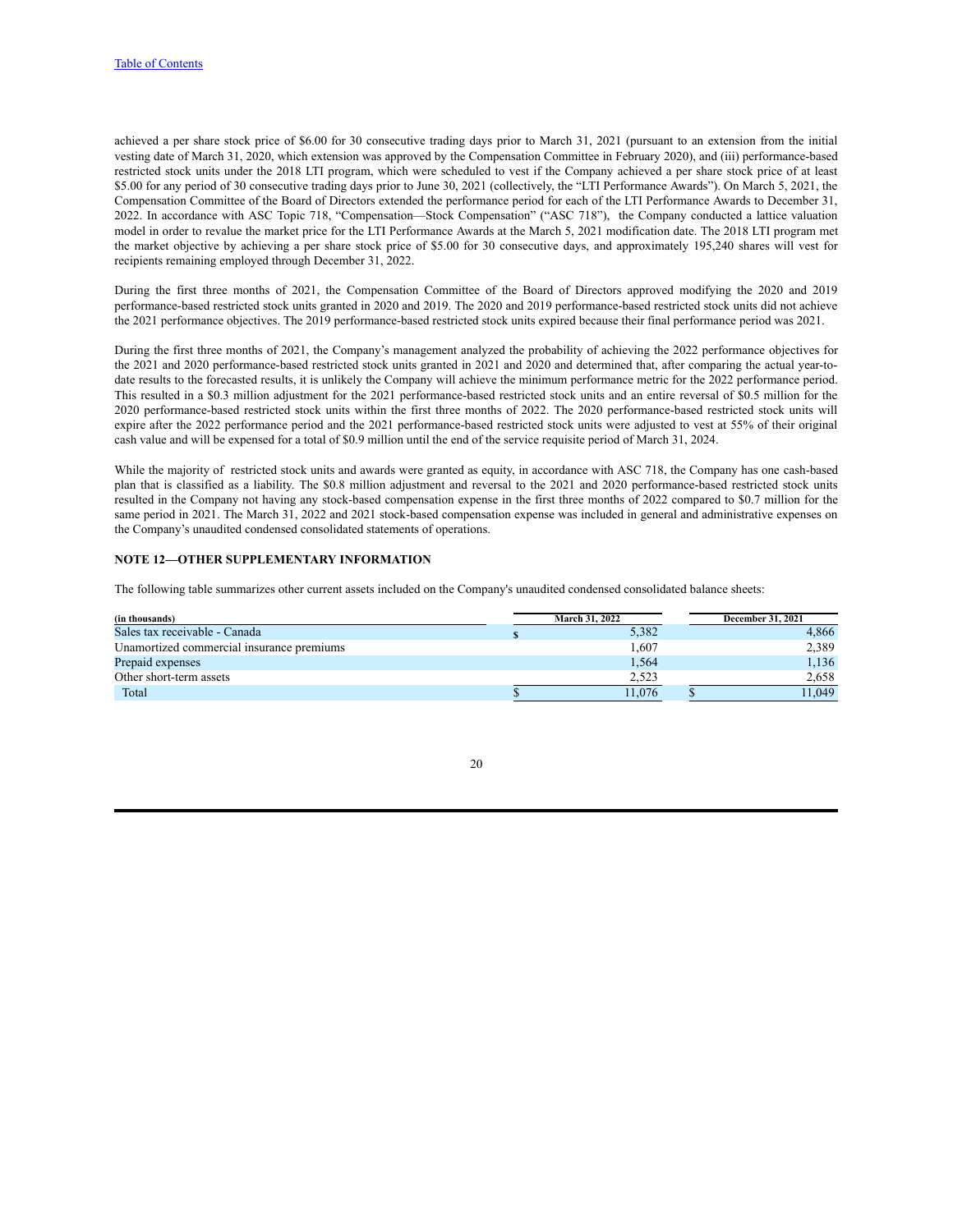The following table summarizes other current liabilities included on the Company's unaudited condensed consolidated balance sheets:

| (in thousands)             | <b>March 31, 2022</b> | <b>December 31, 2021</b> |
|----------------------------|-----------------------|--------------------------|
| Accrued job cost           | 572                   | 2,433                    |
| Sales tax payable - Canada | 5,660                 | 5,135                    |
| <b>Stock Compensation</b>  | 1,053                 | 938                      |
| Short-term lease liability | 1,854                 | 1,606                    |
| Other accrued liabilities  | 1.149                 | 905                      |
| Total                      | 10.288                | 11.017                   |

The following table summarizes other long-term assets included on the Company's unaudited condensed consolidated balance sheets:

| (in thousands)                  | <b>March 31, 2022</b> | <b>December 31, 2021</b> |
|---------------------------------|-----------------------|--------------------------|
| Equity method investment in RCC | .721                  |                          |
| Right-of-use lease assets       | 3.718                 | 1,527                    |
| Other long-term assets          | 1,559                 | 1.664                    |
| Total                           | 6.998                 |                          |

#### <span id="page-21-0"></span>**Item 2. Management's Discussion and Analysis of Financial Condition and Results of Operations.**

### *Cautionary Statement Regarding Forward-Looking Statements*

This Form 10-Q and its exhibits contain or incorporate by reference various forward-looking statements that express a belief, expectation or intention or are otherwise not statements of historical fact. Forward-looking statements generally use forward-looking words, such as "may," "will," "could," "should," "would," "project," "believe," "anticipate," "expect," "estimate," "continue," "potential," "plan," "forecast" and other words that convey the uncertainty of future events or outcomes. These forward-looking statements are not guarantees of our future performance and involve risks, uncertainties, estimates and assumptions that are difficult to predict. Therefore, our actual outcomes and results may differ materially from those expressed in these forward-looking statements. Investors should not place undue reliance on any of these forward-looking statements. Except as required by law, we undertake no obligation to further update any such statements, or the risk factors described in our 2021 Report under the heading "Part I—Item 1A. Risk Factors," to reflect new information, the occurrence of future events or circumstances or otherwise. The forward-looking statements in this Form 10-Q do not constitute guarantees or promises of future performance. Forward-looking statements may include information concerning the following, among other items:

- our ability to make interest and principal payments on our debt and satisfy the financial and other covenants contained in our debt facilities, as well as our ability to engage in certain transactions and activities due to limitations and covenants contained in such facilities;
- our ability to generate sufficient cash resources to continue funding operations, including investments in working capital required to support growth-related commitments that we make to our customers, and the possibility that we may be unable to obtain any additional funding as needed or incur losses from operations in the future;
- exposure to market risks from changes in interest rates, including changes to or replacement of the LIBOR;
- our ability to obtain adequate surety bonding and letters of credit;
- our ability to maintain effective internal control over financial reporting and disclosure controls and procedures;
- our ability to attract and retain qualified personnel, skilled workers, and key officers;
- failure to successfully implement or realize our business strategies, plans and objectives of management, and liquidity, operating and growth initiatives and opportunities, including any expansion into new markets and our ability to identify potential candidates for, and consummate, acquisition, disposition, or investment transactions;
- the loss of one or more of our significant customers;
- our competitive position;
- market outlook and trends in our industry, including the possibility of reduced investment in, or increased regulation of, nuclear power plants and declines in public infrastructure construction and reductions in government funding, including funding by state and local agencies;
- costs exceeding estimates we use to set fixed-price contracts;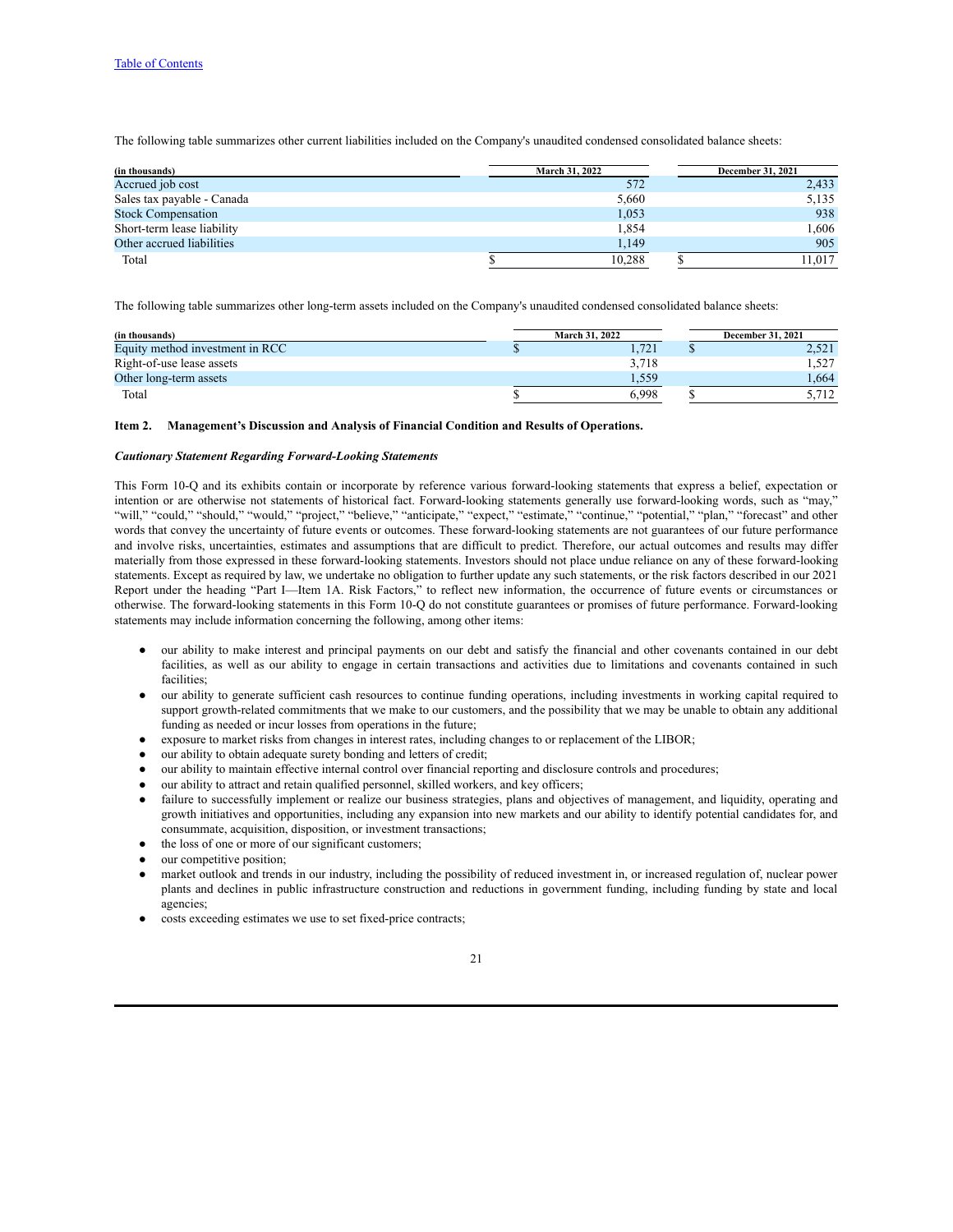- harm to our reputation or profitability due to, among other things, internal operational issues, poor subcontractor performances or subcontractor insolvency;
- potential insolvency or financial distress of third parties, including our customers and suppliers;
- our contract backlog and related amounts to be recognized as revenue;
- our ability to maintain our safety record, the risks of potential liability and adequacy of insurance;
- adverse changes in our relationships with suppliers, vendors, and subcontractors, including increases in cost, disruption of supply or shortage of labor, freight, equipment or supplies, including as a result of the COVID-19 pandemic;
- compliance with environmental, health, safety and other related laws and regulations, including those related to climate change;
- limitations or modifications to indemnification regulations of the U.S.;
- our expected financial condition, future cash flows, results of operations and future capital and other expenditures;
- the impact of general economic conditions, including inflation, ongoing economic disruption, including the effects of the Ukraine-Russia conflict, and a possible recession;
- the impact of the COVID-19 pandemic on our business, results of operations, financial condition, and cash flows, including global supply chain disruptions and the potential for additional COVID-19 cases to occur at our active or future job sites, which potentially could impact cost and labor availability;
- information technology vulnerabilities and cyberattacks on our networks;
- our failure to comply with applicable laws and regulations, including, but not limited to, those relating to privacy and anti-bribery;
- our ability to successfully implement our new enterprise resource planning (ERP) system;
- our participation in multiemployer pension plans;
- the impact of any disruptions resulting from the expiration of collective bargaining agreements;
- the impact of natural disasters, which may worsen or increase due to the effects of climate change, and other severe catastrophic events;
- the impact of corporate citizenship and environmental, social and governance matters;
- the impact of changes in tax regulations and laws, including future income tax payments and utilization of net operating loss and foreign tax credit carryforwards;
- volatility of the market price for our common stock;
- our ability to maintain our stock exchange listing;
- the effects of anti-takeover provisions in our organizational documents and Delaware law;
- the impact of future offerings or sales of our common stock on the market price of such stock;
- expected outcomes of legal or regulatory proceedings and their anticipated effects on our results of operations; and
- any other statements regarding future growth, future cash needs, future operations, business plans and future financial results.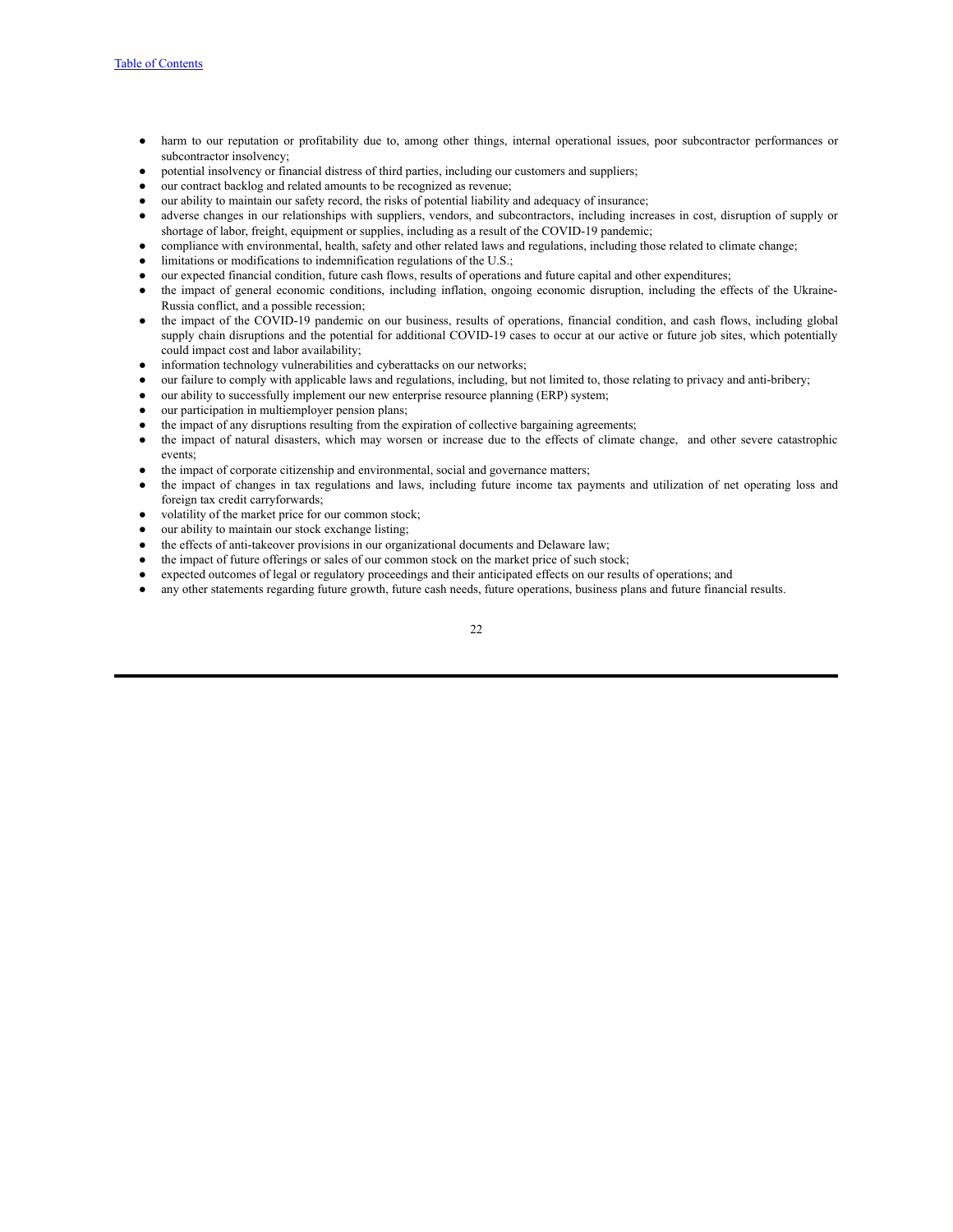These forward-looking statements represent our intentions, plans, expectations, assumptions, and beliefs about future events and are subject to risks, uncertainties, and other factors, including unpredictable or unanticipated factors that we have not discussed in this Form 10-Q. Many of those factors are outside of our control and could cause actual results to differ materially from the results expressed or implied by the forwardlooking statements.

In light of these risks, uncertainties and assumptions, the events described in the forward-looking statements might not occur or might occur to a different extent or at a different time than we have described. Investors should consider the areas of risk and uncertainty described above, as well as those discussed in the 2021 Report under the heading "Part I—Item 1A. Risk Factors." Except as may be required by applicable law, we undertake no obligation to update or revise any forward-looking statements, whether as a result of new information, future events or otherwise, and we caution investors not to rely upon them unduly.

The following discussion provides an analysis of the results of continuing operations, an overview of our liquidity and capital resources and other items related to our business. Unless otherwise specified, the financial information and discussion in this Form 10-Q are as of and for the three months ended March 31, 2022 and are based on our continuing operations; they exclude any results of our discontinued operations. Please refer to "Note 4—Changes in Business" to the unaudited condensed consolidated financial statements included in this Form 10-Q for additional information on our discontinued operations.

This discussion and analysis should be read in conjunction with our unaudited condensed consolidated financial statements and notes thereto included in this Form 10-Q and our audited consolidated financial statements and notes thereto included in the 2021 Report.

#### *Backlog*

The services we provide are typically carried out under construction contracts, long-term maintenance contracts and master service agreements. Total backlog represents the dollar amount of revenue expected to be recorded in the future for work performed under awarded contracts.

Revenue estimates included in our backlog can be subject to change as a result of project accelerations, cancellations or delays due to various factors, including, but not limited to, the customer's budgetary constraints and adverse weather. These factors can also cause revenue amounts to be recognized in different periods and at levels other than those originally projected. Additional work that is not identified under the original contract is added to our estimated backlog when we reach an agreement with the customer as to the scope and pricing of that additional work. Backlog is reduced as work is performed and revenue is recognized, or upon cancellation.

Backlog is not a measure defined by GAAP, and our methodology for determining backlog may vary from the methodology used by other companies in determining their backlog amounts. Backlog may not be indicative of future operating results and projects in our backlog may be cancelled, modified, or otherwise altered by our customers. We utilize our calculation of backlog to assist in measuring aggregate awards under existing contractual relationships with our customers. We believe our backlog disclosures will assist investors in better understanding this estimate of the services to be performed pursuant to awards by our customers under existing contractual relationships.

The following tables summarize our backlog:

| (in thousands)                     |   | March 31, 2022 |                                   | December 31, 2021 |
|------------------------------------|---|----------------|-----------------------------------|-------------------|
| Cost plus                          | D | 197,479        | S                                 | 559,417           |
| Lump sum                           |   | 59,477         |                                   | 72,276            |
| Total                              |   | 256,956        |                                   | 631,693           |
|                                    |   |                |                                   |                   |
| (in thousands)                     |   |                | Three Months Ended March 31, 2022 |                   |
| Backlog - beginning of period      |   |                |                                   | 631,693           |
| New awards                         |   |                |                                   | 38,293            |
| Adjustments and cancellations, net |   |                |                                   | (343, 471)        |
| Revenue recognized                 |   |                |                                   | (69, 559)         |
| Backlog - end of period            |   |                |                                   | 256,956           |

Total backlog as of March 31, 2022 was \$257.0 million, compared with \$631.7 million on December 31, 2021, a decrease of \$374.7 million, which was primarily driven by the loss of a multi-year contract within the nuclear decommissioning market in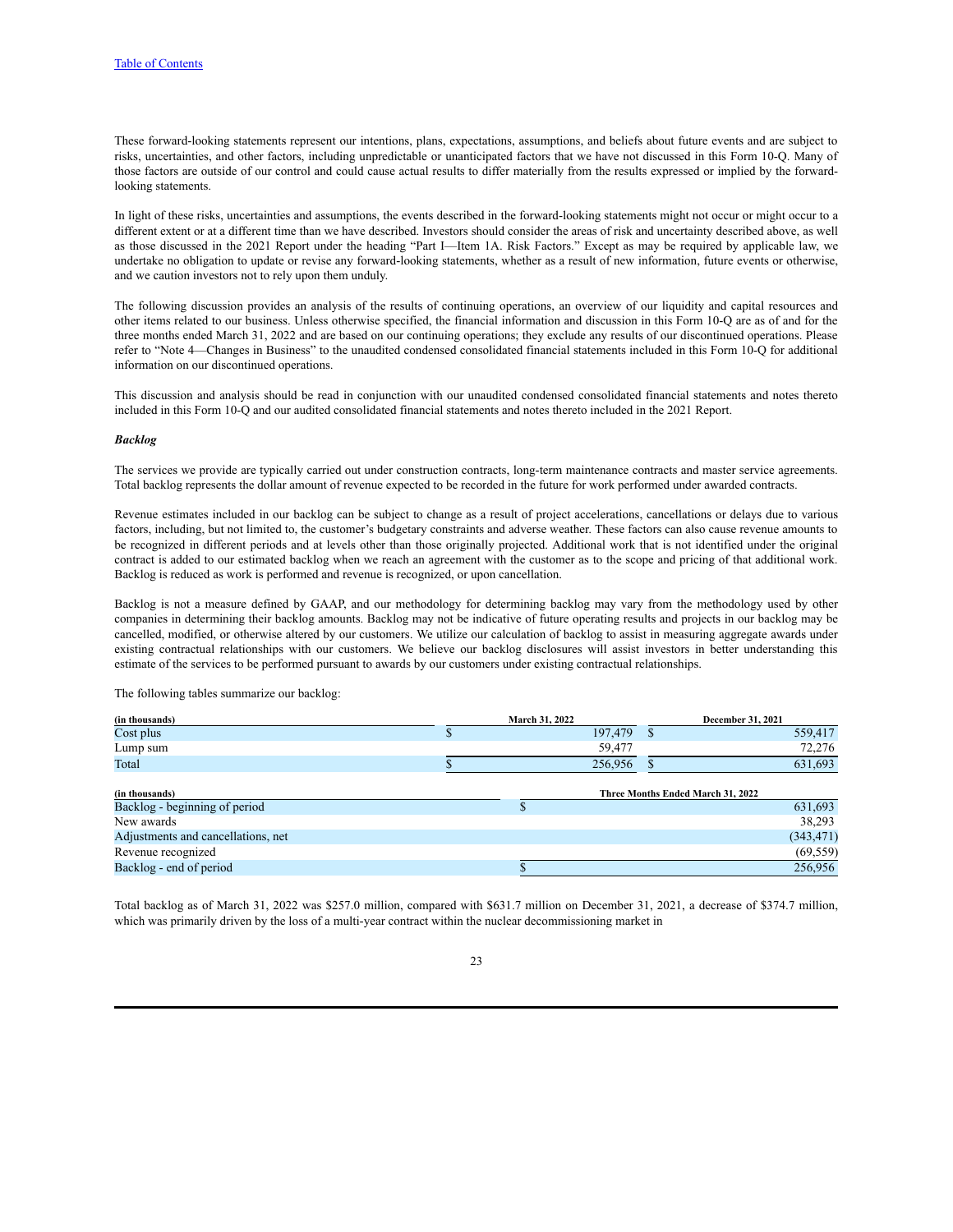February 2022, contributing to a loss of approximately \$361.0 million in backlog for the years 2022 through 2029. Our nuclear and water markets also contributed to a \$14.6 million decrease in backlog. We estimate that \$139.0 million, or 54.1% of total backlog on March 31, 2022, will be converted to revenue within the next twelve months and \$121.8 million, or 47.4% of total backlog, will be converted to revenue within the remainder of the fiscal year. As of December 31, 2021, we estimated that approximately \$157.2 million of our year-end backlog, as adjusted for the loss of the multi-year contract in February 2022, would be converted to revenue during 2022. Please refer to Item 1, Business under "Backlog" and "Note 17—Subsequent Events" included in the 2021 Report for additional information.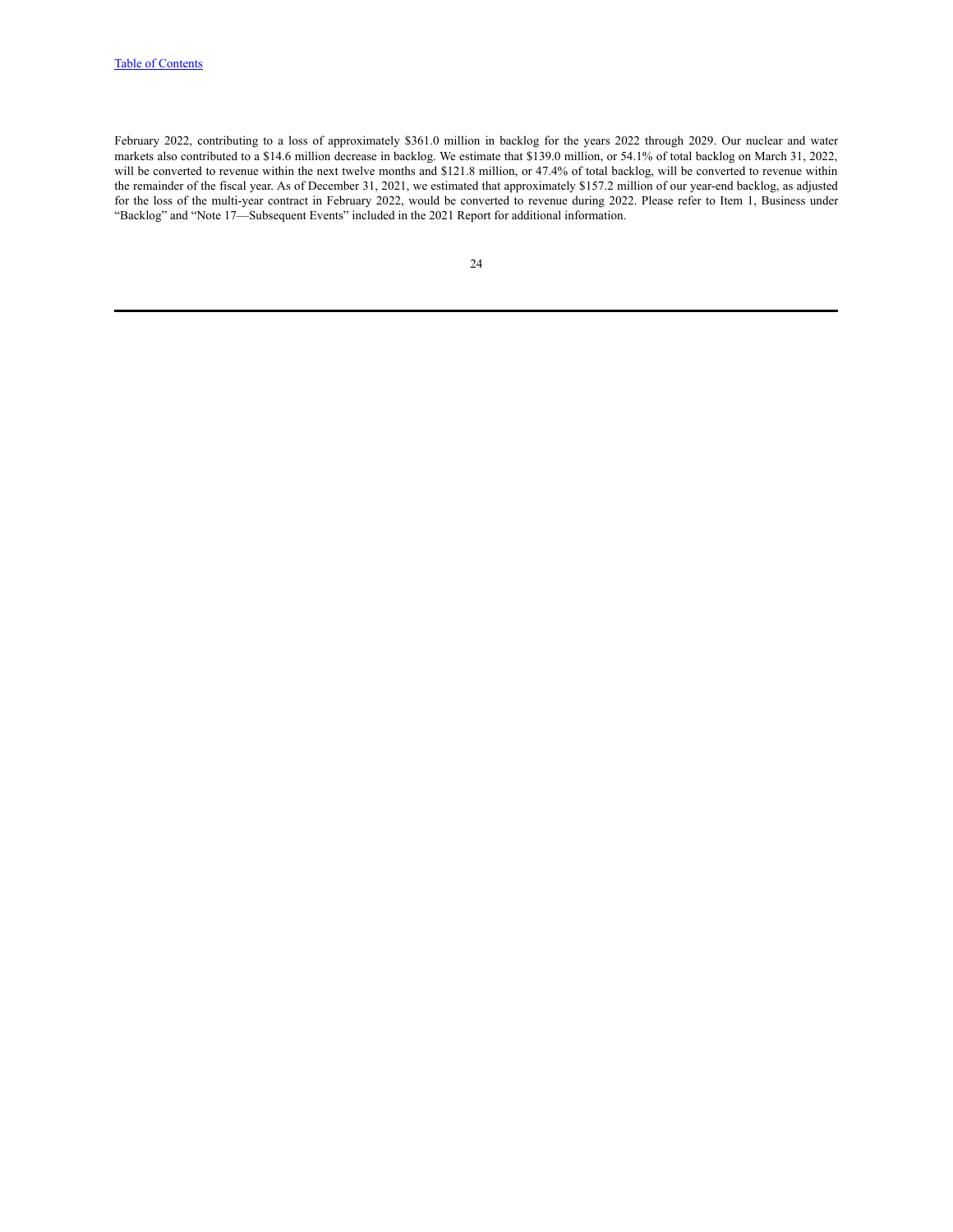#### *Results of Operations*

The following summary and discussion of our results of operations is based on our continuing operations and excludes any results of our discontinued operations:

|                                                   | Three Months Ended March 31, |         |              |          |
|---------------------------------------------------|------------------------------|---------|--------------|----------|
| (in thousands)                                    |                              | 2022    |              | 2021     |
| Revenue                                           | Ф                            | 69,559  | $\mathbb{S}$ | 60,851   |
| Cost of revenue                                   |                              | 63,850  |              | 54,753   |
| Gross profit                                      |                              | 5,709   |              | 6,098    |
| Selling and marketing expenses                    |                              | 330     |              | 211      |
| General and administrative expenses               |                              | 6,071   |              | 6,311    |
| Depreciation and amortization expense             |                              | 66      |              | 41       |
| Total operating expenses                          |                              | 6,467   |              | 6,563    |
|                                                   |                              |         |              |          |
| Operating loss                                    |                              | (758)   |              | (465)    |
|                                                   |                              |         |              |          |
| Interest expense, net                             |                              | 1,219   |              | 1,293    |
| Other income, net                                 |                              | (179)   |              | (360)    |
| Loss from continuing operations before income tax |                              | (1,798) |              | (1,398)  |
| Income tax expense                                |                              | 229     |              | 185      |
| Loss from continuing operations                   |                              | (2,027) |              | (1, 583) |

Revenue for the three months ended March 31, 2022 increased \$8.7 million, or 14.3%, compared with the corresponding period in 2021. This increase was primarily related to growth in the nuclear markets with several key customers, which accounted for \$8.9 million of the increase. These increases were also supplemented by incremental revenue of \$6.3 million in the water markets. Revenue growth in the nuclear and water markets was partially offset by \$4.2 million of reduced revenue as the Company exited the Canadian nuclear market. Additionally, revenue generated in the decommissioning market declined by \$4.0 million resulting from the loss of a contract.

Gross profit for the three months ended March 31, 2022 decreased by \$0.4 million, or 6.4%, compared with the corresponding period in 2021, while gross margin declined to 8.2% from 10.0%. The decrease in gross profit reflects start-up costs relating to our entry into the energy transmission and distribution markets and the impact of certain lump sum projects in the water markets for which we currently earn revenue without recognizing any profit. We recorded a loss on these projects in the third quarter of 2021 and currently anticipate that these projects will continue to generate revenues with no associated profits until completion within the fourth quarter of 2022. Excluding the impact relating to start-up costs in the energy transmission and distribution markets and the non-profitable lump sum projects in the water market, the Company would have realized a gross margin of 10.5% rather than 8.2%.

Operating losses for the three months ended March 31, 2022 increased by \$0.3 million, or 63.0%, compared with the corresponding period in 2021. These increased losses were due to a decrease in gross profit and partially offset by decreased operating expenses primarily resulting from lower general and administrative expenses.

#### *General and Administrative Expenses*

|                                  | Three Months Ended March 31. |       |  |  |  |
|----------------------------------|------------------------------|-------|--|--|--|
| (in thousands)                   | 2022                         | 2021  |  |  |  |
| Employee-related expenses        | 3,056                        | 3,532 |  |  |  |
| Stock-based compensation expense | (31)                         | 715   |  |  |  |
| Professional fees                | 1,651                        | 910   |  |  |  |
| Other expenses                   | 1,395                        | 1.154 |  |  |  |
| Total                            | 6.071                        | 6,311 |  |  |  |

Total general and administrative expenses for the three months ended March 31, 2022 decreased \$0.2 million, or 3.8%, compared with the corresponding period in 2021. The decrease was largely driven by a decrease in compensation expenses of \$1.2 million. This decrease was partially offset by an increase of \$0.7 million in professional fees relating to an ongoing legal matter.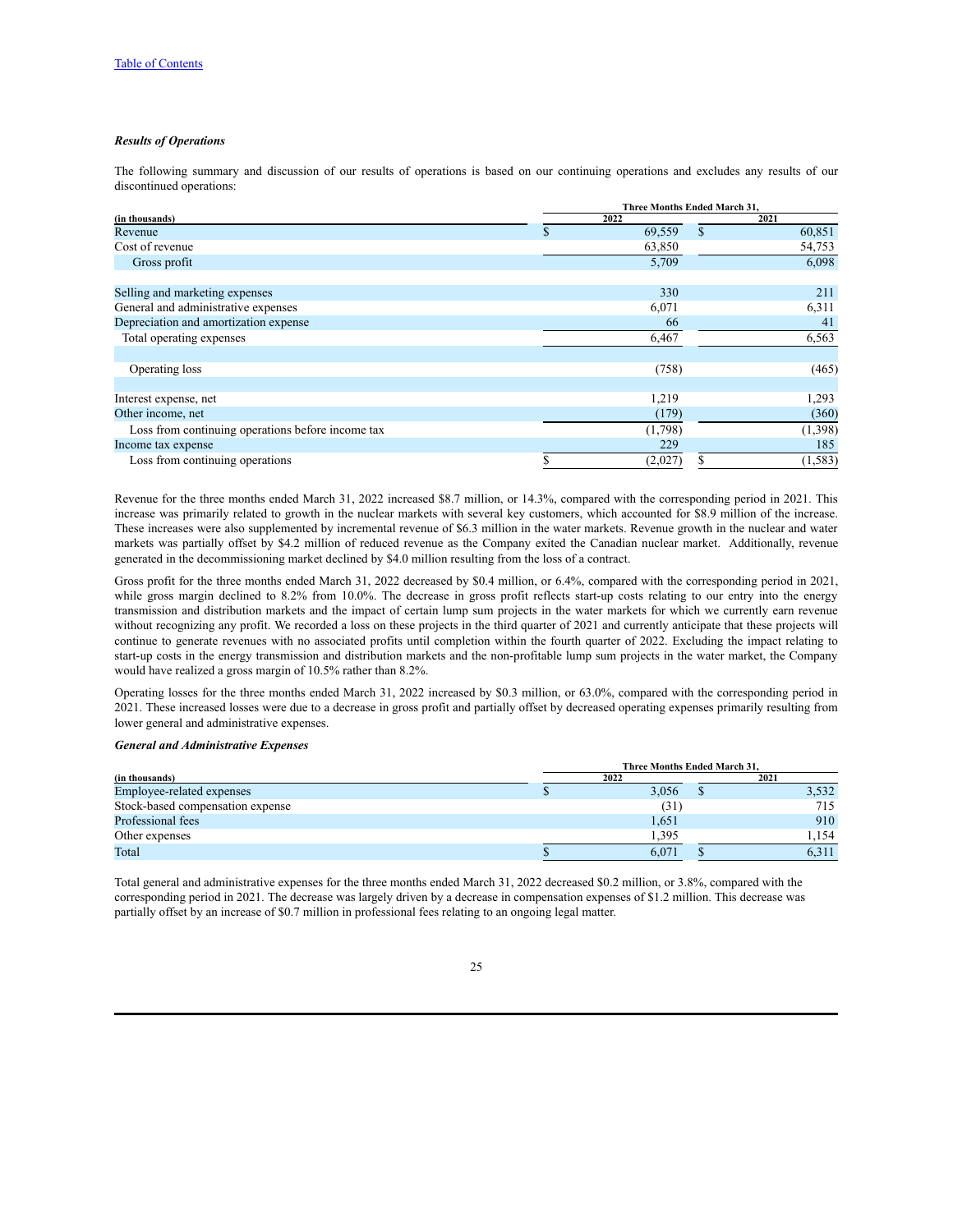#### *Total Other Expense, Net*

|                       | Three Months Ended March 31. |            |  |       |  |  |
|-----------------------|------------------------------|------------|--|-------|--|--|
| (in thousands)        |                              | 2022       |  | 2021  |  |  |
| Interest expense, net |                              | 1,219      |  | 1.293 |  |  |
| Other income, net     |                              | 179)       |  | (360) |  |  |
| Total                 |                              | $040^{10}$ |  | 933   |  |  |

Total other expense, net, for the three months ended March 31, 2022 increased \$0.1 million, or 11.5%, compared with the corresponding period in 2021. The increase was primarily due to a \$0.2 million decrease in other income relating to profits associated with a joint venture in the nuclear market. This was partially offset by a decline in interest expense of \$0.1 million resulting from reduced debt levels.

#### *Income Tax Expense*

|                          | <b>Three</b><br>Months | $\sim$<br>: Ended March 31. |                        |
|--------------------------|------------------------|-----------------------------|------------------------|
| (in thousands)           | 2022                   | 2021                        |                        |
| Income<br>expense<br>tax | 220<br>--              |                             | $1 \Omega \tau$<br>102 |

Income tax expense for the interim periods is based on estimates of the effective tax rate for the entire fiscal year. The effective income tax rate is based upon the estimated income during the calendar year, the estimated composition of the income in different jurisdictions and discrete adjustments, if any, in the applicable quarterly periods for settlements of tax audits or assessments and the resolution or identification of tax position uncertainties.

For the three months ended March 31, 2022, the Company recorded income tax expense from continuing operations of \$0.2 million, or (12.7)% of pretax loss from continuing operations, compared with income tax expense from continuing operations of \$0.2 million, or (13.3)% of pretax loss from continuing operations, in the corresponding period of 2021. The \$44,000 increase in income tax provision from continuing operations for the three months ended March 31, 2022, compared with the corresponding period in 2021 was primarily the result of the Canadian pre-tax book income.

#### **Discontinued Operations**

See "Note 4—Changes in Business" to the unaudited condensed consolidated financial statements included in this Form 10-Q for information regarding discontinued operations.

#### *Liquidity and Capital Resources*

During the three months ended March 31, 2022, our principal sources of liquidity were borrowings under the Revolving Credit Facility and effective management of our working capital. Our principal uses of cash were to pay for customer contract-related material, labor and subcontract labor, operating expenses, and interest expense on the Term Loan and the Revolving Credit Facility. See discussion in "Note 8-Debt" to the unaudited condensed consolidated financial statements included in this Form 10-Q for additional information about the Term Loan and the Revolving Credit Facility.

## *Net Cash Flows*

Our net consolidated cash flows, including cash flows related to discontinued operations, consisted of the following:

|                                                          | Three Months Ended March 31, |  |          |  |  |
|----------------------------------------------------------|------------------------------|--|----------|--|--|
| (in thousands)                                           | 2022                         |  | 2021     |  |  |
| Cash flows provided by (used in):                        |                              |  |          |  |  |
| Operating activities                                     | 2.516                        |  | (3, 121) |  |  |
| Investing activities                                     |                              |  | (56)     |  |  |
| Financing activities                                     | (939)                        |  | (5)      |  |  |
| Effect of exchange rate changes on cash                  | 201                          |  | (90)     |  |  |
| Net change in cash, cash equivalents and restricted cash | 1.778                        |  | (3,272)  |  |  |

#### **Cash and Cash Equivalents**

As of March 31, 2022, our operating unrestricted cash and cash equivalents increased \$1.8 million to \$4.3 million from \$2.5 million as of December 31, 2021. As of March 31, 2022, \$0.1 million of operating cash was held in U.S. bank accounts and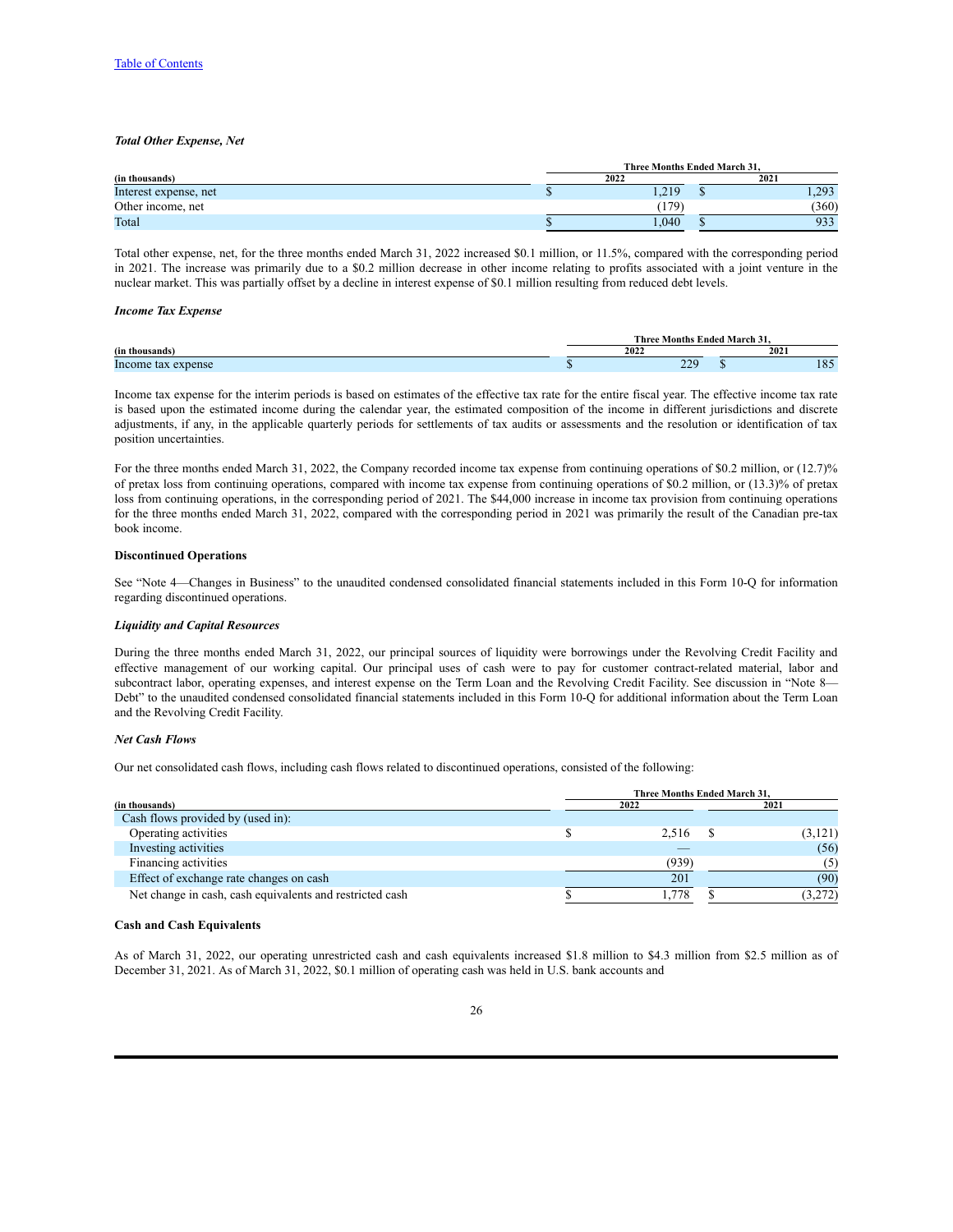\$4.2 million was held in Canada. Total liquidity (the sum of unrestricted cash and availability under the Revolving Credit Facility) was \$26.1 million at the end of the first quarter of 2022.

#### **Operating Activities**

Cash flows from operating activities result primarily from earnings sources and are affected by changes in operating assets and liabilities, which consist primarily of working capital balances related to our projects. For the three months ended March 31, 2022, cash provided by operating activities totaled \$2.6 million, an increase in cash provided of \$5.6 million compared to the corresponding period in 2021, primarily due to a decrease in accounts receivable of \$1.7 million and an increase in accounts payable of \$4.2 million. This increase in cash provided was partially offset by an increase in other assets of \$1.4 million.

## **Investing Activities**

Cash flows from investing activities were insignificant for the three months ended March 31, 2022, consistent with the corresponding period in 2021.

#### **Financing Activities**

For the three months ended March 31, 2022, net cash used in financing activities of \$0.9 million was primarily composed of cash used by our repayments from customer cash receipts exceeding our borrowings under the Revolving Credit Facility by \$0.7 million, coupled with a \$0.3 million payment on our Term Loan.

During the three months ended March 31, 2021, net cash used in financing activities was primarily due to cash used in connection with our stock-based awards for payments for statutory taxes of \$0.5 million, partially offset by cash provided from our borrowings under the Revolving Credit Facility exceeding our repayments from customer cash receipts by \$0.8 million.

## **Effect of Exchange Rate Changes on Cash**

For both the three months ended March 31, 2022 and 2021, the effect of Canadian foreign exchange rate changes on our cash balances was not material.

#### *Dividends*

We do not currently anticipate declaring dividends in the near future. As of March 31, 2022, the terms of the Term Loan and Revolving Credit Facility restricted our ability to pay dividends. In addition, the timing and amounts of any dividends would be subject to determination and approval by our Board of Directors.

#### *Liquidity Outlook*

Overall, while we anticipate we will experience periodic short-term constraints on our liquidity as a result of the cash flow requirements of specific projects through the third quarter 2022, we expect our liquidity situation to have stabilized at an improved level by the fourth quarter of 2022. Such constraints on our liquidity could affect our ability to remain in compliance with our debt covenants, as we make investments in our business, in which case, we may need to seek an amendment to or waiver of certain relevant financial covenants under our credit facilities. We expect to maintain sufficient liquidity by managing our expenses and borrowing and repayments of our Revolving Credit Facility. A high percentage of our cost of service comes from weekly craft labor payrolls, and the lag between incurrence of those payrolls and the subsequent collection of the resulting customer billings results in negative cash flows for that time period. Although we utilize the Revolving Credit Facility to address those time period negative cash flows, contract terms restricting customer invoicing frequency, delays in customer payments, and underlying surety bonds negatively impact our available borrowing base. We believe that we have sufficient resources to satisfy our working capital requirements through the next 12 months and our long-term liquidity needs and foreseeable material cash requirements, as we strategically use our \$30.0 million borrowing availability under our Revolving Credit Facility and continue to implement our future growth initiatives. A variety of factors can affect our short- and long-term liquidity, which impact could be material, including, but not limited to: cash for operations; matters relating to our contracts, including contracts billed based on milestones that may require us to incur significant expenditures prior to collections from our customers and others that allow for significant upfront billing at the beginning of a project, which temporarily increases liquidity in the near term; the outcome of potential contract disputes, which may be significant; payment collection issues, including those caused by economic slowdowns or other factors which can lead to credit deterioration of our customers; required payments on the Term Loan and the Revolving Credit Facility and on our operating and finance leases; pension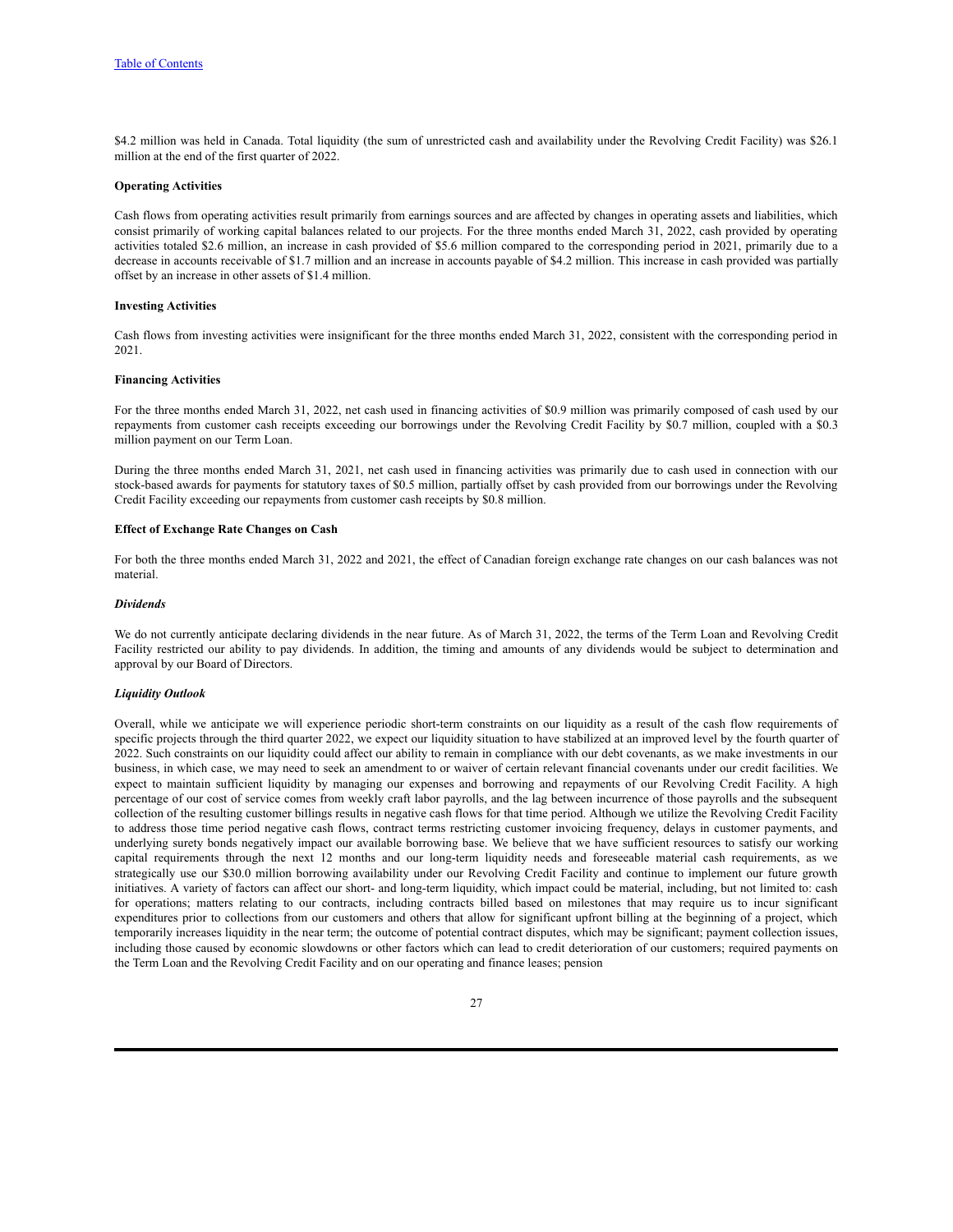obligations requiring annual contributions to multiemployer pension plans; insurance coverage for contracts that require us to indemnify third parties; and issuances of letters of credit. We believe that we have adequate sources of liquidity to meet our long-term liquidity needs of developing key management and craft personnel, enhancing our services to meet new opportunities and obtaining the amount of capital needed to drive our long-term growth initiatives of attracting new customers and expanding our market reach. In the event that we are unable to address any potential liquidity shortfalls that may arise in the future, management will need to seek additional funding, which may not be available on reasonable terms, if at all.

While we do not expect the COVID-19 pandemic to materially adversely affect us, we currently cannot predict the ultimate impact of the COVID-19 pandemic on our business, results of operations, financial condition and cash flows, or on our customers, as such impact is dependent on future developments, including the duration and severity of the pandemic and the related length of its impact on the global economy. Management will continue to closely monitor conditions using the data available and will draw on the expertise of health officials. Any recovery from the COVID-19 pandemic and related economic impact may be slowed or reversed by a number of factors, including the continued sporadic outbreaks of COVID-19 cases, the ongoing spread of new COVID-19 variants and the impact of COVID-19 vaccines and treatments, and even after the COVID-19 pandemic has subsided, we may continue to experience an adverse impact to our business as a result of the pandemic's global economic impact.

#### *Of -Balance Sheet Transactions*

Our liquidity is currently not dependent on the use of off-balance sheet transactions but, in line with industry practice, we are often required to provide payment and performance surety bonds to customers and may be required to provide letters of credit. If performance assurances are extended to customers, generally our maximum potential exposure is limited in the contract with our customers. We frequently obtain similar performance assurances from third-party vendors and subcontractors for work performed in the ordinary course of contract execution. However, the total costs of a project could exceed our original cost estimates, and we could experience reduced gross profit or possibly a loss for a given project. In some cases, if we fail to meet certain performance standards, we may be subject to contractual liquidated damages.

As of March 31, 2022, we had a contingent liability for issued and outstanding standby letters of credit, generally issued to secure performance on customer contracts. As of March 31, 2022, we had \$0.5 million outstanding letters of credit under the Revolving Credit Facility sublimit and \$0.4 million of outstanding cash collateralized standby letters of credit pursuant to a prior revolving credit facility with Wells Fargo Bank, National Association, and there were no amounts drawn upon these letters of credit. In addition, as of March 31, 2022, we had outstanding surety bonds of \$64.6 million. Our subsidiaries also provide financial guarantees for certain contractual obligations in the ordinary course of business.

#### *Critical Accounting Policies and Use of Estimates*

There have been no material changes to our critical accounting policies as set forth in "Item 7. Management's Discussion and Analysis of Financial Condition and Results of Operations," included in our 2021 Report.

#### <span id="page-28-0"></span>**Item 3. Quantitative and Qualitative Disclosures About Market Risk.**

We are a smaller reporting company as defined by Rule 12b-2 of the Securities Exchange Act of 1934, as amended (the "Exchange Act"), and are not required to provide the information required under this item.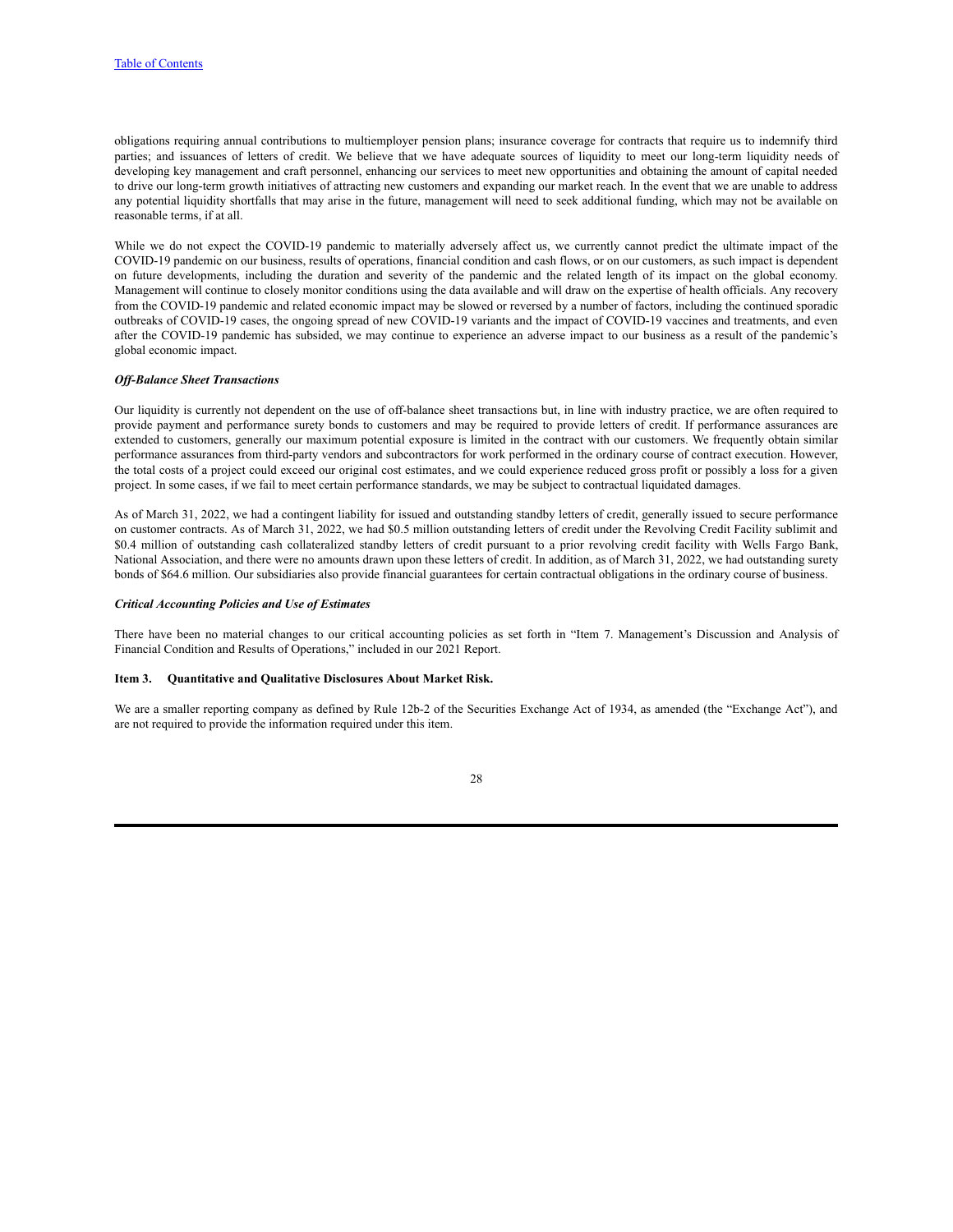#### <span id="page-29-0"></span>**Item 4. Controls and Procedures.**

Disclosure controls and procedures are those controls and procedures that are designed to ensure that information required to be disclosed in our reports filed or submitted under the Exchange Act is recorded, processed, summarized and reported within the time periods specified in the SEC's rules and forms. Disclosure controls and procedures include, without limitation, controls and procedures designed to ensure that information required to be disclosed in our reports filed under the Exchange Act is accumulated and communicated to management, including our Chief Executive Officer and Chief Financial Officer, as appropriate to allow timely decisions regarding required disclosure. The Company's management, under the supervision of our Chief Executive Officer and our Chief Financial Officer, evaluated the effectiveness of the Company's disclosure controls and procedures as of the end of the period covered by this Form 10-Q. Solely as a result of the material weakness described below, our Chief Executive Officer and Chief Financial Officer concluded that, as of March 31, 2022, our disclosure controls and procedures were not effective. However, our management, including our Chief Executive Officer and Chief Financial Officer, has concluded that, notwithstanding the identified material weakness in our internal control over financial reporting, the financial statements in this Form 10-Q fairly present, in all material respects, our financial condition, results of operations and cash flows for the periods presented in conformity with U.S. GAAP.

## *Material Weakness in Internal Control Over Financial Reporting*

As previously disclosed in our Annual Report on Form 10-K for the year ended December 31, 2021, we identified a material weakness in our internal control over financial reporting. A material weakness is a deficiency, or a combination of deficiencies, in internal control over financial reporting, such that there is a reasonable possibility that a material misstatement of our annual or interim financial statements will not be prevented or detected on a timely basis. We have determined that we did not design and maintain effective user access controls to adequately restrict user access and the ability to modify financial data within certain financial applications, including ensuring appropriate segregation of duties relating to the preparation and review of journal entries in these financial applications. This control deficiency did not result in a misstatement of the Company's annual or interim consolidated financial statements. However, this control deficiency could have resulted in misstatements of interim or annual consolidated financial statements and disclosures that may have been material. Therefore, management has concluded that: (1) this control deficiency constitutes a material weakness; and (2) in turn, the Company did not maintain effective internal control over financial reporting as of March 31, 2022.

#### *Management's Plan to Remediate the Material Weakness*

Management has evaluated the material weakness described above and is in the process of updating its design and implementation of internal control over financial reporting to remediate the aforementioned material weakness and enhance the Company's internal control environment. However, the implemented and enhanced controls have not operated for a sufficient period of time to demonstrate that the material weakness was remediated as of March 31, 2022. We are committed to continuing to improve our internal control processes and will continue to diligently and vigorously review our financial reporting controls and procedures.

#### *Changes in Internal Control over Financial Reporting*

Under the applicable SEC rules, management is required to evaluate any changes in internal control over financial reporting that occurred during each fiscal quarter that materially affected, or are reasonably likely to materially affect, our internal control over financial reporting.

Other than the changes described above regarding enhancements associated with ongoing remediation efforts, there were no changes in our internal control over financial reporting during the period covered by this Quarterly Report on Form 10-Q that materially affected, or are reasonably likely to materially affect, our internal control over financial reporting.

In addition, we are engaged in a transformation project to upgrade our ERP system to a cloud-based platform to increase efficiency, provide additional process capabilities and enhance information security. We currently expect this upgrade to be completed in early 2023.

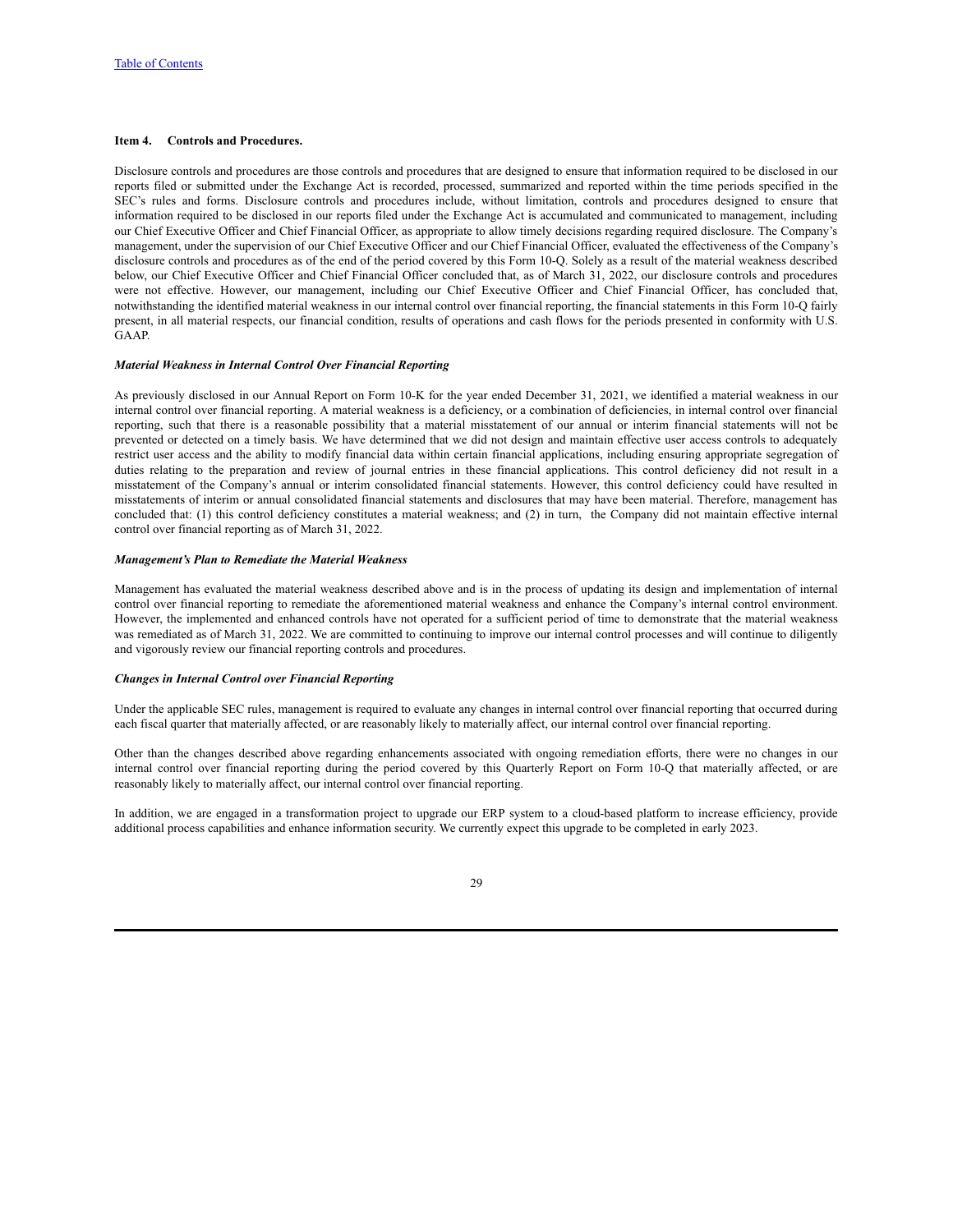# **Part II—OTHER INFORMATION**

# <span id="page-30-1"></span><span id="page-30-0"></span>**Item 1. Legal Proceedings.**

The information included under "Litigation and Claims" in "Note 10—Commitments and Contingencies" to the unaudited condensed consolidated financial statements in this Form 10-Q is incorporated by reference into this Item.

## <span id="page-30-2"></span>**Item 1A. Risk Factors.**

Our business faces significant risks and uncertainties. Certain important factors may have a material adverse effect on our business prospects, financial condition, and results of operations, and you should carefully consider them. There have not been any material changes to our risk factors from those reported in our 2021 Report.

# <span id="page-30-3"></span>**Item 6. Exhibits.**

| Exhibit | <b>Description</b>                                                                                                                                                                                                                                                                                                                                                                                                                                                                                                     |
|---------|------------------------------------------------------------------------------------------------------------------------------------------------------------------------------------------------------------------------------------------------------------------------------------------------------------------------------------------------------------------------------------------------------------------------------------------------------------------------------------------------------------------------|
| $10.1*$ | Form of Restricted Shares Award Agreement (Non-Employee Directors) (2022) (filed as Exhibit 10.23 to our Form 10-K filed<br>with the SEC on March 16, 2022 and incorporated herein by reference).                                                                                                                                                                                                                                                                                                                      |
| $10.2*$ | Form of Time-Based Restricted Share Unit Agreement (2022).                                                                                                                                                                                                                                                                                                                                                                                                                                                             |
| $10.3*$ | Form of Performance-Based Restricted Share Unit Agreement (2022).♦                                                                                                                                                                                                                                                                                                                                                                                                                                                     |
| 31.1    | Certification by the Chief Executive Officer Pursuant to Section 302 of the Sarbanes-Oxley Act of 2002.♦                                                                                                                                                                                                                                                                                                                                                                                                               |
| 31.2    | Certification by the Chief Financial Officer Pursuant to Section 302 of the Sarbanes-Oxley Act of 2002.♦                                                                                                                                                                                                                                                                                                                                                                                                               |
| 32.1    | Certification by the Chief Executive Officer Pursuant to Section 906 of the Sarbanes-Oxley Act of 2002 (furnished herewith).                                                                                                                                                                                                                                                                                                                                                                                           |
| 32.2    | Certification by the Chief Financial Officer Pursuant to Section 906 of the Sarbanes-Oxley Act of 2002 (furnished herewith).                                                                                                                                                                                                                                                                                                                                                                                           |
| 101     | The following financial statements from the Company's Quarterly Report on Form 10-Q for the quarter ended March 31, 2022,<br>formatted in Inline XBRL: (i) Condensed Consolidated Balance Sheets; (ii) Condensed Consolidated Statements of Operations;<br>(iii) Condensed Consolidated Statements of Comprehensive Income; (iv) Condensed Consolidated Statements of Stockholders'<br>Equity; (v) Condensed Consolidated Statements of Cash Flows; and (vi) Notes to Condensed Consolidated Financial<br>Statements.◆ |
| 104     | Cover Page Interactive Data File (formatted as Inline XBRL and contained in Exhibit 101). $\bullet$                                                                                                                                                                                                                                                                                                                                                                                                                    |

♦ Filed herewith.

\* Indicates a management contract or compensatory plan or arrangement.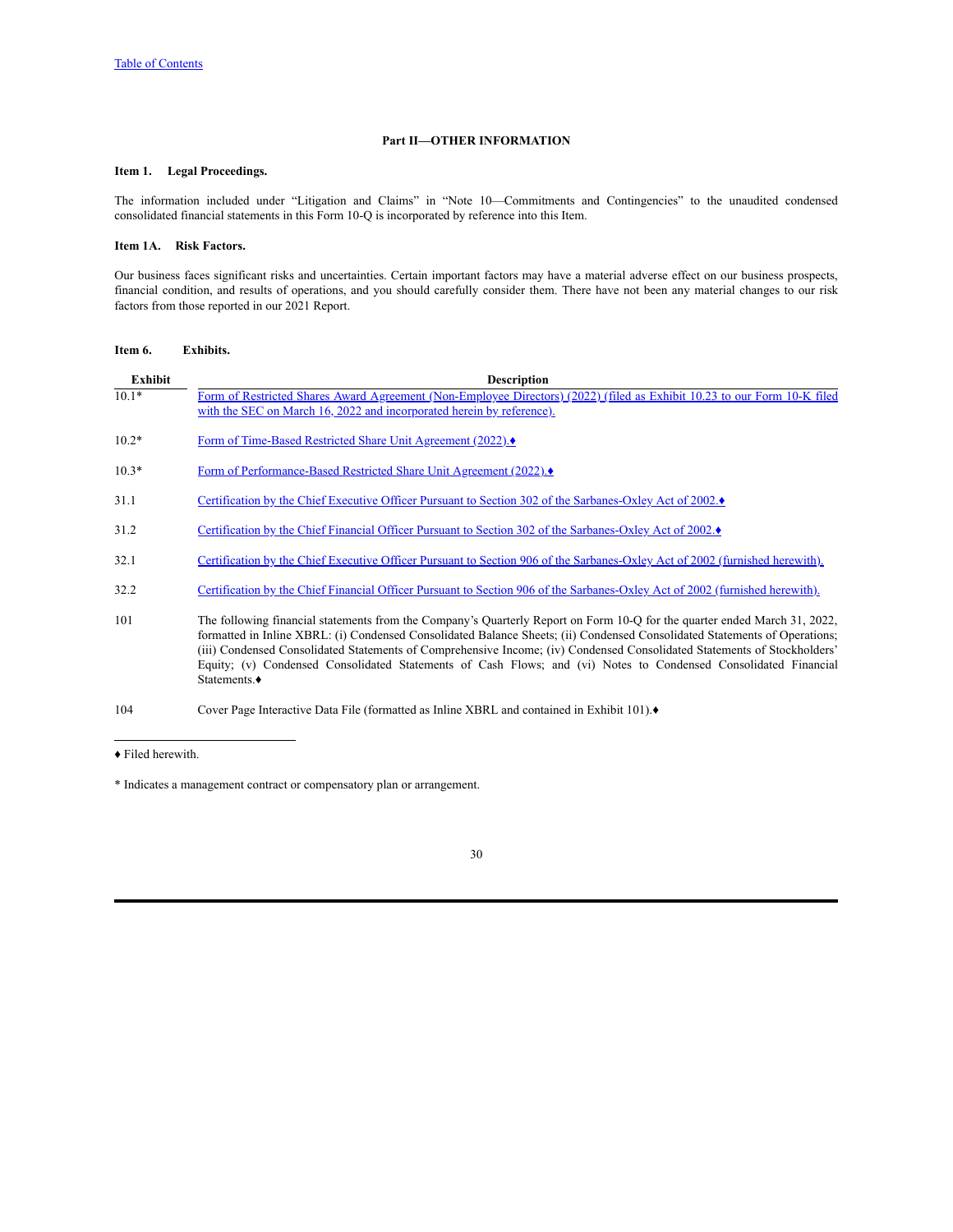# **SIGNATURES**

<span id="page-31-0"></span>Pursuant to the requirements of the Securities Exchange Act of 1934, the registrant has duly caused this report to be signed on its behalf by the undersigned thereunto duly authorized.

WILLIAMS INDUSTRIAL SERVICES GROUP INC.

Date: May 12, 2022 By: /s/ DAMIEN A. VASSALL

Damien A. Vassall Vice President, Chief Financial Officer (Duly authorized officer and principal financial and accounting officer of the registrant)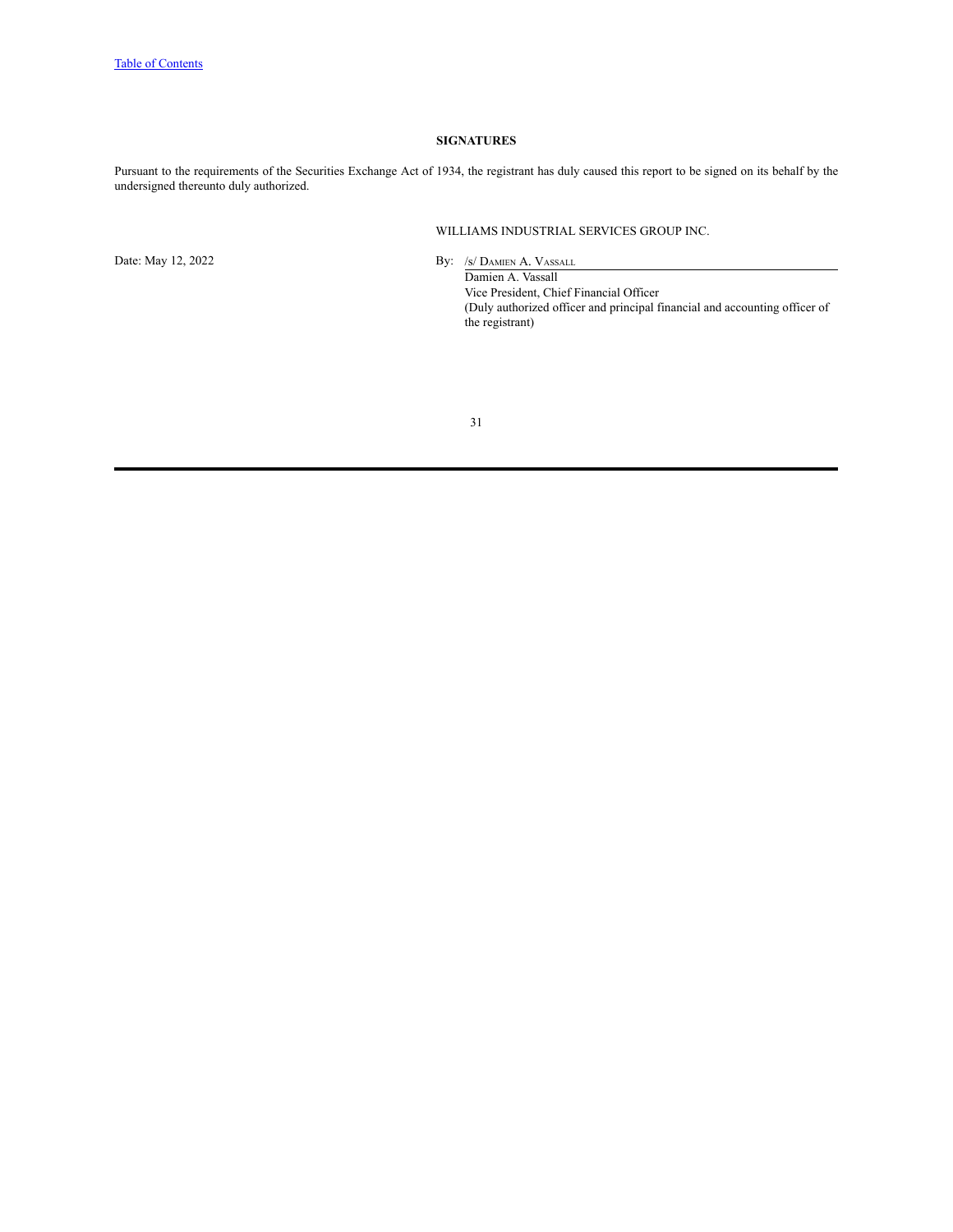

## **WILLIAMS INDUSTRIAL SERVICES GROUP INC. TIME-BASED RESTRICTED SHARE UNIT AGREEMENT**

## Notice of Restricted Share Unit Award

Williams Industrial Services Group Inc. (the "Company") grants to the Grantee named below, in accordance with the terms of the Williams Industrial Services Group Inc. 2015 Equity Incentive Plan (the "Plan") and this Time-Based Restricted Share Unit Agreement (the "Agreement"), the number of Restricted Share Units set forth below, as of the Date of Grant set forth below. Capitalized terms used in this Agreement without definition shall have the meanings assigned to them in the Plan.

| Name of Grantee:                  | ∣•∣                                                |
|-----------------------------------|----------------------------------------------------|
| Date of Grant:                    | March 31, 2022                                     |
| Number of Restricted Share Units: | ●                                                  |
| Vesting Dates:                    | March 31, 2023, March 31, 2024, and March 31, 2025 |

# Terms of Agreement

**1. Grant of Restricted Share Units**. Subject to and upon the terms, conditions, and restrictions set forth in this Agreement and in the Plan, the Company hereby grants to the Grantee as of the Date of Grant, the Restricted Share Units set forth above. Each Restricted Share Unit shall represent the contingent opportunity to receive one Share or a cash payment and generally shall be equal in value to one Share, subject to the provisions below. The Restricted Share Units shall be credited in a book entry account established for the Grantee until payment in accordance with Section 4 hereof (or forfeiture in accordance with Section 3 hereof).

## **2. Vesting of Restricted Share Units**.

(a) In General. Subject to the Grantee's compliance with the restrictions of Section 8 hereof, or the terms of the Restrictive Covenants Agreement (as defined in Section 8) or of any separately executed covenant not to compete with the Company, as applicable:

(i) Restricted Share Units. The number of Restricted Share Units set forth above shall vest in three equal installments on each of the applicable Vesting Dates set forth above, provided that the Grantee shall have remained in the continuous employ of the Company or a Subsidiary through such Vesting Dates.

(ii) Continuous Employment. For purposes of this Section 2, the continuous employment of the Grantee with the Company and its Subsidiaries shall not be deemed to have been interrupted, and the Grantee shall not be deemed to have ceased to be an employee of the Company and its Subsidiaries, by reason of the transfer of his or her employment among the Company and its Subsidiaries.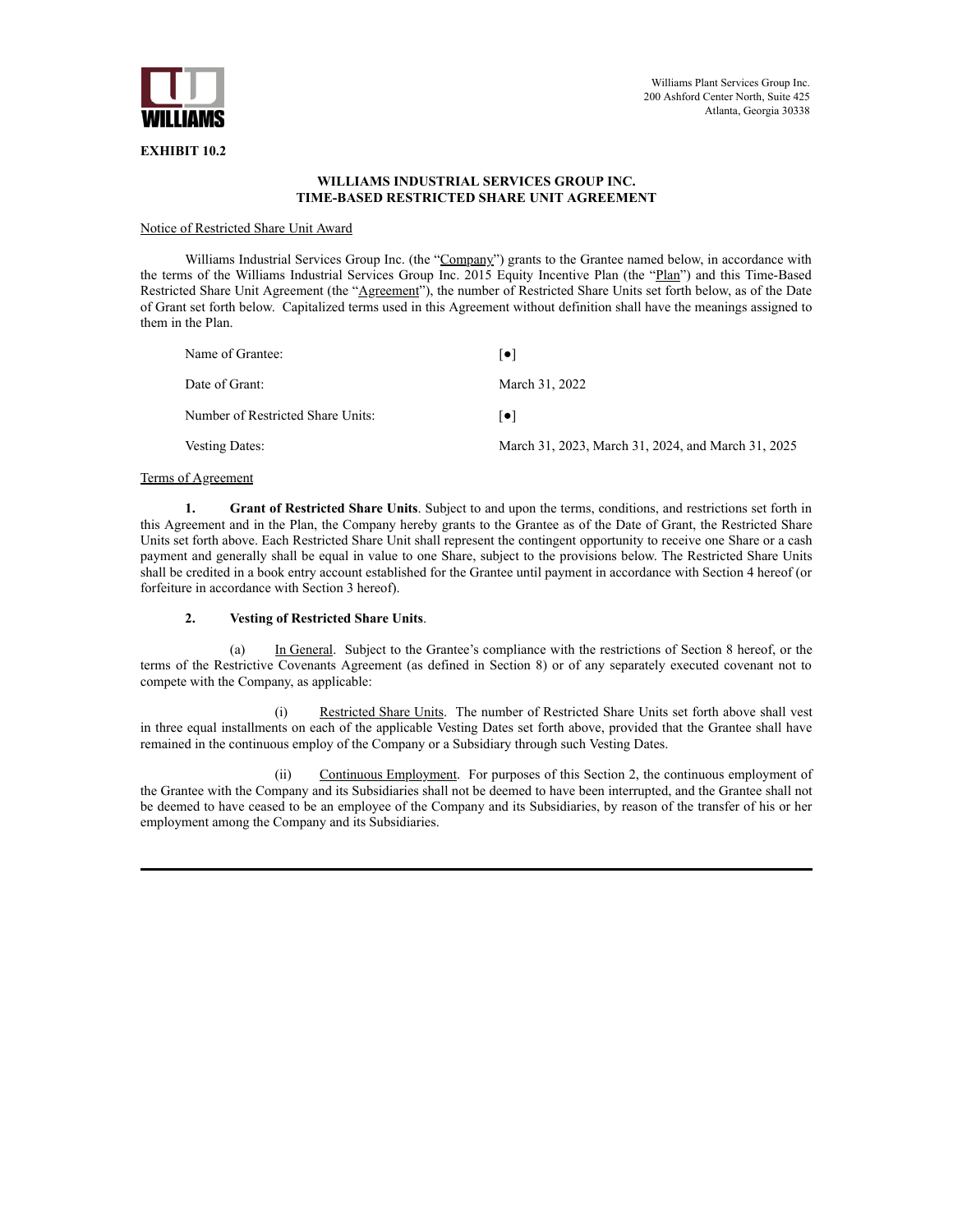(b) Involuntary Termination or Termination for Good Reason. If, prior to a Vesting Date, the Grantee's employment with the Company or a Subsidiary is terminated (x) by the Company or a Subsidiary without Cause (as defined in the Plan) or by reason of the Grantee's Disability (as defined in the long-term disability plan of the Company or a Subsidiary applicable to the Grantee), (y) by the Grantee for Good Reason (as defined in the Plan), or (z) as a result of the Grantee's death, then, except as otherwise provided in paragraph (c) below and provided that, within fortyfive (45) days after such termination, the Grantee (or the Grantee's estate, beneficiary or other successor) shall have executed and delivered a release of claims in a form provided by the Company and such release of claims shall have become effective and irrevocable in accordance with its terms, the Grantee shall become vested in a prorated portion of the Restricted Share Units equal to (i) the number of Restricted Share Units that would have become vested under this Agreement had the Grantee remained continuously employed with the Company or a Subsidiary through the Vesting Date immediately following the date on which the Grantee's employment terminated, multiplied by (ii) a fraction based on the number of days of Grantee's continuous employment with the Company or a Subsidiary during the applicable vesting tranche.

(c) Change in Control. The provisions of Section 21 of the Plan shall apply in the event of a Change

in Control.

## **3. Forfeiture of Restricted Share Units**.

(a) Forfeiture of Unvested Award. The Restricted Share Units that have not yet vested pursuant to Section 2 (and any right to unpaid Dividend Equivalents under Section 7 with respect to the Restricted Share Units), shall be forfeited automatically without further action or notice if (i) the Grantee ceases to be employed by the Company or a Subsidiary prior to a Vesting Date, except as otherwise provided in Section 2(b) or 2(c), or (ii) the Grantee breaches any of the restrictions of Section 8 hereof, the Restrictive Covenants Agreement or of any separately executed covenant not to compete with the Company, as applicable.

(b) Repayment of Award. The Restricted Share Units shall be subject to the provisions of Section 20 of the Plan regarding forfeiture and repayment of awards in the event of (i) the Grantee engaging in Detrimental Activity, (ii) the Grantee's breach of any of the restrictions of Section 8 hereof, the Restrictive Covenants Agreement (as defined herein) or of any separately executed covenant not to compete with the Company, as applicable, or (iii) as provided pursuant to the Company's Compensation Recovery Policy. Clause (ii) of the immediately preceding sentence shall be construed as a return of consideration due to the Grantee's violation of his or her promises under Section 8 of this Agreement, the Restrictive Covenants Agreement or any separately executed covenant not to compete with the Company, as applicable, and not as a liquidated damages clause. Nothing contained herein shall eliminate, reduce or compromise (x) the Company's right to assert that the restrictions provided for in Section 8 of this Agreement, the Restrictive Covenants Agreement or any separately executed covenant not to compete with the Company, as applicable, are fully enforceable as written, or as modified by a court of competent jurisdiction as provided therein, (y) the application of temporary or permanent injunctive relief as a fully appropriate and applicable remedy to enforce the restrictions as provided therein, or (z) the Company's right to pursue other remedies at law or in equity. This Section 3(b) shall survive and continue in full force in accordance with its terms and the terms of the Plan notwithstanding any termination of the Grantee's employment or the payment of the Restricted Share Units as provided herein.

**4. Payment of Vested Restricted Share Units**. Except as otherwise provided in Section 14 of this Agreement, the Company shall deliver to the Grantee the Shares underlying the vested Restricted Share Units (if any) within thirty (30) days following the applicable Vesting Date (or within thirty (30) days following such earlier date as the Restricted Share Units become vested pursuant to this Agreement). Notwithstanding anything in this Agreement to the contrary, the Company may settle vested Restricted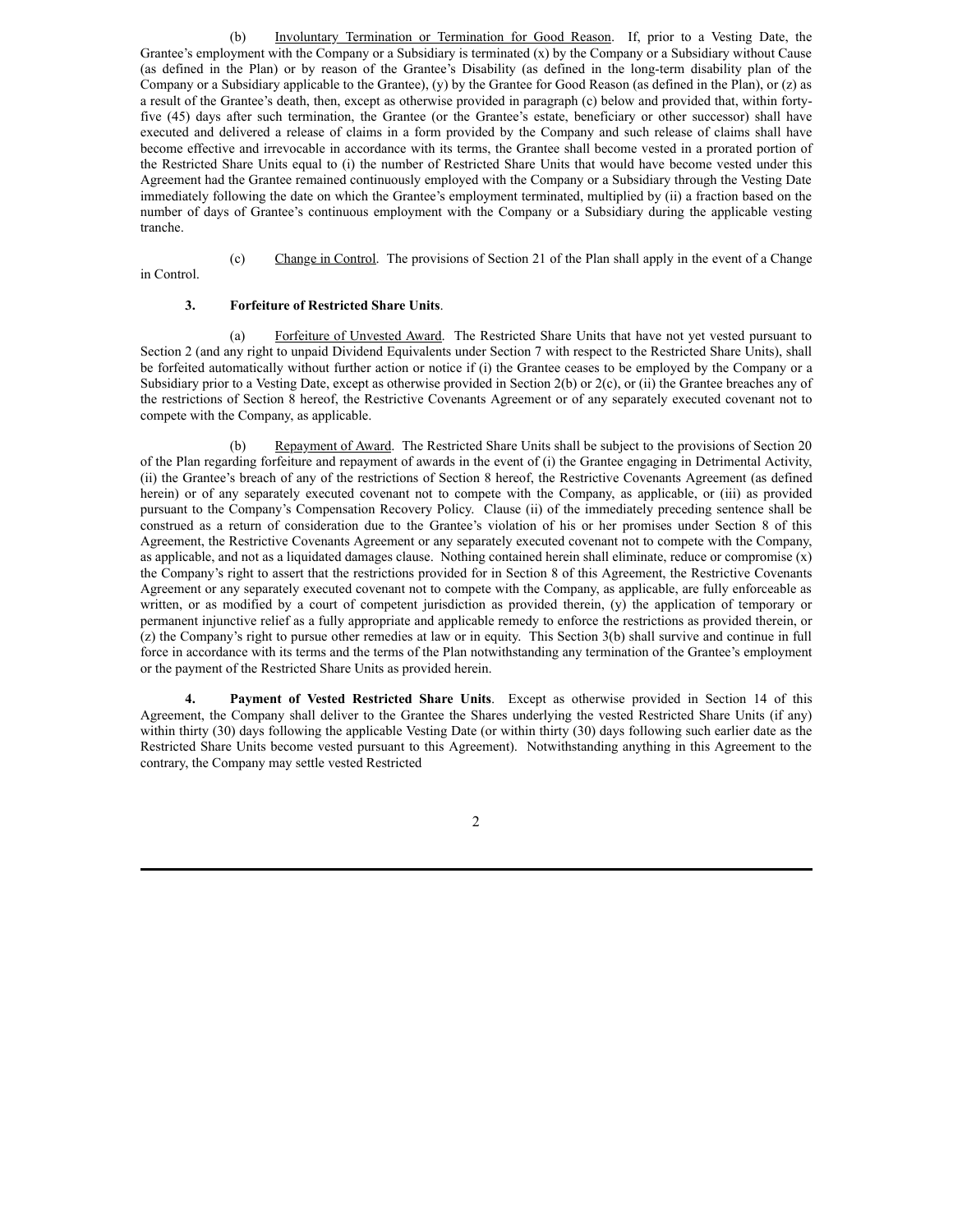Share Units in cash, in which case the amount of cash payable shall equal the product of (a) the number of vested Shares otherwise deliverable under this Agreement, and (b) the Fair Market Value per Share on the trading day immediately preceding the payment date.

**5. Transferability**. The Restricted Share Units may not be transferred, assigned, pledged or hypothecated in any manner, or be subject to execution, attachment or similar process, by operation of law or otherwise, unless otherwise provided under the Plan. Any purported transfer or encumbrance in violation of the provisions of this Section 5 shall be void, and the other party to any such purported transaction shall not obtain any rights to or interest in such Restricted Share Units.

**6. Dividend, Voting and Other Rights**. The Grantee shall not possess any incidents of ownership (including, without limitation, dividend and voting rights) in the Shares underlying the Restricted Share Units until such Shares have been delivered to the Grantee in accordance with Section 4 hereof. The obligations of the Company under this Agreement will be merely that of an unfunded and unsecured promise of the Company to deliver Shares in the future, subject to the terms and conditions of this Agreement and the Plan, and the rights of the Grantee will be no greater than that of an unsecured general creditor. No assets of the Company will be held or set aside as security for the obligations of the Company under this Agreement.

**7. Payment of Dividend Equivalents**. Upon payment of a vested Restricted Share Unit, the Grantee shall be entitled to a cash payment (without interest) equal to the aggregate cash dividends declared and payable with respect to one (1) Share for each record date, if any, that occurs during the period beginning on the Date of Grant and ending on the date the vested Restricted Share Unit is paid (the "Dividend Equivalent"). The Dividend Equivalents shall be forfeited to the extent that the underlying Restricted Share Unit is forfeited and shall be paid to the Grantee, if at all, at the same time that the related vested Restricted Share Unit is paid to the Grantee in accordance with Section 4.

**8. Non-Solicitation; Confidentiality; Ownership of Work Product**. In the event that the Grantee is a party to one or more separately executed agreements with the Company, the terms of which restrict (w) the Grantee's ability to solicit customers of the Company, (x) the Grantee's ability to solicit employees of the Company, (y) the Grantee's ability to use or disclose confidential information or trade secrets of the Company, or (z) the ownership of works (collectively, the "Restrictive Covenants Agreement"), then the terms of such applicable restriction or restrictions in the Restrictive Covenants Agreement shall govern in lieu of the corresponding restriction or restrictions set forth in this Section 8, respectively. In consideration of, and as a condition to, the Grantee's employment by the Company, the grant of the Restricted Share Units, a portion of the compensation and other benefits to be paid to the Grantee during such employment, the potential disclosure to the Grantee of Confidential Information (as hereinafter defined) in connection with such employment and other good and valuable consideration, the Grantee and the Company agree as follows:

8.1 Non-solicitation of or provision of competitive activities or services to Customers. During the Restricted Period, subject to (e) below, the Grantee hereby covenants and agrees that the Grantee shall not (either directly or indirectly, individually, on behalf of or in concert with others, or as an owner, a shareholder, partner, director, officer, employee, agent, or advisor of any business or entity) undertake or engage in any of the following activities without the prior written consent of the Company:

(a) Solicit (or assist in soliciting), provide, or offer to provide activities or services that are competitive with the Business of the Company to any customer (past or current) or actively sought prospective customer (or any owner, shareholder, partner, employee, agent or advisor of any past, current or prospective customer) with whom the Grantee had material contact at any time during the Grantee's employment with the Company; and/or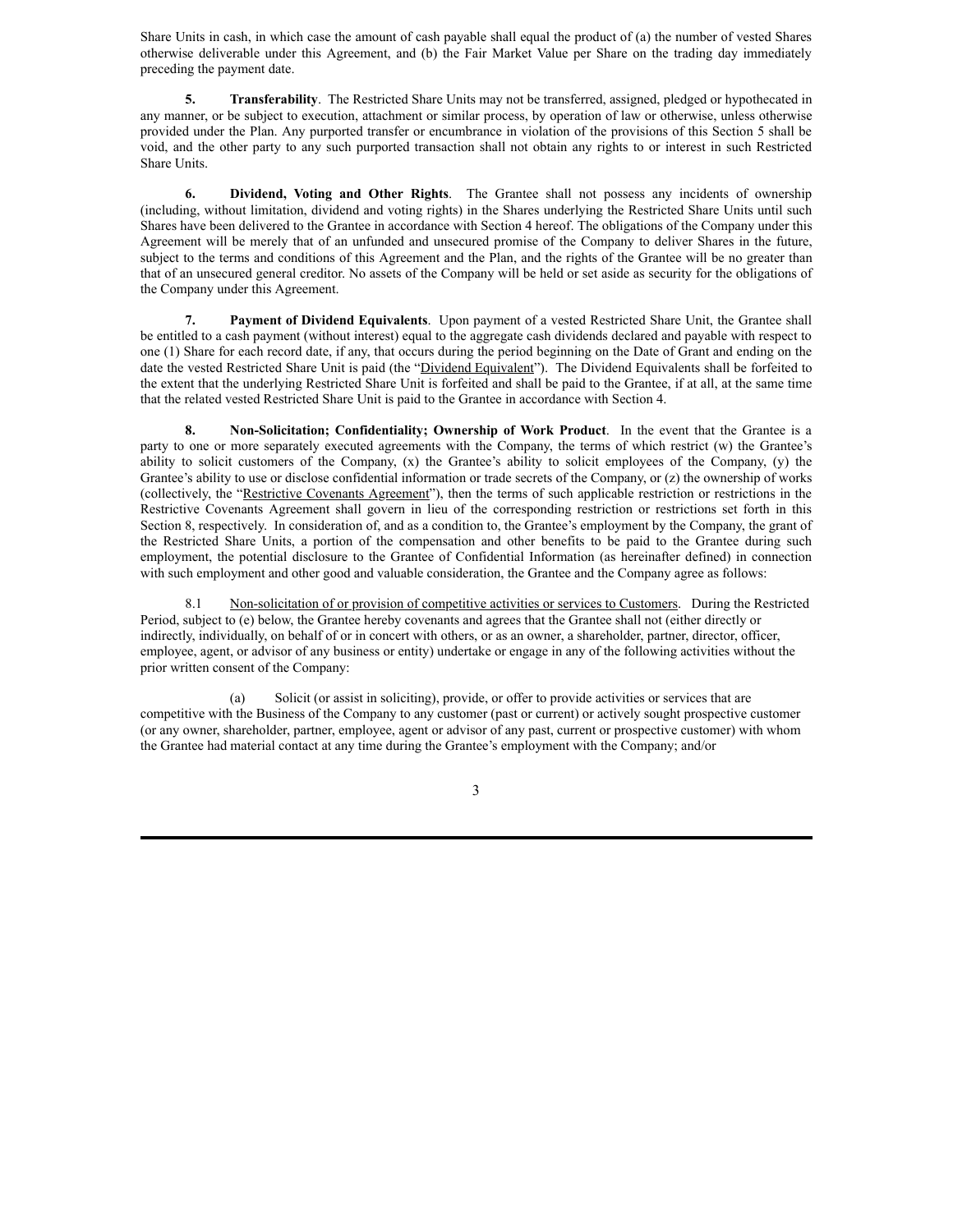(b) Ask, suggest, intimate or imply to any customer (past or current) or actively sought prospective customer of the Company with whom Grantee had any material contact during the Grantee's employment with the Company, that such customer consider placing or moving an order for services that are competitive with the Business of the Company, or all or any portion of such customer's business relating to services that are competitive with the Business of the Company, to any other supplier or service provider that provides services that are competitive with the Business of the Company;

(c) Solicit, induce or attempt to induce any customer, supplier, distributor, franchisee, licensee, or other individual or entity with whom Grantee had any material contact during the Grantee's employment with the Company that has any business relationship with the Company or any of its affiliates to cease doing business with the Company or any of its affiliates, or in any way interfere with the relationship between any such customer, supplier, distributor, franchisee, licensee, or any other individual or entity and the Company or any of its affiliates; and/or

(d) Disparage, criticize, derogate, denigrate, or deprecate the Company or any of its products services or employees to any past, current or prospective customer of the Company; provided, however,

(e) If the Company does not provide Grantee with a Severance Payment, then the Grantee may undertake the activities described in Sections 8.1 (a) and (b) on behalf of himself/herself or a competing business or entity provided that such activities relate to projects, bids, or jobs that are not related (directly or indirectly) to past or existing projects, bids, jobs, or opportunities for which, on behalf of the Company, Grantee performed services, worked on, was involved with, or about which Grantee had access to confidential information.

Nothing in this Agreement shall be construed to prohibit the conduct described in Section 8.1 by Grantee on behalf of and for the benefit of the Company during the term of Grantee's employment by the Company.

8.2 Non-solicitation of Employees. During the Restricted Period the Grantee hereby covenants and agrees that the Grantee shall not (either directly or indirectly, individually, on behalf of or in concert with others, or as an owner, shareholder, partner, director, officer, employee, agent, or advisor of any business or entity) solicit, recruit, induce, entice, endeavor or assist in any effort to cause any person employed by the Company to end such person's employment with the Company (whether or not such person would commit a breach of contract by accepting such other employment).

8.3 Tolling. In the event that a court of competent jurisdiction determines that Grantee has violated, or is in violation of, Grantee's obligations under Section 8, the Restricted Period shall be deemed tolled for an amount of time equal to the amount of time a court finds that Grantee was or acted in violation of this section. Moreover, in the event the enforceability of any of the terms of Section 8 shall be challenged in court and as a result, Grantee is not enjoined from breaching any of this Section 7, and a court of competent jurisdiction (including appellate courts) subsequently finds that the challenged covenant is enforceable and orders compliance with the covenant, the Restricted Period shall be deemed tolled for an amount of time equal to the time from entry of an order finding that the covenant is not enforceable through such time as Grantee is ordered by a court to comply with the covenant.

8.4 "Restricted Period." For purposes of this Section 8, if the Grantee terminates his or her employment with the Company for any reason other than Good Reason, or if the Company terminates Grantee's employment with the Company for Cause, both as defined in the Plan, the term Restricted Period means the duration of the Grantee's employment with the Company and a period of one (1) year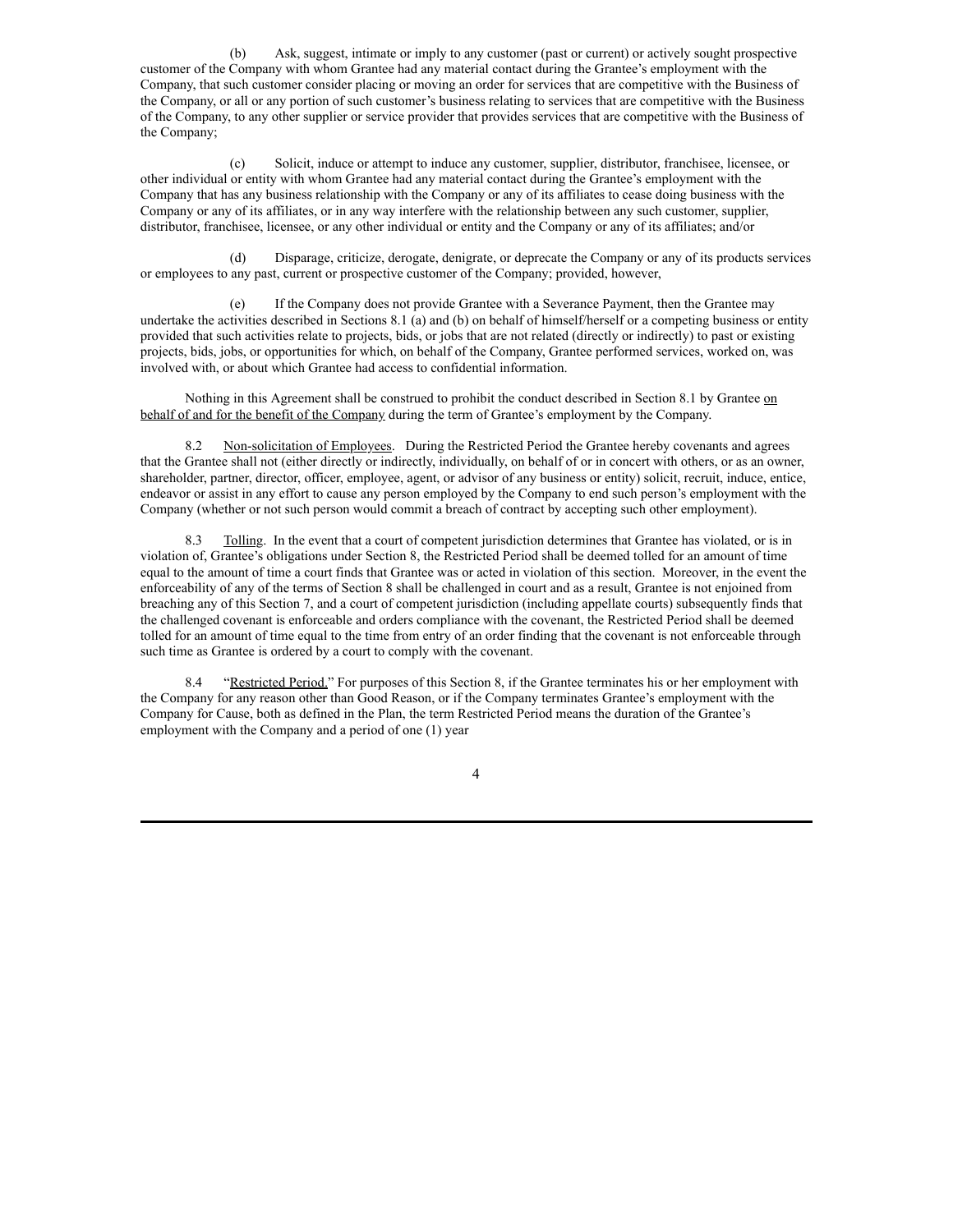following the last date that the Grantee is employed by the Company. If the Company terminates Grantee's employment without Cause or the Grantee terminates his or her employment with the Company for Good Reason, then the term Restricted Period means the duration of the Grantee's employment with the Company and a period of time equal to the Grantee's employment with the Company, but in any event not to exceed six (6) months, following the last date that the Grantee is employed by the Company.

8.5 "Severance Payment" for purposes of this Section 8, means the payment, if any, provided by the Company to the Grantee as part of an agreement regarding the termination of the employer-employee relationship which provides or a severance payment, or other compensation, as the result of termination of employment.

## 8.6 Trade Secrets.

(a) The Grantee shall hold in confidence all Trade Secrets of the Company and/or its customers (the "Associated Companies") that have or will come into the Grantee's knowledge or possession during the Grantee's employment by the Company and shall not disclose, publish or make use of such Trade Secrets at any time without the prior written consent of the Company for so long as the Trade Secret remains a trade secret.

(b) Notice of Immunity under Defend Trade Secrets Act. Grantee is hereby notified that the following immunities exist under the U.S. Defend Trade Secrets Act of 2016: (1) An individual shall not be held criminally or civilly liable under any Federal or State trade secret law for the disclosure of a trade secret that (A) is made —(i) in confidence to a Federal, State, or local government official, either directly or indirectly, or to an attorney; and (ii) solely for the purpose of reporting or investigating a suspected violation of law; or (B) is made in a complaint or other document filed in a lawsuit or other proceeding, if such filing is made under seal; and (2) An individual who files a lawsuit for retaliation by an employer for reporting a suspected violation of law may disclose the trade secret to the attorney of the individual and use the trade secret information in the court proceeding, if the individual (A) files any document containing the trade secret under seal; and (B) does not disclose the trade secret, except pursuant to court order.

8.7 Confidential Information. The Grantee shall hold in confidence all Confidential Information of the Company or of the Associated Companies that have or will come into the Grantee's knowledge or possession during the Grantee's employment by the Company and shall not disclose, publish or make use of such Confidential Information without the prior written consent of the Company for so long as the Confidential Information remains confidential.

8.8 Return of Company Property. Upon the request of the Company or, in any event with or without a request upon the termination of the Grantee's employment with the Company, the Grantee shall deliver to the Company all memoranda, notes, records, manuals or other documents (including, but not limited to, written instruments, voice or data recordings, or computer tapes, disks or files of any nature), including all copies of such materials and all documentation prepared or produced in connection therewith, pertaining to the performance of the Grantee's services for the Company, the Business of the Company or of the Associated Companies, or containing Trade Secrets or Confidential Information of the Company or pertaining to the Company's Business or the Associated Companies' business, whether made or compiled by the Grantee or furnished to the Grantee. Upon the request of the Company and, in any event, upon the termination of the Grantee's employment with the Company, the Grantee shall also deliver to the Company all computers, credit cards, telephones, office equipment, software, and other property the Company furnished to or in the possession of the Grantee.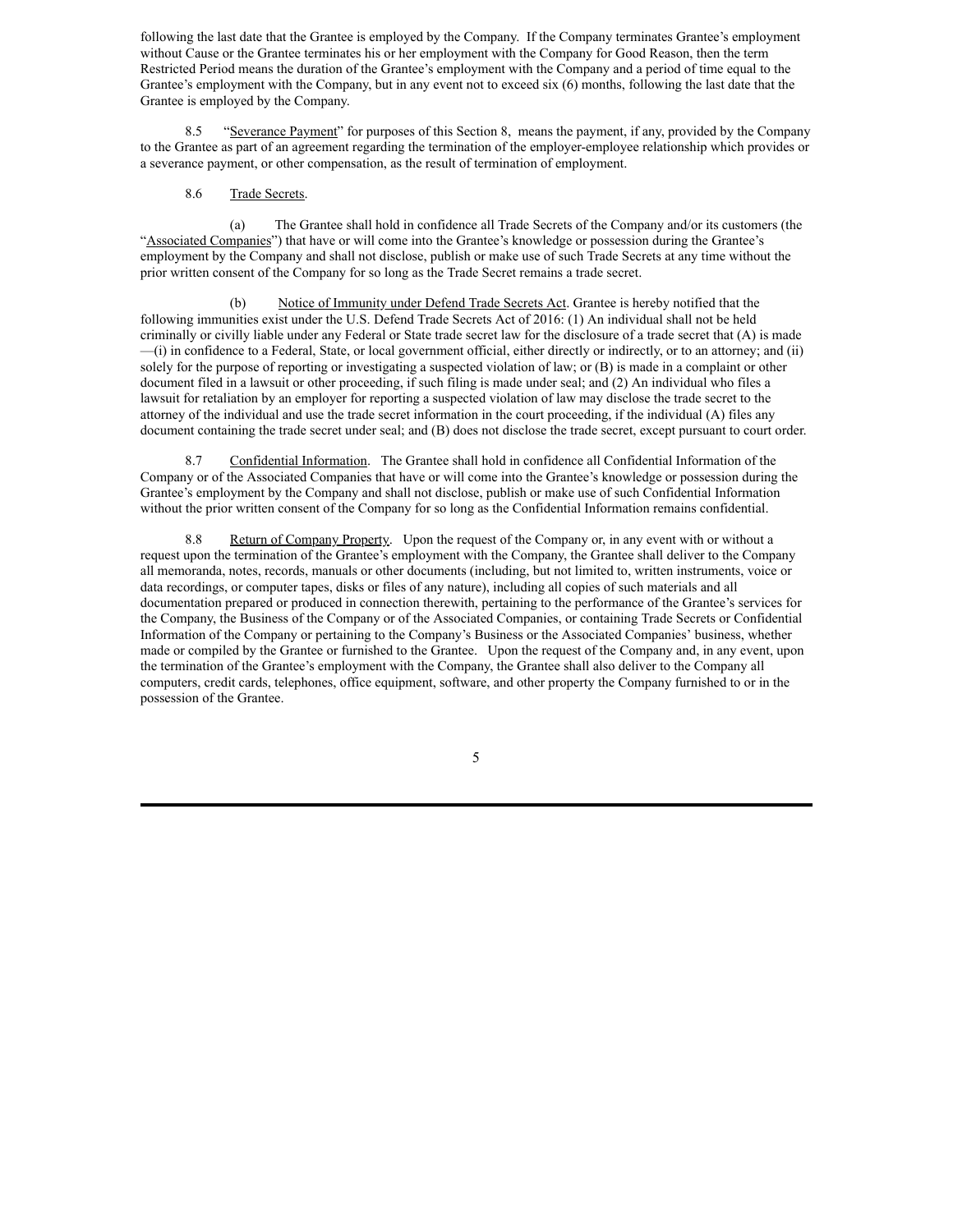8.9 Interpretation. The restrictions stated in this Section 8 are in addition to and not in lieu of protections afforded to trade secrets and confidential information under applicable law. Nothing in this Agreement is intended to or shall be interpreted as diminishing or otherwise limiting the Company's right under applicable law to protect its trade secrets and confidential information.

8.10 "Trade Secret" means information without regard to form, including but not limited to any technical or nontechnical data, formula, pattern, compilation, program, device, method, technique drawing, process, financial data, financial plan, product plan, list of actual or potential customers or suppliers or other information similar to any of the foregoing, which (a) derives economic value, actual or potential, from not being generally known to, and not being readily ascertainable by proper means by, other persons who can derive economic value from its disclosure or use, and (b) is the subject of efforts that are reasonable under the circumstances to maintain its secrecy.

8.11 "Confidential Information" means any data or information, other than Trade Secrets, that is valuable to the Company (and/or its customers) and not generally known to the public or to competitors of the Company.

8.12 The Company shall own all Work Product. "Work Product" means all intellectual property rights including all Trade Secrets, registered and unregistered copyrights under U.S. and international law, copyrightable material or works, patents, patentable inventions, discoveries and improvements, and other intellectual property rights, in any technology software, data files documentation, or other work product or material that relates to the business and/or interests of the Company and that the Employee conceives, develops, creates or delivers (whether individually or working with others) to the Company at any time during the Employee's employment with the Company. All Work Product shall be considered work made for hire by the Grantee and owned by the Company. The Grantee hereby irrevocably relinquishes for the benefit of the Company and its assigns any moral rights in and to the Work Product recognized by applicable law.

8.13 If any of the Work Product may not, by operation of law, be considered work made for hire by the Grantee for the Company, or if ownership of all right, title, and interest in and to the intellectual property rights therein shall not otherwise vest exclusively in the Company, the Grantee hereby agrees to assign, and upon creation thereof automatically assigns, without further consideration, the ownership of all Trade Secrets, registered and unregistered copyrights under United States and international law, copyrightable material or works, patents, patentable inventions: and other intellectual property rights therein to the Company, its successors and assigns.

8.14 The Company, its successors and assigns, shall have the right to obtain and hold in its or their own name copyright registrations, trademark registrations, patents and any other protection available in the foregoing.

8.15 The Grantee agrees to perform, upon the reasonable request of the Company, during or after employment such further acts as may be necessary or desirable to transfer, perfect, and defend the Company's ownership of the Work Product, including but not limited to: (a) executing, acknowledging, and delivering any requested affidavits and documents of assignment and conveyance; (b) assisting in the preparation, prosecution, procurement, maintenance and enforcement of all copyrights and, if applicable, patents with respect to the Work Product in any countries; (c) providing testimony in connection with any proceeding affecting the right, title, or interest of the Company in any Work Product; and (d) performing any other acts deemed necessary or desirable to carry out the purposes of this Agreement. The Company shall reimburse any reasonable out-of-pocket expenses incurred by the Grantee at the Company's request in connection with the foregoing, including (unless the Grantee is otherwise being compensated at the time)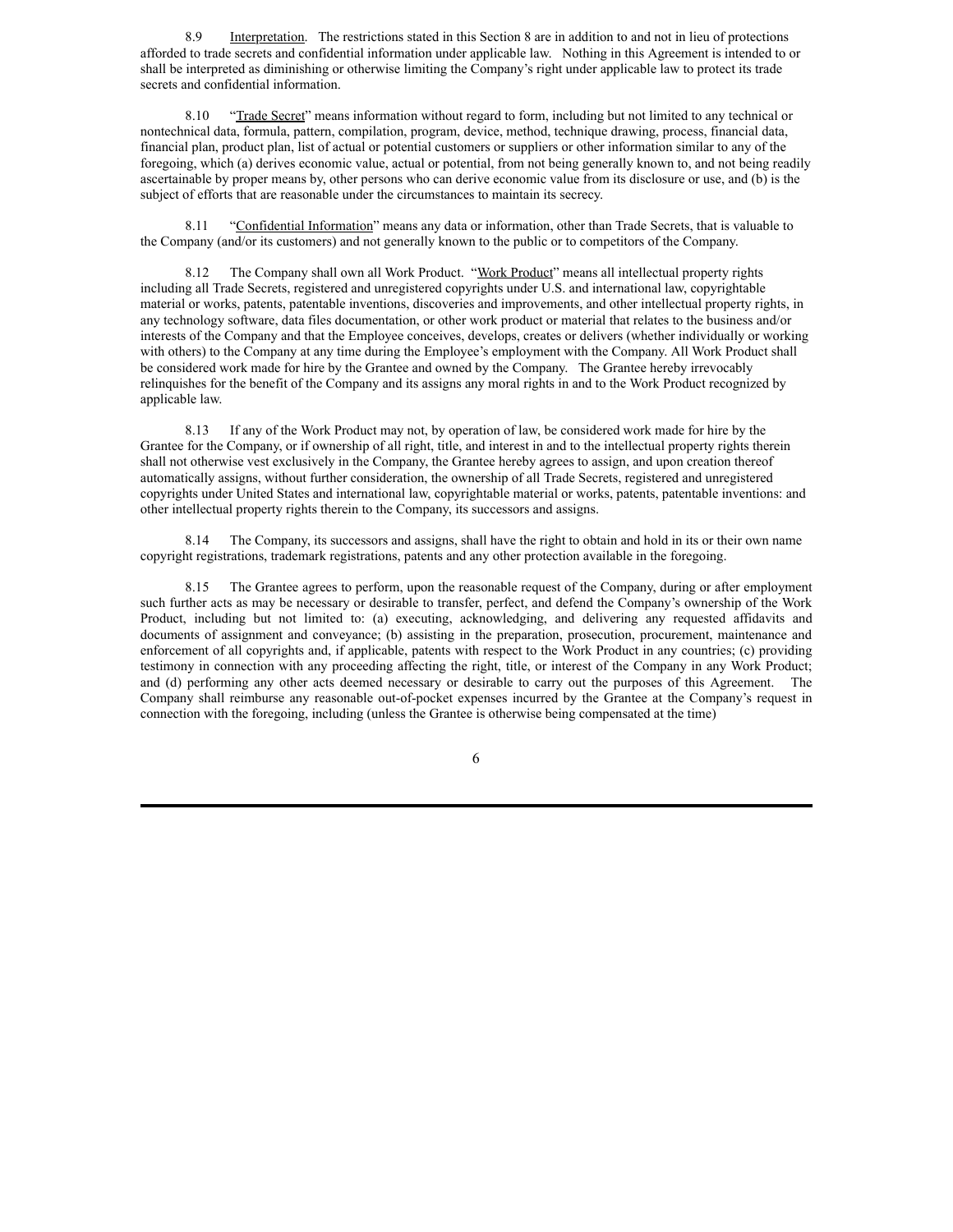a reasonable and pre-agreed per diem or hourly fee for services rendered following termination of the Grantee's employment.

## 8.16 Miscellaneous.

(i) The Grantee acknowledges that the restrictions, prohibitions and other provisions in Section 8 are reasonable, fair and equitable in scope, terms and duration, and are necessary to protect the legitimate business interests of the Company. The terms and provisions of Section 8 are intended to be separate and divisible provisions and if, for any reason, any one or more of them is held to be invalid or unenforceable, neither the validity nor the enforceability of any other provision of this Agreement shall thereby be affected. It is the intention of the parties to this Agreement that the potential restrictions on the Grantee imposed by Section 8 be reasonable in scope and in all other respects. If for any reason any court of competent jurisdiction shall find any provisions of Section 8 unreasonable in scope or otherwise, the Grantee and the Company agree that the restrictions and prohibitions contained herein may be modified by a court of competent jurisdiction and shall be effective to the fullest extent allowed under Applicable Law in such jurisdiction. The Grantee agrees to disclose the existence of this Agreement to any subsequent employer.

(ii) The Grantee hereby agrees that any remedy at law for any breach or threatened breach of the provisions of Section 8 will be inadequate and that the Company will be entitled to injunctive relief in addition to any other remedy the Company might have under this Agreement. The Grantee hereby expressly acknowledges that the harm which might result to the Company's business as a result of any noncompliance by the Grantee with the provisions of this Section 8 would be largely irreparable. The parties agree that if the Company pursues legal action to enforce the terms and conditions of this Section 8 and obtains all or part of the relief sought, the Grantee shall be responsible for the reasonable attorney's fees and costs of the Company in bringing such action.

(iii) Notwithstanding any other provision of this Agreement or the Plan, the rights and obligations of the parties hereto, and any claims or disputes relating to this Section 8 shall be governed by and construed in accordance with the laws of the State of Georgia without giving effect to the principles of conflict of laws thereof. Each party agrees that any action arising out of or relating to this Section 8 shall be brought in the Superior Court of Dekalb County, Georgia or the United States District Court for the Northern District of Georgia, or if the action is brought by the Company and if Grantee resides in Georgia, the Superior Court of the Georgia county in which Grantee resides in Georgia if so required by law, and accepts for itself and in respect of its property, generally and unconditionally, the jurisdiction of those courts, and irrevocably waives any objection, including, without limitation, any objection to the laying of venue or based on the grounds of *forum non conveniens*, which it may now or hereafter have to the bringing of any action in those jurisdictions.

(iv) For purposes of this Section 8, the term "Company" shall be deemed to include Williams Industrial Services Group Inc., its Subsidiaries and affiliates, and all of their respective successors and assigns.

**9. No Employment Contract**. Nothing contained in this Agreement shall confer upon the Grantee any right with respect to continuance of employment by the Company and its Subsidiaries, nor limit or affect in any manner the right of the Company and its Subsidiaries to terminate the employment or adjust the compensation of the Grantee, in each case with or without Cause.

**10. Relation to Other Benefits**. Any economic or other benefit to the Grantee under this Agreement or the Plan shall not be taken into account in determining any benefits to which the Grantee may be entitled under any profitsharing, retirement or other benefit or compensation plan maintained by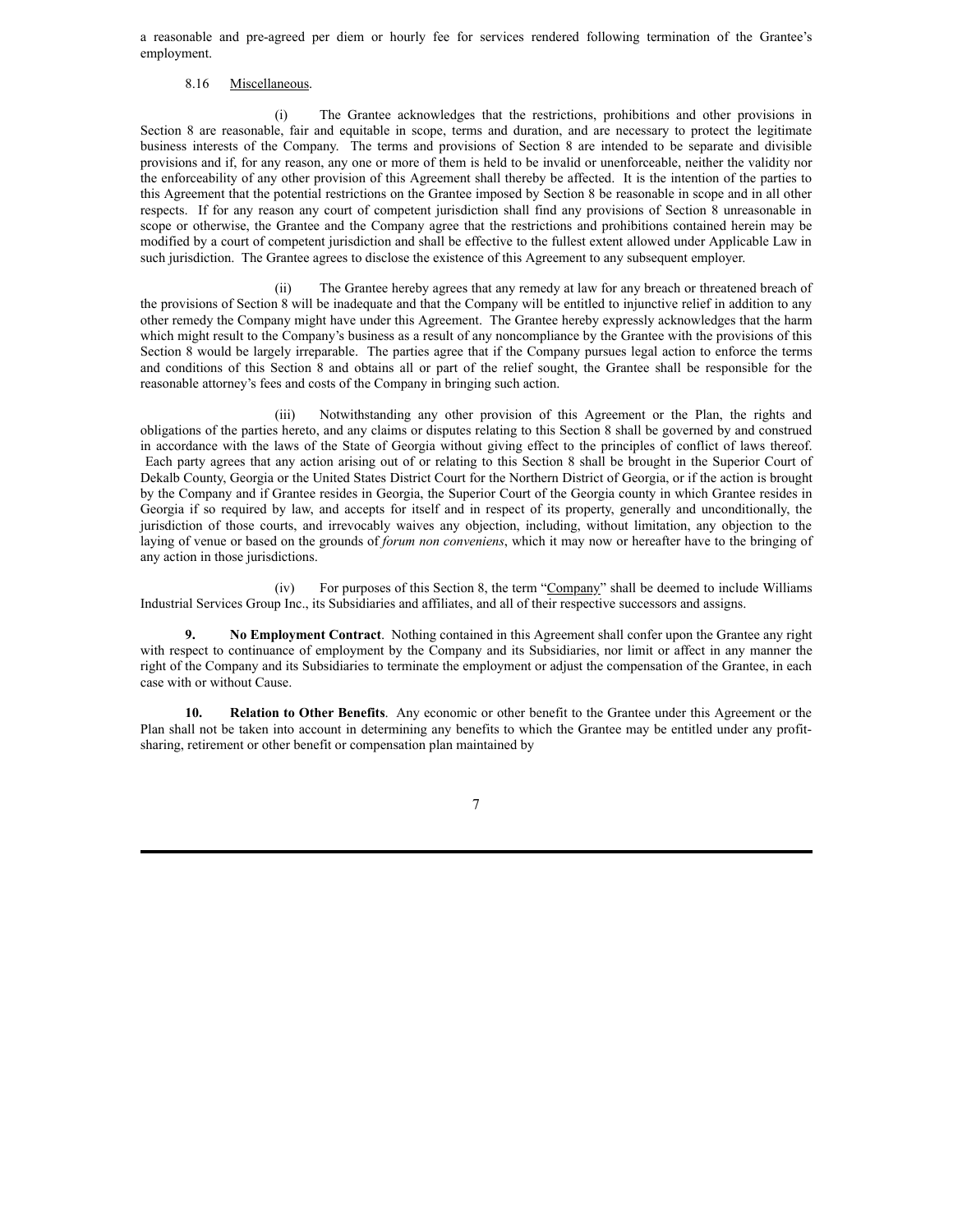the Company or a Subsidiary and shall not affect the amount of any life insurance coverage available to any beneficiary under any life insurance plan covering employees of the Company or a Subsidiary.

**11. Taxes and Withholding**. The Grantee is responsible for any federal, state, local or other taxes with respect to the Restricted Share Units and the Dividend Equivalents. The Company does not guarantee any particular tax treatment or results in connection with the grant or vesting of the Restricted Share Units, the delivery of Shares or the payment of Dividend Equivalents. To the extent the Company or any Subsidiary is required to withhold any federal, state, local, foreign or other taxes in connection with the delivery of Shares or cash under this Agreement, then, except as otherwise provided below, the Company or Subsidiary (as applicable) shall retain a number of Shares (or an amount of cash) otherwise deliverable hereunder with a value equal to the required withholding (based on the Fair Market Value of the Shares on the date of delivery); provided that in no event shall the value of the Shares retained exceed the minimum amount of taxes required to be withheld or such other amount that will not result in a negative accounting impact. If the Company or any Subsidiary is required to withhold any federal, state, local or other taxes at any time other than upon delivery of the Shares under this Agreement, then the Company or Subsidiary (as applicable) shall have the right in its sole discretion to (a) require the Grantee to pay or provide for payment of the required tax withholding, or (b) deduct the required tax withholding from any amount of salary, bonus, incentive compensation or other amounts otherwise payable in cash to the Grantee (other than deferred compensation subject to Section 409A of the Code). If the Company or any Subsidiary is required to withhold any federal, state, local or other taxes with respect to Dividend Equivalents, then the Company or Subsidiary (as applicable) shall have the right in its sole discretion to reduce the cash payment related to the Dividend Equivalent by the applicable tax withholding.

**12. Adjustments**. The number and kind of shares of stock deliverable pursuant to the Restricted Share Units are subject to adjustment as provided in Section 16 of the Plan.

**13. Compliance with Law**. The Company shall make reasonable efforts to comply with all applicable federal and state securities laws and listing requirements with respect to the Restricted Share Units; provided that, notwithstanding any other provision of this Agreement, and only to the extent permitted under Section 409A of the Code, the Company shall not be obligated to deliver any Shares pursuant to this Agreement if the delivery thereof would result in a violation of any such law or listing requirement.

**14. Section 409A of the Code**. It is intended that the Restricted Share Units and any Dividend Equivalents provided pursuant to this Agreement shall be exempt from, or comply with, the requirements of Section 409A of the Code, and this Agreement shall be interpreted, administered and governed in accordance with such intent. To the extent necessary to give effect to such intent, the Grantee's termination of employment shall mean, for purposes of this Agreement, the Grantee's "separation from service" within the meaning of Section 409A of the Code. In particular, it is intended that the Restricted Share Units and any Dividend Equivalents shall be exempt from Section 409A of the Code, to the maximum extent possible, pursuant to the "short-term deferral" exception thereto. However, to the extent that the Restricted Share Units or any Dividend Equivalents constitute a deferral of compensation subject to the requirements of Section 409A of the Code (for example, because the Grantee's governing employment agreement defines "Good Reason" in a manner such that the Grantee's termination of employment for Good Reason would not be treated as an involuntary separation from service for purposes of Section 409A of the Code), then the following rules shall apply, notwithstanding any other provision of this Agreement to the contrary:

(a) The Company will deliver the Shares underlying any Restricted Share Units that become vested in accordance with Section 2(b) or 2(c) of this Agreement and pay any Dividend Equivalents with respect to those vested Restricted Share Units within thirty (30) days after the first to occur of (i) the applicable Vesting Date; (ii) the occurrence of a Change in Control that is also a "change in the ownership,"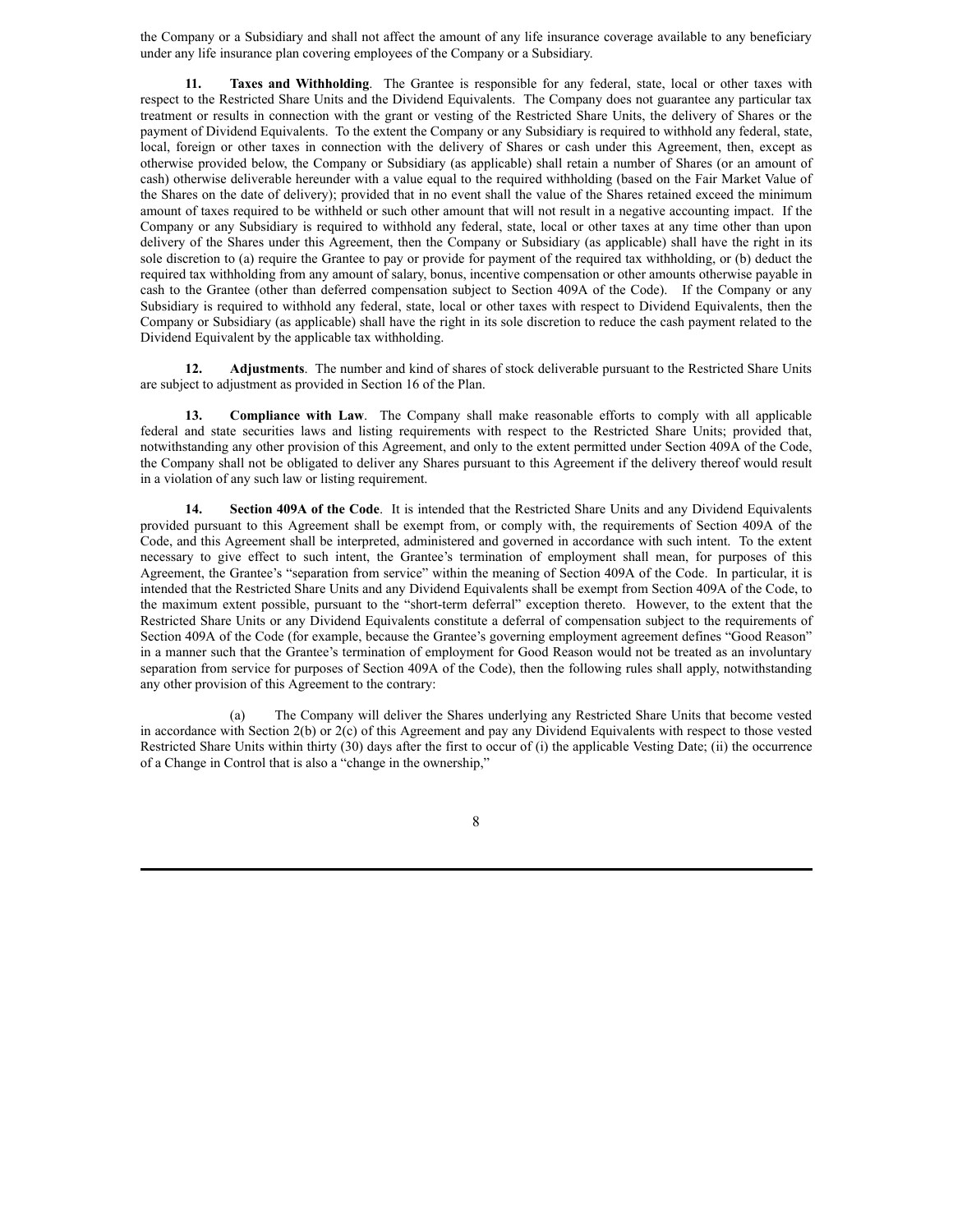a "change in the effective control," or a "change in the ownership of a substantial portion of the assets" of the Company within the meaning of Section 409A of the Code; or (iii) the Grantee's "separation from service" within the meaning of Section 409A of the Code; and

(b) If the Restricted Share Units (and any related Dividend Equivalents) become payable as a result of the Grantee's separation from service (other than as a result of the Grantee's death) and the Grantee is a "specified employee" at that time within the meaning of Section 409A of the Code (as determined pursuant to the Company's policy for identifying specified employees), the Company will deliver the Shares underlying the vested Restricted Share Units and pay any related Dividend Equivalents to the Grantee on the first business day that is at least six months after the date of the Grantee's separation from service (or upon the Grantee's death if the Grantee dies before the end of that six-month period).

**15. Amendments**. Subject to the terms of the Plan, the Compensation Committee of the Board (the "Committee") may modify this Agreement upon written notice to the Grantee. Any amendment to the Plan shall be deemed to be an amendment to this Agreement to the extent that the amendment is applicable hereto. Notwithstanding the foregoing, no amendment of the Plan or this Agreement shall adversely affect in a material way the rights of the Grantee under this Agreement without the Grantee's consent unless the Committee determines, in good faith, that such amendment is required for the Agreement to either be exempt from the application of, or comply with, the requirements of Section 409A of the Code, or as otherwise may be provided in the Plan.

**16. Severability**. In the event that one or more of the provisions of this Agreement shall be invalidated for any reason by a court of competent jurisdiction, any provision so invalidated shall be deemed to be separable from the other provisions hereof, and the remaining provisions hereof shall continue to be valid and fully enforceable.

**17. Relation to Plan**. This Agreement is subject to the terms and conditions of the Plan. Except with respect to the provisions of the Restrictive Covenants Agreement and of any separately executed covenant not to compete with the Company expressly referenced herein, this Agreement and the Plan contain the entire agreement and understanding of the parties with respect to the subject matter contained in this Agreement, and supersede all prior written or oral communications, representations and negotiations in respect thereto. Except as otherwise provided in Section 8 hereof, in the event of any inconsistency between the provisions of this Agreement and the Plan, the Plan shall govern. The Committee acting pursuant to the Plan, as constituted from time to time, shall, except as expressly provided otherwise herein, have the right to determine any questions that arise in connection with the grant of the Restricted Share Units.

**18. Successors and Assigns**. Without limiting Section 5, the provisions of this Agreement shall inure to the benefit of, and be binding upon, the successors, administrators, heirs, legal representatives and assigns of the Grantee, and the successors and assigns of the Company.

**19. Governing Law**. Except as otherwise provided in Section 8 hereof, the interpretation, performance, and enforcement of this Agreement shall be governed by the laws of the State of Delaware, without giving effect to the principles of conflict of laws thereof.

**20. Use of Grantee's Information**. Information about the Grantee and the Grantee's participation in the Plan may be collected, recorded and held, used and disclosed for any purpose related to the administration of the Plan. The Grantee understands that such processing of this information may need to be carried out by the Company and its Subsidiaries and by third-party administrators whether such persons are located within the Grantee's country or elsewhere, including the United States of America. The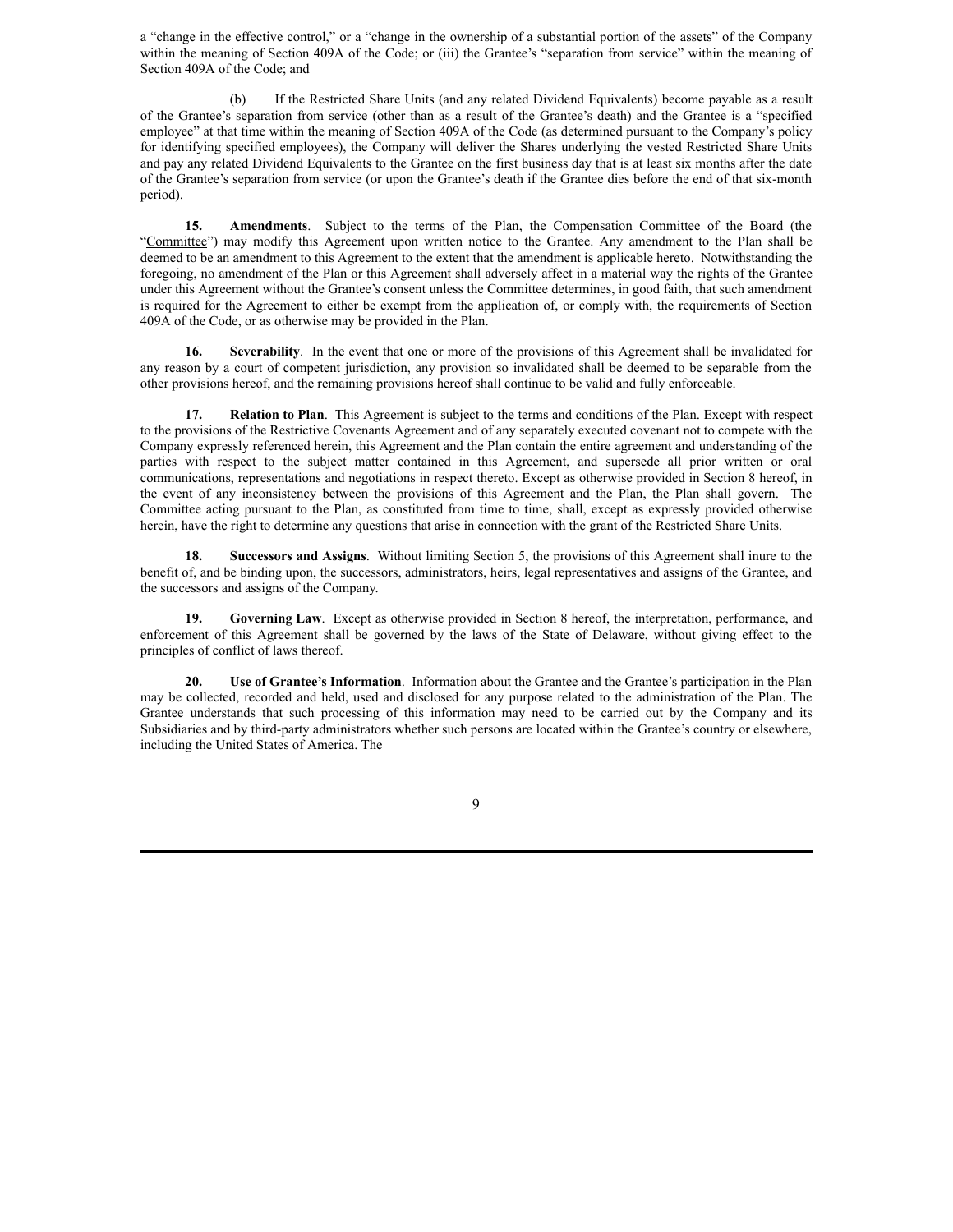Grantee consents to the processing of information relating to the Grantee and the Grantee's participation in the Plan in any one or more of the ways referred to above.

**21. Electronic Delivery**. The Grantee hereby consents and agrees to electronic delivery of any documents that the Company may elect to deliver (including, but not limited to, prospectuses, prospectus supplements, grant or award notifications and agreements, account statements, annual and quarterly reports, and all other forms of communications) in connection with this and any other award made or offered under the Plan. The Grantee understands that, unless earlier revoked by the Grantee by giving written notice to the Director of Financial Reporting of the Company, this consent shall be effective for the duration of the Agreement. The Grantee also understands that he or she shall have the right at any time to request that the Company deliver written copies of any and all materials referred to above at no charge. The Grantee hereby consents to any and all procedures the Company has established or may establish for an electronic signature system for delivery and acceptance of any such documents that the Company may elect to deliver, and agrees that his or her electronic signature is the same as, and shall have the same force and effect as, his or her manual signature. The Grantee consents and agrees that any such procedures and delivery may be effected by a third party engaged by the Company to provide administrative services related to the Plan.

**22. No Fractional Shares**. Fractional Shares or units will be subject to rounding conventions adopted by the Company from time to time; provided that in no event will the total shares issued exceed the total units granted under this award.

IN WITNESS WHEREOF, the parties have executed this Agreement as of the Date of Grant.

WILLIAMS INDUSTRIAL SERVICES GROUP INC.

By: Name: Tracy D. Pagliara Title: President and Chief Executive Officer

 $\mathcal{L}_\text{max}$ 

By executing this Agreement, you acknowledge that a copy of the Plan, Plan Summary and Prospectus, and the Company's most recent Annual Report and Proxy Statement (the "Prospectus Information") either have been received by you or are available for viewing on the Company's intranet site, and you consent to receiving this Prospectus Information electronically, or, in the alternative, agree to contact Korey Daniel, CPA, Director of Financial Reporting, at 770.879.4405, to request a paper copy of the Prospectus Information at no charge.

GRANTEE

[●]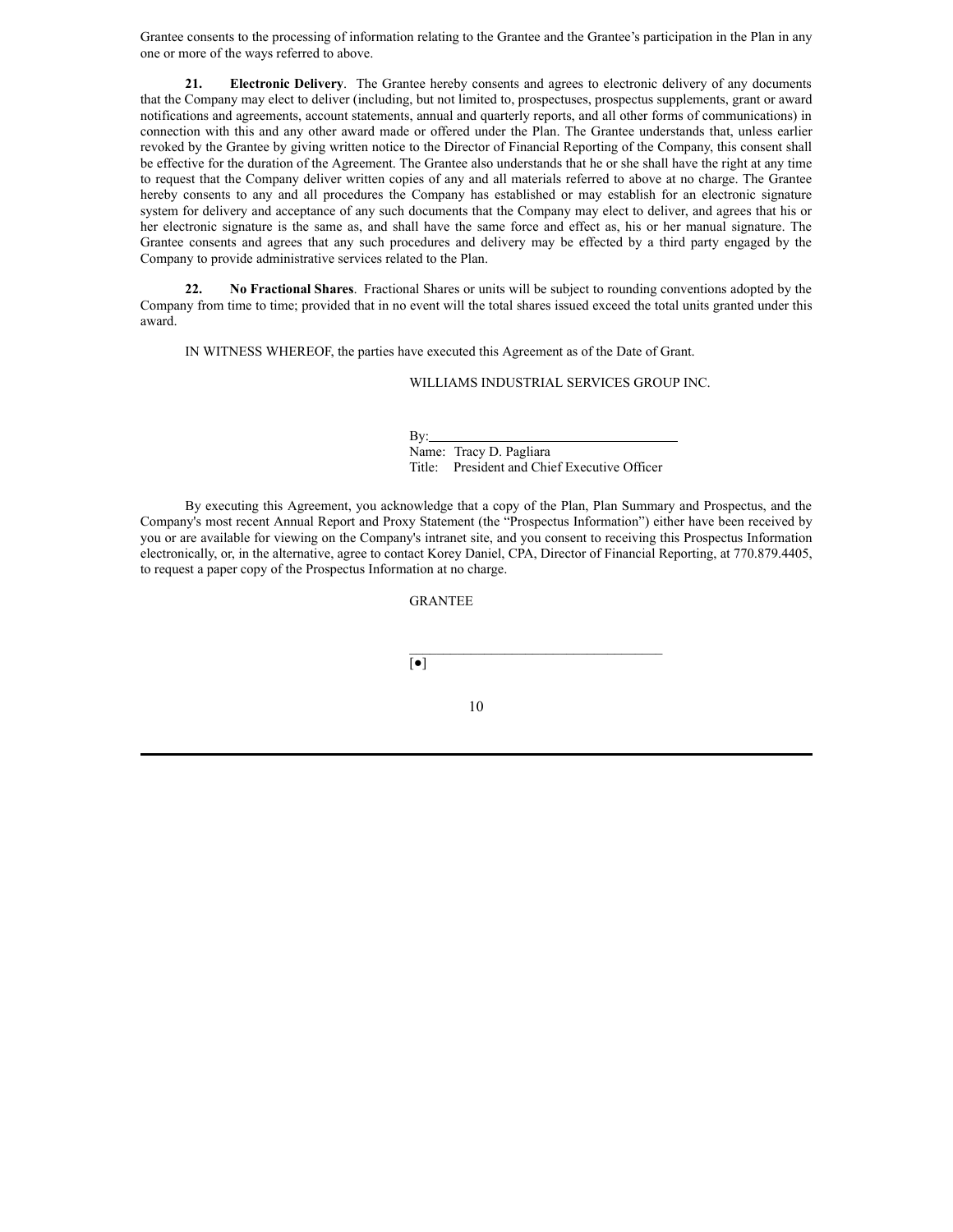

# **EXHIBIT 10.3**

# **WILLIAMS INDUSTRIAL SERVICES GROUP INC. PERFORMANCE-BASED RESTRICTED SHARE UNIT AGREEMENT**

# Notice of Restricted Share Unit Award

Williams Industrial Services Group Inc. (the "Company") grants to the Grantee named below, in accordance with the terms of the Williams Industrial Services Group Inc. 2015 Equity Incentive Plan (the "Plan") and this Performance-Based Restricted Share Unit Agreement (the "Agreement"), the opportunity to earn all, a portion, or a multiple of the number of Restricted Share Units set forth below, as of the Date of Grant set forth below. Capitalized terms used in this Agreement without definition shall have the meanings assigned to them in the Plan.

| Name of Grantee:                  | $\lceil \bullet \rceil$                                                                                                                      |
|-----------------------------------|----------------------------------------------------------------------------------------------------------------------------------------------|
| Date of Grant:                    | March 31, 2022                                                                                                                               |
| Number of Restricted Share Units: | $ \bullet $                                                                                                                                  |
| Vesting Date:                     | March 31, 2025                                                                                                                               |
| Performance Periods:              | The 2022, 2023 and 2024 fiscal years of the Company                                                                                          |
| Performance Objective:            | Achievement of the Company's annual operating income<br>and free cash flow targets for each Performance Period,<br>as set forth on Exhibit A |

## Terms of Agreement

**1. Grant of Restricted Share Units**. Subject to and upon the terms, conditions, and restrictions set forth in this Agreement and in the Plan, the Company hereby grants to the Grantee as of the Date of Grant, the Restricted Share Units set forth above. Each Restricted Share Unit shall represent the contingent opportunity to receive one Share or a cash payment and generally shall be equal in value to one Share, subject to the provisions below. The Restricted Share Units shall be credited in a book entry account established for the Grantee until payment in accordance with Section 4 hereof (or forfeiture in accordance with Section 3 hereof).

## **2. Vesting of Restricted Share Units**.

(a) In General. Subject to the Grantee's compliance with the restrictions of Section 8 hereof, or the terms of the Restrictive Covenants Agreement (as defined in Section 8) or of any separately executed covenant not to compete with the Company, as applicable:

(i) Award. The Restricted Share Units shall be allocated in three equal portions to each of the three Performance Periods identified above. The Grantee's right to receive all, a portion, or a multiple of the portion of the Restricted Share Units allocated to a Performance Period shall be contingent upon the extent to which the Company achieves the Performance Objectives established for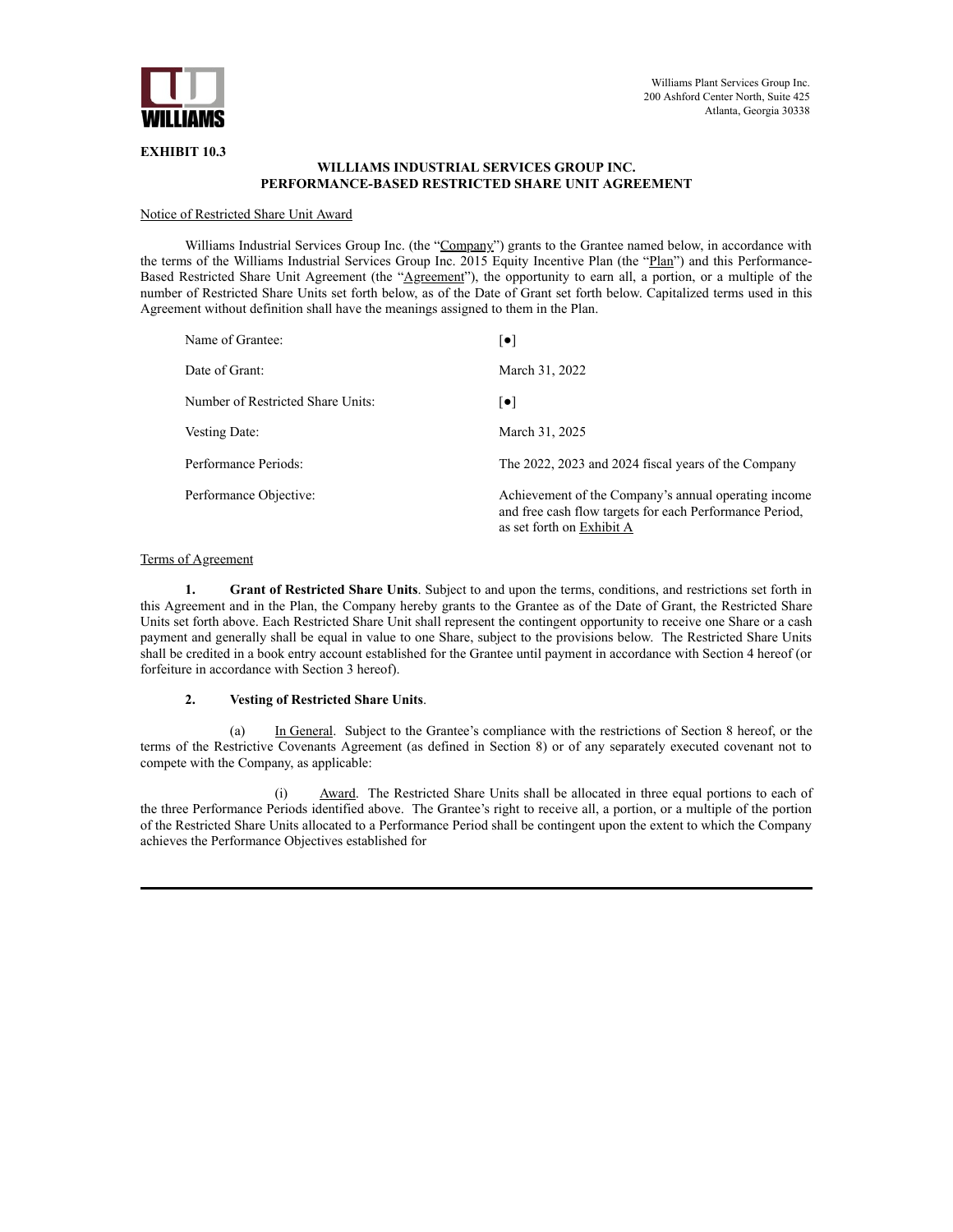that Performance Period in accordance with the payout levels set forth in the attached Exhibit A. After the end of each Performance Period, the Compensation Committee of the Board (the "Committee") shall determine in writing the extent, if any, to which the Performance Objective(s) for that Performance Period have been satisfied and shall determine the percentage, if any, of the Restricted Share Units allocated to that Performance Period that shall be payable to Grantee, subject to the vesting requirements set forth below. The earned portion of the Restricted Share Units allocated to a Performance Period shall vest on the Vesting Date, provided that the Grantee shall have remained in the continuous employ of the Company or a Subsidiary through the Vesting Date.

(ii) Continuous Employment. For purposes of this Section 2, the continuous employment of the Grantee with the Company and its Subsidiaries shall not be deemed to have been interrupted, and the Grantee shall not be deemed to have ceased to be an employee of the Company and its Subsidiaries, by reason of the transfer of his or her employment among the Company and its Subsidiaries.

(b) Involuntary Termination or Termination for Good Reason. If, prior to the Vesting Date, the Grantee's employment with the Company or a Subsidiary is terminated (x) by the Company or a Subsidiary without Cause (as defined in the Plan) or by reason of the Grantee's Disability (as defined in the long-term disability plan of the Company or a Subsidiary applicable to the Grantee), (y) by the Grantee for Good Reason (as defined in the Plan), or (z) as a result of the Grantee's death, then, except as otherwise provided in paragraph (c) below, and provided that, within fortyfive (45) days after such termination, the Grantee (or the Grantee's estate, beneficiary or other successor) shall have executed and delivered a release of claims in a form provided by the Company and such release of claims shall have become effective and irrevocable in accordance with its terms, the Grantee shall become vested in the portion of the Restricted Share Units equal to the product of: (i) the portion of the Restricted Share Units that would have become vested under this Agreement had the Grantee remained continuously employed with the Company or a Subsidiary through the Vesting Date (based on actual performance results for each of the three Performance Periods), multiplied by (ii) a fraction based on the number of days of continuous employment with the Company or a Subsidiary completed by the Grantee from the Date of Grant through the Vesting Date.

(c) Change in Control. The provisions of Section 21 of the Plan shall apply in the event of a Change in Control.

## **3. Forfeiture of Restricted Share Units**.

(a) Forfeiture of Unvested Award. The Restricted Share Units that have not yet vested pursuant to Section 2 (and any right to unpaid Dividend Equivalents under Section 8 with respect to the Restricted Share Units), shall be forfeited automatically without further action or notice if (i) the Grantee ceases to be employed by the Company or a Subsidiary prior to the Vesting Date, except as otherwise provided in Section 2(b) or 2(c), (ii) the Grantee breaches any of the restrictions of Section 8 hereof, the Restrictive Covenants Agreement or of any separately executed covenant not to compete with the Company, as applicable, or (iii) the Company fails to achieve the Performance Objectives during the applicable Performance Periods.

(b) Repayment of Award. The Restricted Share Units shall be subject to the provisions of Section 20 of the Plan regarding forfeiture and repayment of awards in the event of (i) the Grantee engaging in Detrimental Activity, (ii) the Grantee's breach of any of the restrictions of Section 8 hereof, the Restrictive Covenants Agreement (as defined herein) or of any separately executed covenant not to compete with the Company, as applicable, or (iii) as provided pursuant to the Company's Compensation Recovery Policy. Clause (ii) of the immediately preceding sentence shall be construed as a return of consideration due to the Grantee's violation of his or her promises under Section 8 of this Agreement, the Restrictive Covenants Agreement or any separately executed covenant not to compete with the Company,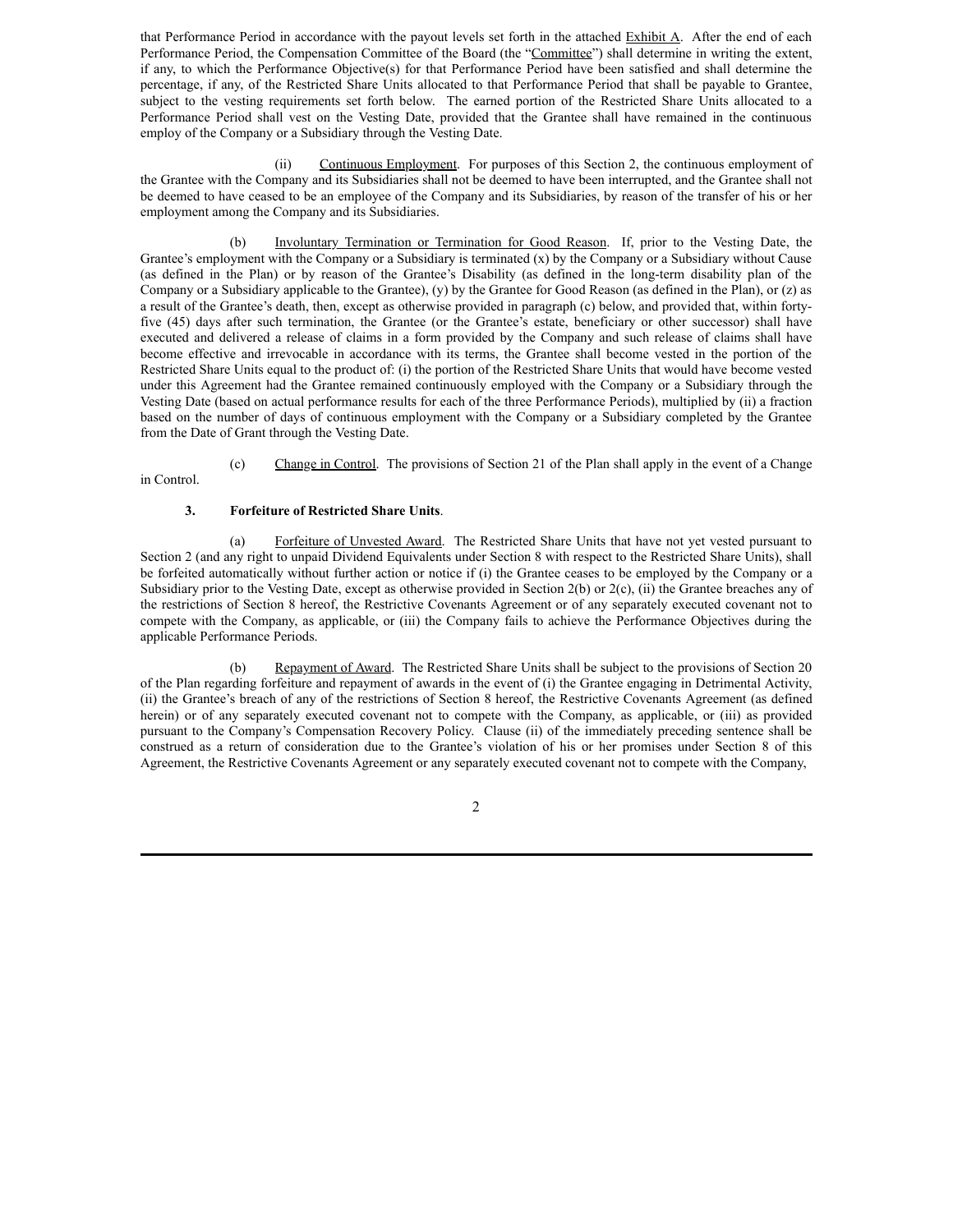as applicable, and not as a liquidated damages clause. Nothing contained herein shall eliminate, reduce or compromise (x) the Company's right to assert that the restrictions provided for in Section 8 of this Agreement, the Restrictive Covenants Agreement or any separately executed covenant not to compete with the Company, as applicable, are fully enforceable as written, or as modified by a court of competent jurisdiction as provided therein, (y) the application of temporary or permanent injunctive relief as a fully appropriate and applicable remedy to enforce the restrictions as provided therein, or (z) the Company's right to pursue other remedies at law or in equity. This Section 3(b) shall survive and continue in full force in accordance with its terms and the terms of the Plan notwithstanding any termination of the Grantee's employment or the payment of the Restricted Share Units as provided herein.

**4. Payment of Vested Restricted Share Units**. Except as otherwise provided in Section 14 of this Agreement, the Company shall deliver to the Grantee the Shares underlying the vested Restricted Share Units (if any) within thirty (30) days following the Vesting Date. Notwithstanding anything in this Agreement to the contrary, the Company may settle vested Restricted Share Units in cash, in which case the amount of cash payable shall equal the product of (a) the number of vested Shares otherwise deliverable under this Agreement, and (b) the Fair Market Value per Share on the trading day immediately preceding the payment date.

**5. Transferability**. The Restricted Share Units may not be transferred, assigned, pledged or hypothecated in any manner, or be subject to execution, attachment or similar process, by operation of law or otherwise, unless otherwise provided under the Plan. Any purported transfer or encumbrance in violation of the provisions of this Section 5 shall be void, and the other party to any such purported transaction shall not obtain any rights to or interest in such Restricted Share Units.

**6. Dividend, Voting and Other Rights**. The Grantee shall not possess any incidents of ownership (including, without limitation, dividend and voting rights) in the Shares underlying the Restricted Share Units until such Shares have been delivered to the Grantee in accordance with Section 4 hereof. The obligations of the Company under this Agreement will be merely that of an unfunded and unsecured promise of the Company to deliver Shares in the future, subject to the terms and conditions of this Agreement and the Plan, and the rights of the Grantee will be no greater than that of an unsecured general creditor. No assets of the Company will be held or set aside as security for the obligations of the Company under this Agreement.

**7. Payment of Dividend Equivalents**. Upon payment of a vested Restricted Share Unit, the Grantee shall be entitled to a cash payment (without interest) equal to the aggregate cash dividends declared and payable with respect to one (1) Share for each record date, if any, that occurs during the period beginning on the Date of Grant and ending on the date the vested Restricted Share Unit is paid (the "Dividend Equivalent"). The Dividend Equivalents shall be forfeited to the extent that the underlying Restricted Share Unit is forfeited and shall be paid to the Grantee, if at all, at the same time that the related vested Restricted Share Unit is paid to the Grantee in accordance with Section 4.

**8. Non-Solicitation; Confidentiality; Ownership of Work Product**. In the event that the Grantee is a party to one or more separately executed agreements with the Company, the terms of which restrict (w) the Grantee's ability to solicit customers of the Company, (x) the Grantee's ability to solicit employees of the Company, (y) the Grantee's ability to use or disclose confidential information or trade secrets of the Company, or (z) the ownership of works (collectively, the "Restrictive Covenants Agreement"), then the terms of such applicable restriction or restrictions in the Restrictive Covenants Agreement shall govern in lieu of the corresponding restriction or restrictions set forth in this Section 8, respectively. In consideration of, and as a condition to, the Grantee's employment by the Company, the grant of the Restricted Share Units, a portion of the compensation and other benefits to be paid to the Grantee during such employment, the potential disclosure to the Grantee of Confidential Information (as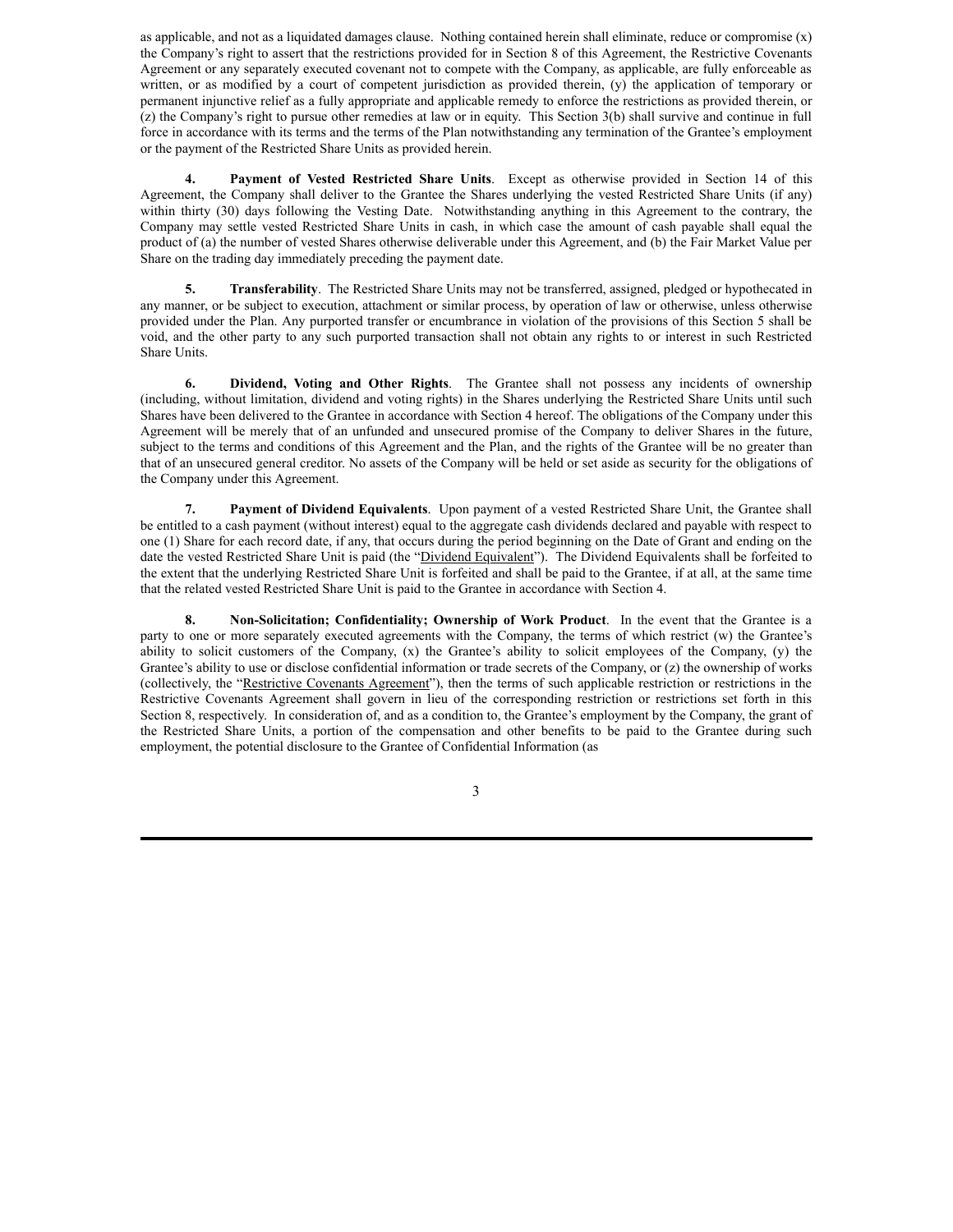hereinafter defined) in connection with such employment and other good and valuable consideration, the Grantee and the Company agree as follows:

8.1 Non-solicitation of or provision of competitive activities or services to Customers. During the Restricted Period, subject to (e) below, the Grantee hereby covenants and agrees that the Grantee shall not (either directly or indirectly, individually, on behalf of or in concert with others, or as an owner, a shareholder, partner, director, officer, employee, agent, or advisor of any business or entity) undertake or engage in any of the following activities without the prior written consent of the Company:

(a) Solicit (or assist in soliciting), provide, or offer to provide activities or services that are competitive with the Business of the Company to any customer (past or current) or actively sought prospective customer (or any owner, shareholder, partner, employee, agent or advisor of any past, current or prospective customer) with whom the Grantee had material contact at any time during the Grantee's employment with the Company; and/or

(b) Ask, suggest, intimate or imply to any customer (past or current) or actively sought prospective customer of the Company with whom Grantee had any material contact during the Grantee's employment with the Company, that such customer consider placing or moving an order for services that are competitive with the Business of the Company, or all or any portion of such customer's business relating to services that are competitive with the Business of the Company, to any other supplier or service provider that provides services that are competitive with the Business of the Company;

(c) Solicit, induce or attempt to induce any customer, supplier, distributor, franchisee, licensee, or other individual or entity with whom Grantee had any material contact during the Grantee's employment with the Company that has any business relationship with the Company or any of its affiliates to cease doing business with the Company or any of its affiliates, or in any way interfere with the relationship between any such customer, supplier, distributor, franchisee, licensee, or any other individual or entity and the Company or any of its affiliates; and/or

(d) Disparage, criticize, derogate, denigrate, or deprecate the Company or any of its products services or employees to any past, current or prospective customer of the Company; provided, however,

(e) If the Company does not provide Grantee with a Severance Payment, then the Grantee may undertake the activities described in Sections 8.1 (a) and (b) on behalf of himself/herself or a competing business or entity provided that such activities relate to projects, bids, or jobs that are not related (directly or indirectly) to past or existing projects, bids, jobs, or opportunities for which, on behalf of the Company, Grantee performed services, worked on, was involved with, or about which Grantee had access to confidential information.

Nothing in this Agreement shall be construed to prohibit the conduct described in Section 8.1 by Grantee on behalf of and for the benefit of the Company during the term of Grantee's employment by the Company.

8.2 Non-solicitation of Employees. During the Restricted Period the Grantee hereby covenants and agrees that the Grantee shall not (either directly or indirectly, individually, on behalf of or in concert with others, or as an owner, shareholder, partner, director, officer, employee, agent, or advisor of any business or entity) solicit, recruit, induce, entice, endeavor or assist in any effort to cause any person employed by the Company to end such person's employment with the Company (whether or not such person would commit a breach of contract by accepting such other employment).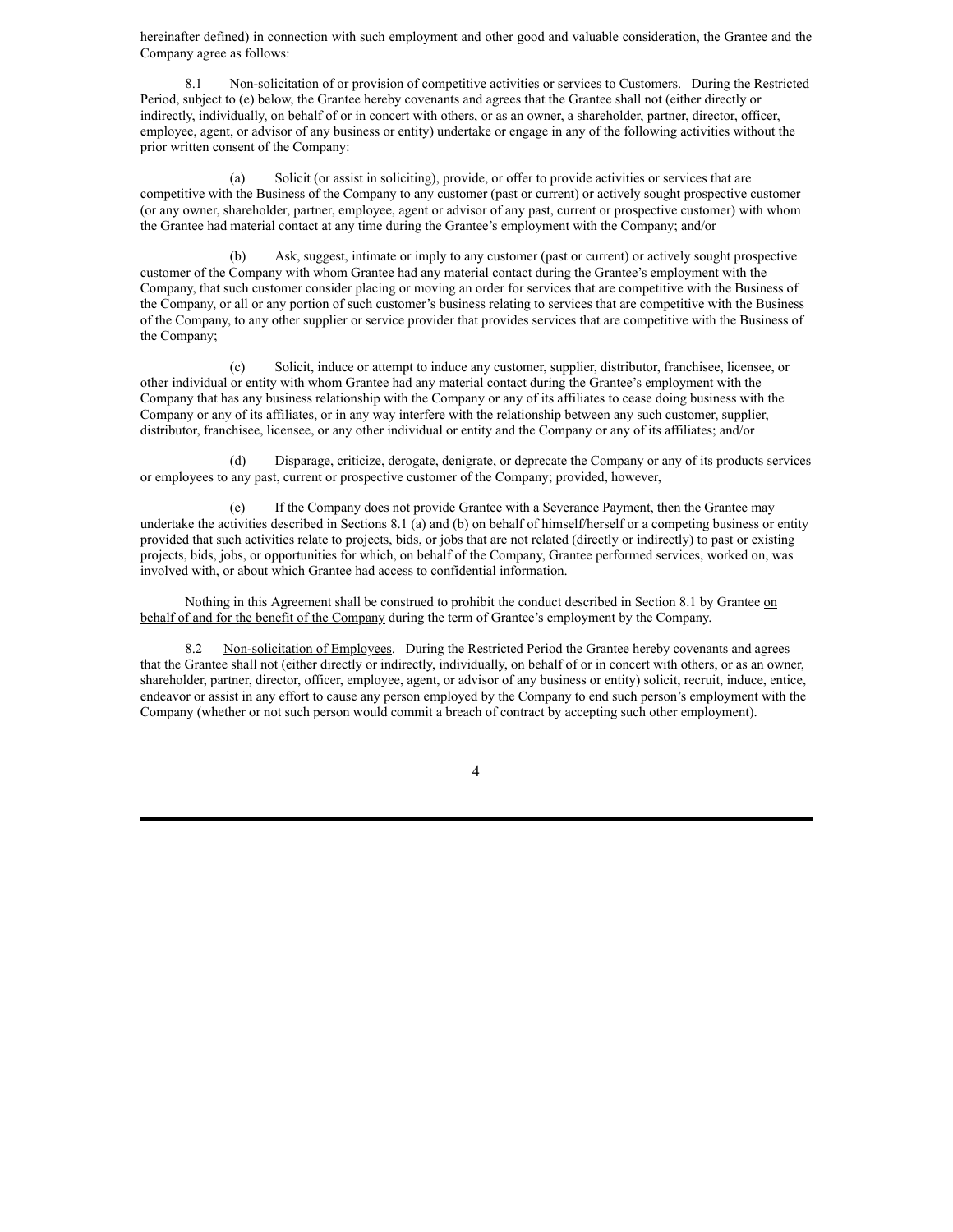8.3 Tolling. In the event that a court of competent jurisdiction determines that Grantee has violated, or is in violation of, Grantee's obligations under this Section 8, the Restricted Period shall be deemed tolled for an amount of time equal to the amount of time a court finds that Grantee was or acted in violation of this section. Moreover, in the event the enforceability of any of the terms of this Section 8 shall be challenged in court and as a result, Grantee is not enjoined from breaching any of Section 8, and a court of competent jurisdiction (including appellate courts) subsequently finds that the challenged covenant is enforceable and orders compliance with the covenant, the Restricted Period shall be deemed tolled for an amount of time equal to the time from entry of an order finding that the covenant is not enforceable through such time as Grantee is ordered by a court to comply with the covenant.

8.4 "Restricted Period." For purposes of this Section 8, if the Grantee terminates his or her employment with the Company for any reason other than Good Reason, or if the Company terminates Grantee's employment with the Company for Cause, both as defined in the Plan, the term Restricted Period means the duration of the Grantee's employment with the Company and a period of one (1) year following the last date that the Grantee is employed by the Company. If the Company terminates Grantee's employment without Cause or the Grantee terminates his or her employment with the Company for Good Reason, then the term Restricted Period means the duration of the Grantee's employment with the Company and a period of time equal to the Grantee's employment with the Company, but in any event not to exceed six (6) months, following the last date that the Grantee is employed by the Company.

8.5 Severance Payment" for purposes of this Section 8, means the payment, if any, provided by the Company to the Grantee as part of an agreement regarding the termination of the employer-employee relationship which provides or a severance payment, or other compensation, as the result of termination of employment.

## 8.6 Trade Secrets.

(a) The Grantee shall hold in confidence all Trade Secrets of the Company and/or its customers (the "Associated Companies") that have or will come into the Grantee's knowledge or possession during the Grantee's employment by the Company and shall not disclose, publish or make use of such Trade Secrets at any time without the prior written consent of the Company for so long as the Trade Secret remains a trade secret.

(b) Notice of Immunity under Defend Trade Secrets Act. Grantee is hereby notified that the following immunities exist under the U.S. Defend Trade Secrets Act of 2016: (1) An individual shall not be held criminally or civilly liable under any Federal or State trade secret law for the disclosure of a trade secret that (A) is made—(i) in confidence to a Federal, State, or local government official, either directly or indirectly, or to an attorney; and (ii) solely for the purpose of reporting or investigating a suspected violation of law; or (B) is made in a complaint or other document filed in a lawsuit or other proceeding, if such filing is made under seal; and (2) An individual who files a lawsuit for retaliation by an employer for reporting a suspected violation of law may disclose the trade secret to the attorney of the individual and use the trade secret information in the court proceeding, if the individual (A) files any document containing the trade secret under seal; and (B) does not disclose the trade secret, except pursuant to court order.

8.7 Confidential Information. The Grantee shall hold in confidence all Confidential Information of the Company or of the Associated Companies that have or will come into the Grantee's knowledge or possession during the Grantee's employment by the Company and shall not disclose, publish or make use of such Confidential Information without the prior written consent of the Company for so long as the Confidential Information remains confidential.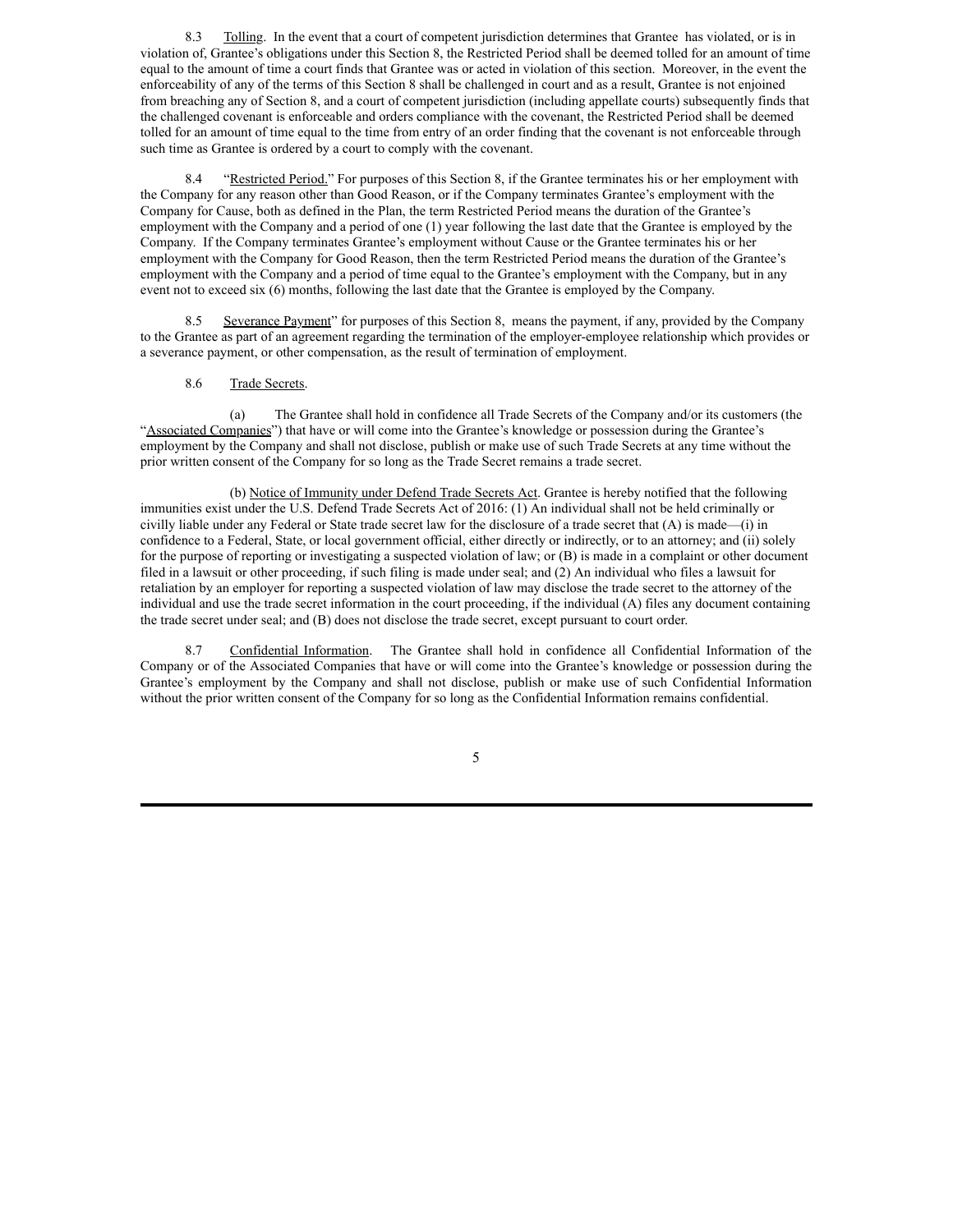8.8 Return of Company Property. Upon the request of the Company or, in any event with or without a request upon the termination of the Grantee's employment with the Company, the Grantee shall deliver to the Company all memoranda, notes, records, manuals or other documents (including, but not limited to, written instruments, voice or data recordings, or computer tapes, disks or files of any nature), including all copies of such materials and all documentation prepared or produced in connection therewith, pertaining to the performance of the Grantee's services for the Company, the Business of the Company or of the Associated Companies, or containing Trade Secrets or Confidential Information of the Company or pertaining to the Company's Business or the Associated Companies' business, whether made or compiled by the Grantee or furnished to the Grantee. Upon the request of the Company and, in any event, upon the termination of the Grantee's employment with the Company, the Grantee shall also deliver to the Company all computers, credit cards, telephones, office equipment, software, and other property the Company furnished to or in the possession of the Grantee.

8.9 Interpretation. The restrictions stated in this Section 8 are in addition to and not in lieu of protections afforded to trade secrets and confidential information under applicable law. Nothing in this Agreement is intended to or shall be interpreted as diminishing or otherwise limiting the Company's right under applicable law to protect its trade secrets and confidential information.

8.10 "Trade Secret" means information without regard to form, including but not limited to any technical or nontechnical data, formula, pattern, compilation, program, device, method, technique drawing, process, financial data, financial plan, product plan, list of actual or potential customers or suppliers or other information similar to any of the foregoing, which (a) derives economic value, actual or potential, from not being generally known to, and not being readily ascertainable by proper means by, other persons who can derive economic value from its disclosure or use, and (b) is the subject of efforts that are reasonable under the circumstances to maintain its secrecy.

8.11 "Confidential Information" means any data or information, other than Trade Secrets, that is valuable to the Company (and/or its customers) and not generally known to the public or to competitors of the Company.

8.12 The Company shall own all Work Product. "Work Product" means all intellectual property rights including all Trade Secrets, registered and unregistered copyrights under U.S. and international law, copyrightable material or works, patents, patentable inventions, discoveries and improvements, and other intellectual property rights, in any technology software, data files documentation, or other work product or material that relates to the business and/or interests of the Company and that the Employee conceives, develops, creates or delivers (whether individually or working with others) to the Company at any time during the Employee's employment with the Company. All Work Product shall be considered work made for hire by the Grantee and owned by the Company. The Grantee hereby irrevocably relinquishes for the benefit of the Company and its assigns any moral rights in and to the Work Product recognized by applicable law.

8.13 If any of the Work Product may not, by operation of law, be considered work made for hire by the Grantee for the Company, or if ownership of all right, title, and interest in and to the intellectual property rights therein shall not otherwise vest exclusively in the Company, the Grantee hereby agrees to assign, and upon creation thereof automatically assigns, without further consideration, the ownership of all Trade Secrets, registered and unregistered copyrights under United States and international law, copyrightable material or works, patents, patentable inventions: and other intellectual property rights therein to the Company, its successors and assigns.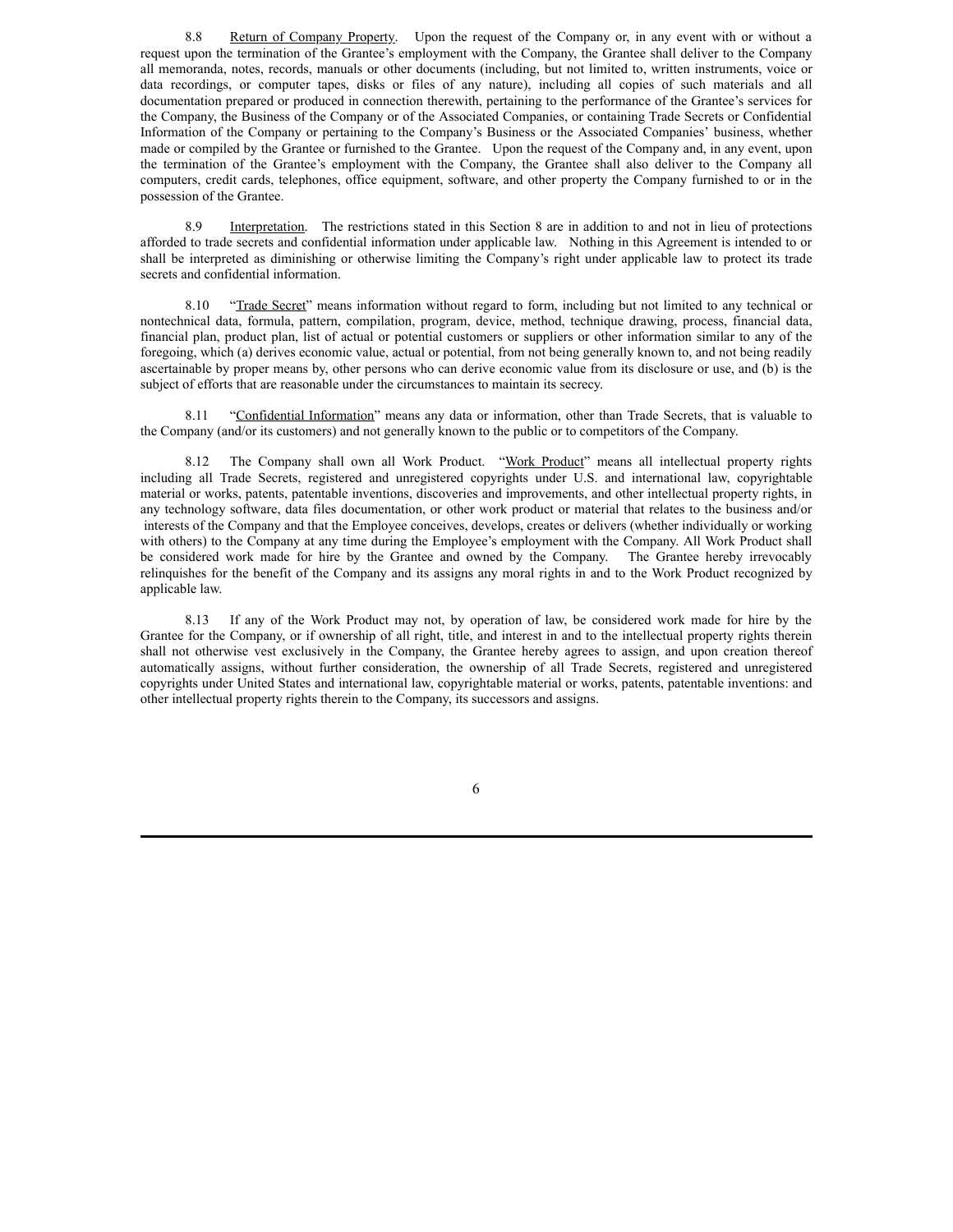8.14 The Company, its successors and assigns, shall have the right to obtain and hold in its or their own name copyright registrations, trademark registrations, patents and any other protection available in the foregoing.

8.15 The Grantee agrees to perform, upon the reasonable request of the Company, during or after employment such further acts as may be necessary or desirable to transfer, perfect, and defend the Company's ownership of the Work Product, including but not limited to: (a) executing, acknowledging, and delivering any requested affidavits and documents of assignment and conveyance; (b) assisting in the preparation, prosecution, procurement, maintenance and enforcement of all copyrights and, if applicable, patents with respect to the Work Product in any countries; (c) providing testimony in connection with any proceeding affecting the right, title, or interest of the Company in any Work Product; and (d) performing any other acts deemed necessary or desirable to carry out the purposes of this Agreement. The Company shall reimburse any reasonable out-of-pocket expenses incurred by the Grantee at the Company's request in connection with the foregoing, including (unless the Grantee is otherwise being compensated at the time) a reasonable and pre-agreed per diem or hourly fee for services rendered following termination of the Grantee's employment.

## 8.16 Miscellaneous.

(i) The Grantee acknowledges that the restrictions, prohibitions and other provisions in this Section 8 are reasonable, fair and equitable in scope, terms and duration, and are necessary to protect the legitimate business interests of the Company. The terms and provisions of this Section 8 are intended to be separate and divisible provisions and if, for any reason, any one or more of them is held to be invalid or unenforceable, neither the validity nor the enforceability of any other provision of this Agreement shall thereby be affected. It is the intention of the parties to this Agreement that the potential restrictions on the Grantee imposed by Section 8 be reasonable in scope and in all other respects. If for any reason any court of competent jurisdiction shall find any provisions of Section 8 unreasonable in scope or otherwise, the Grantee and the Company agree that the restrictions and prohibitions contained herein may be modified by a court of competent jurisdiction and shall be effective to the fullest extent allowed under Applicable Law in such jurisdiction. The Grantee agrees to disclose the existence of this Agreement to any subsequent employer.

(ii) The Grantee hereby agrees that any remedy at law for any breach or threatened breach of the provisions of Section 8 will be inadequate and that the Company will be entitled to injunctive relief in addition to any other remedy the Company might have under this Agreement. The Grantee hereby expressly acknowledges that the harm which might result to the Company's business as a result of any noncompliance by the Grantee with the provisions of this Section 8 would be largely irreparable. The parties agree that if the Company pursues legal action to enforce the terms and conditions of this Section 8 and obtains all or part of the relief sought, the Grantee shall be responsible for the reasonable attorney's fees and costs of the Company in bringing such action.

(iii) Notwithstanding any other provision of this Agreement or the Plan, the rights and obligations of the parties hereto, and any claims or disputes relating to this Section 8 shall be governed by and construed in accordance with the laws of the State of Georgia without giving effect to the principles of conflict of laws thereof. Each party agrees that any action arising out of or relating to this Section 8 shall be brought in the Superior Court of Dekalb County, Georgia or the United States District Court for the Northern District of Georgia, or if the action is brought by the Company and if Grantee resides in Georgia, the Superior Court of the Georgia county in which Grantee resides in Georgia if so required by law, and accepts for itself and in respect of its property, generally and unconditionally, the jurisdiction of those courts, and irrevocably waives any objection, including, without limitation, any objection to the laying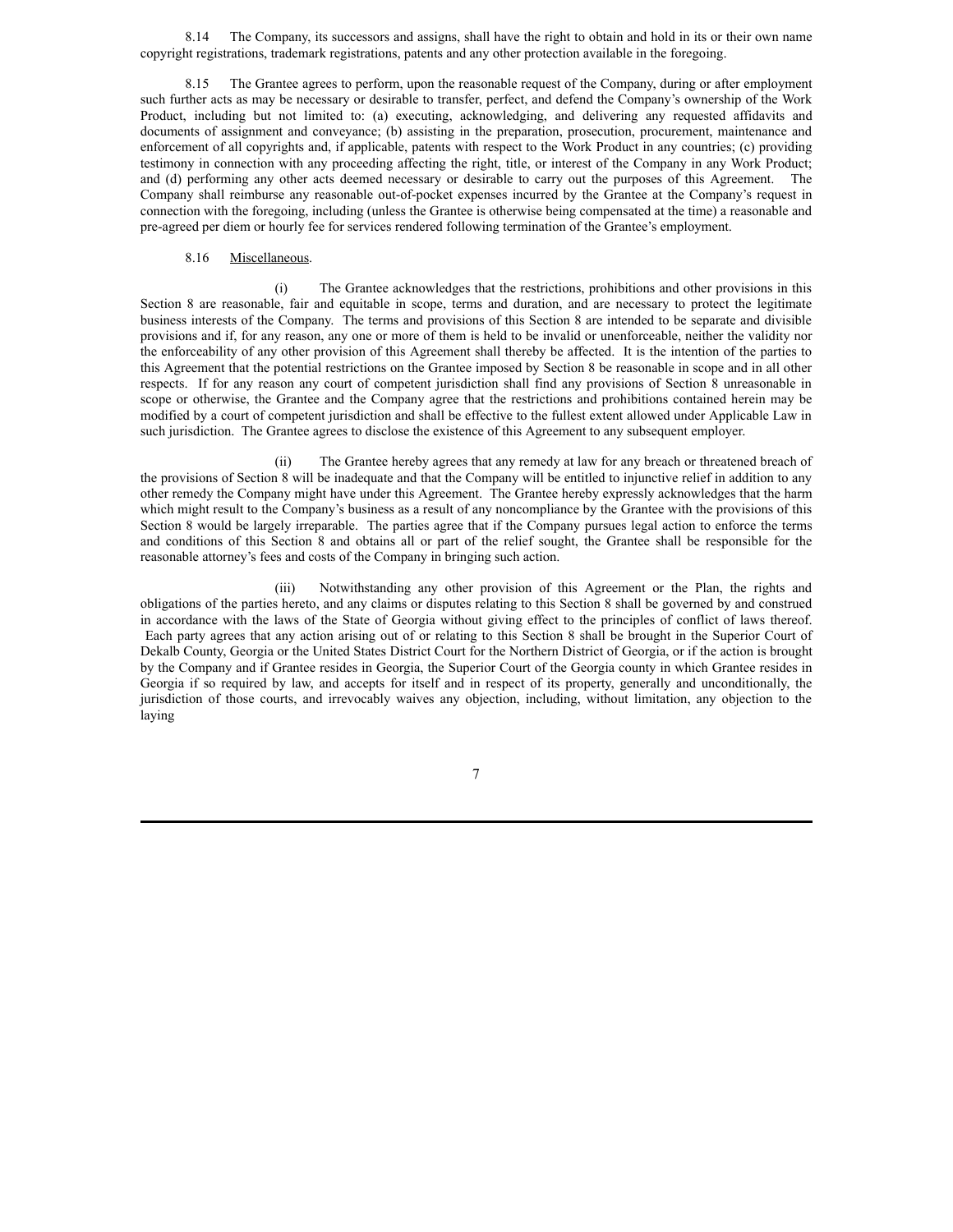of venue or based on the grounds of *forum non conveniens*, which it may now or hereafter have to the bringing of any action in those jurisdictions.

(iv) For purposes of this Section 8, the term "Company" shall be deemed to include Williams Industrial Services Group Inc., its Subsidiaries and affiliates, and all of their respective successors and assigns.

**9. No Employment Contract**. Nothing contained in this Agreement shall confer upon the Grantee any right with respect to continuance of employment by the Company and its Subsidiaries, nor limit or affect in any manner the right of the Company and its Subsidiaries to terminate the employment or adjust the compensation of the Grantee, in each case with or without Cause.

**10. Relation to Other Benefits**. Any economic or other benefit to the Grantee under this Agreement or the Plan shall not be taken into account in determining any benefits to which the Grantee may be entitled under any profitsharing, retirement or other benefit or compensation plan maintained by the Company or a Subsidiary and shall not affect the amount of any life insurance coverage available to any beneficiary under any life insurance plan covering employees of the Company or a Subsidiary.

**11. Taxes and Withholding**. The Grantee is responsible for any federal, state, local or other taxes with respect to the Restricted Share Units and the Dividend Equivalents. The Company does not guarantee any particular tax treatment or results in connection with the grant or vesting of the Restricted Share Units, the delivery of Shares or cash or the payment of Dividend Equivalents. To the extent the Company or any Subsidiary is required to withhold any federal, state, local, foreign or other taxes in connection with the delivery of Shares or cash under this Agreement, then, except as otherwise provided below, the Company or Subsidiary (as applicable) shall retain a number of Shares (or an amount of cash) otherwise deliverable hereunder with a value equal to the required withholding (based on the Fair Market Value of the Shares on the date of delivery); provided that in no event shall the value of the Shares retained exceed the minimum amount of taxes required to be withheld or such other amount that will not result in a negative accounting impact. If the Company or any Subsidiary is required to withhold any federal, state, local or other taxes at any time other than upon delivery of the Shares under this Agreement, then the Company or Subsidiary (as applicable) shall have the right in its sole discretion to (a) require the Grantee to pay or provide for payment of the required tax withholding, or (b) deduct the required tax withholding from any amount of salary, bonus, incentive compensation or other amounts otherwise payable in cash to the Grantee (other than deferred compensation subject to Section 409A of the Code). If the Company or any Subsidiary is required to withhold any federal, state, local or other taxes with respect to Dividend Equivalents, then the Company or Subsidiary (as applicable) shall have the right in its sole discretion to reduce the cash payment related to the Dividend Equivalent by the applicable tax withholding.

**12. Adjustments**. The number and kind of shares of stock deliverable pursuant to the Restricted Share Units are subject to adjustment as provided in Section 16 of the Plan.

**13. Compliance with Law**. The Company shall make reasonable efforts to comply with all applicable federal and state securities laws and listing requirements with respect to the Restricted Share Units; provided that, notwithstanding any other provision of this Agreement, and only to the extent permitted under Section 409A of the Code, the Company shall not be obligated to deliver any Shares pursuant to this Agreement if the delivery thereof would result in a violation of any such law or listing requirement.

**14. Section 409A of the Code**. It is intended that the Restricted Share Units and any Dividend Equivalents provided pursuant to this Agreement shall be exempt from, or comply with, the requirements of Section 409A of the Code, and this Agreement shall be interpreted, administered and governed in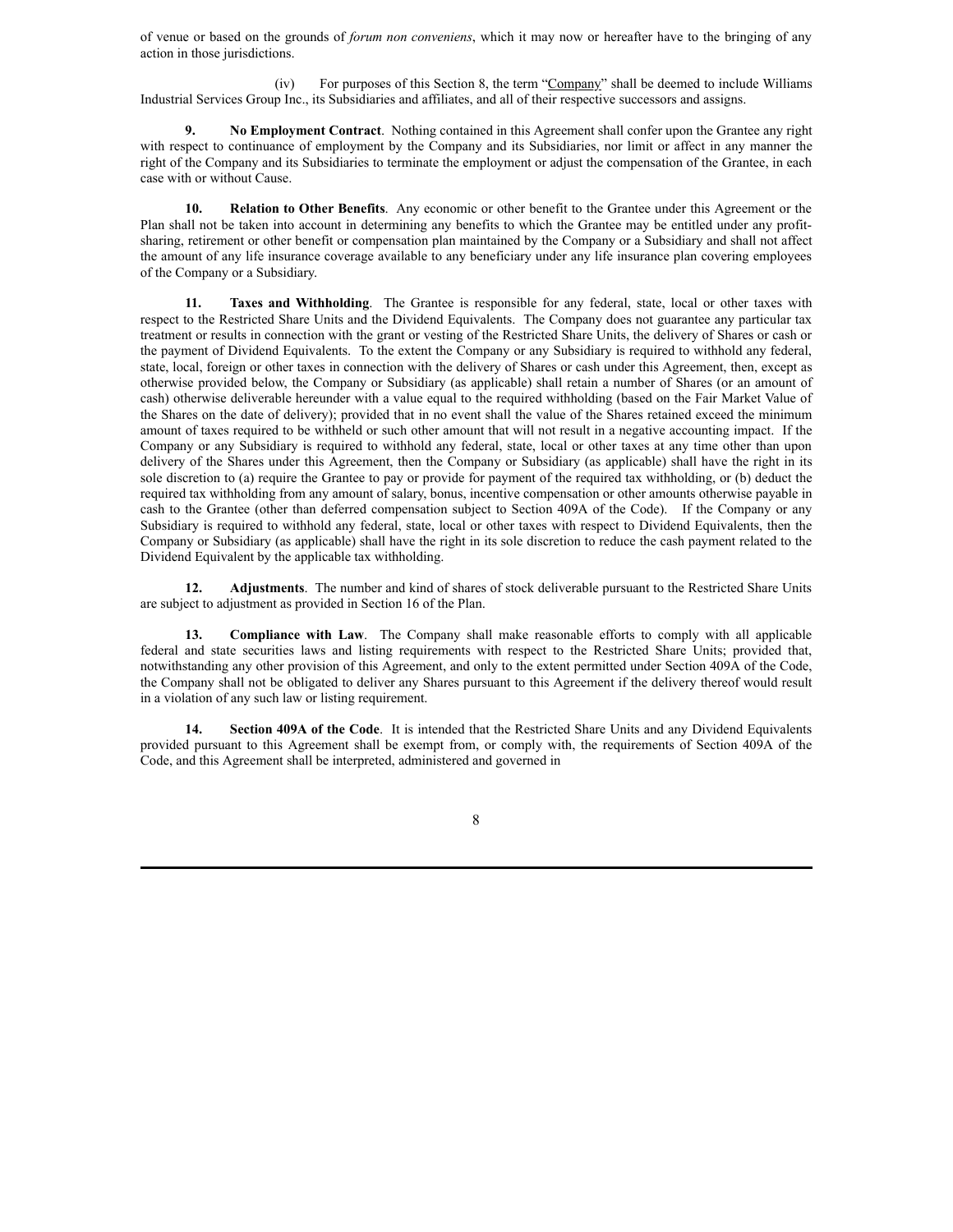accordance with such intent. To the extent necessary to give effect to such intent, the Grantee's termination of employment shall mean, for purposes of this Agreement, the Grantee's "separation from service" within the meaning of Section 409A of the Code. In particular, it is intended that the Restricted Share Units and any Dividend Equivalents shall be exempt from Section 409A of the Code, to the maximum extent possible, pursuant to the "short-term deferral" exception thereto. However, to the extent that the Restricted Share Units or any Dividend Equivalents constitute a deferral of compensation subject to the requirements of Section 409A of the Code (for example, because the Grantee's governing employment agreement defines "Good Reason" in a manner such that the Grantee's termination of employment for Good Reason would not be treated as an involuntary separation from service for purposes of Section 409A of the Code), then the following rules shall apply, notwithstanding any other provision of this Agreement to the contrary:

(a) The Company will deliver the Shares underlying any Restricted Share Units that become vested in accordance with Section 2(b) or 2(c) of this Agreement and pay any Dividend Equivalents with respect to those vested Restricted Share Units within thirty (30) days after the first to occur of (i) the applicable Vesting Date; (ii) the occurrence of a Change in Control that is also a "change in the ownership," a "change in the effective control," or a "change in the ownership of a substantial portion of the assets" of the Company within the meaning of Section 409A of the Code; or (iii) the Grantee's "separation from service" within the meaning of Section 409A of the Code; and

(b) If the Restricted Share Units (and any related Dividend Equivalents) become payable as a result of the Grantee's separation from service (other than as a result of the Grantee's death) and the Grantee is a "specified employee" at that time within the meaning of Section 409A of the Code (as determined pursuant to the Company's policy for identifying specified employees), the Company will deliver the Shares underlying the vested Restricted Share Units and pay any related Dividend Equivalents to the Grantee on the first business day that is at least six months after the date of the Grantee's separation from service (or upon the Grantee's death if the Grantee dies before the end of that six-month period).

**15. Amendments**. Subject to the terms of the Plan, the Committee may modify this Agreement upon written notice to the Grantee. Any amendment to the Plan shall be deemed to be an amendment to this Agreement to the extent that the amendment is applicable hereto. Notwithstanding the foregoing, no amendment of the Plan or this Agreement shall adversely affect in a material way the rights of the Grantee under this Agreement without the Grantee's consent unless the Committee determines, in good faith, that such amendment is required for the Agreement to either be exempt from the application of, or comply with, the requirements of Section 409A of the Code, or as otherwise may be provided in the Plan.

**16. Severability**. In the event that one or more of the provisions of this Agreement shall be invalidated for any reason by a court of competent jurisdiction, any provision so invalidated shall be deemed to be separable from the other provisions hereof, and the remaining provisions hereof shall continue to be valid and fully enforceable.

**17. Relation to Plan**. This Agreement is subject to the terms and conditions of the Plan. Except with respect to the provisions of the Restrictive Covenants Agreement and of any separately executed covenant not to compete with the Company expressly referenced herein, this Agreement and the Plan contain the entire agreement and understanding of the parties with respect to the subject matter contained in this Agreement, and supersede all prior written or oral communications, representations and negotiations in respect thereto. Except as otherwise provided in Section 8 hereof, in the event of any inconsistency between the provisions of this Agreement and the Plan, the Plan shall govern.

The Committee acting pursuant to the Plan, as constituted from time to time, shall, except as expressly provided otherwise herein, have the right to determine any questions that arise in connection with the grant of Restricted Share Units.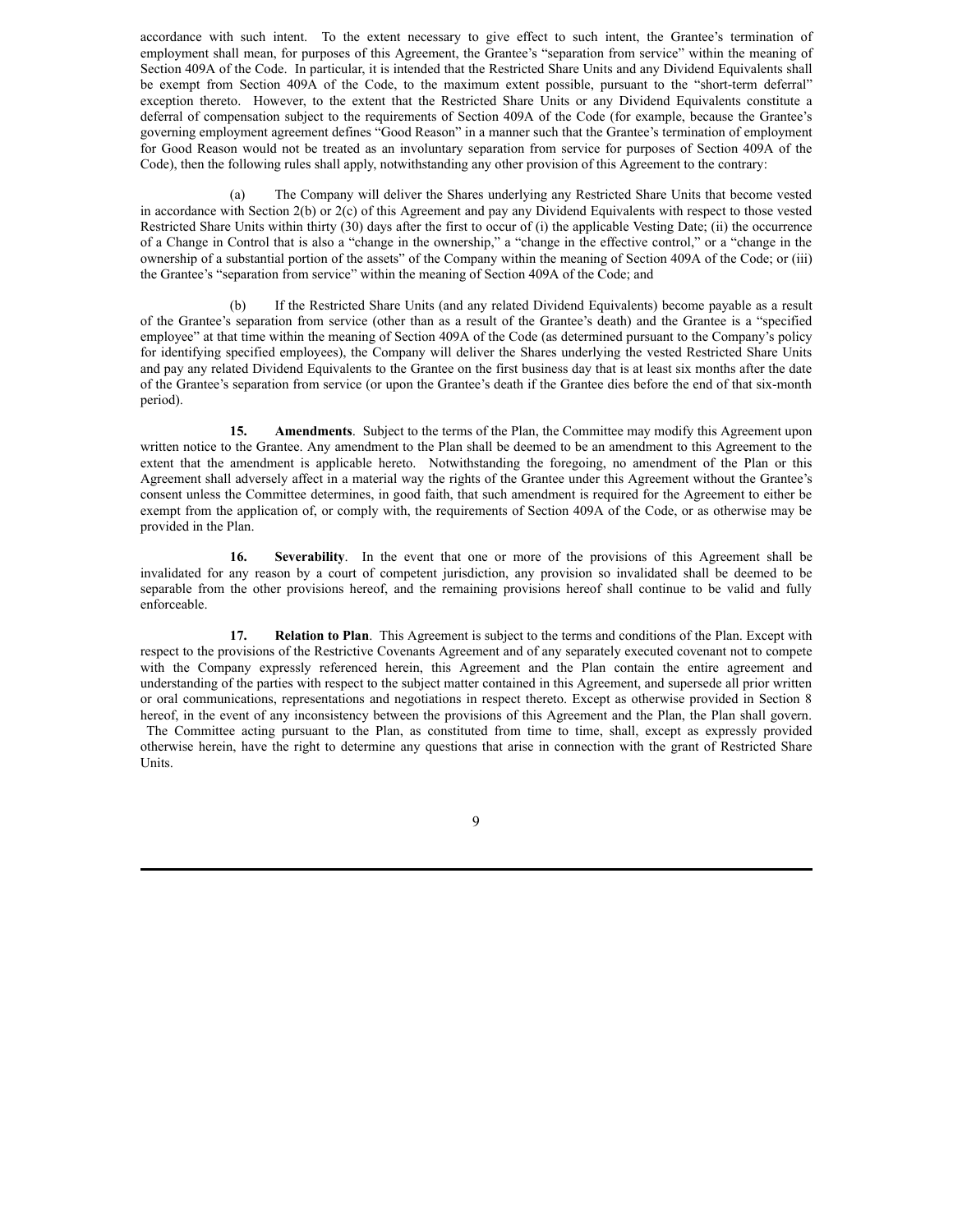**18. Successors and Assigns**. Without limiting Section 5, the provisions of this Agreement shall inure to the benefit of, and be binding upon, the successors, administrators, heirs, legal representatives and assigns of the Grantee, and the successors and assigns of the Company.

**19. Governing Law**. Except as otherwise provided in Section 8 hereof, the interpretation, performance, and enforcement of this Agreement shall be governed by the laws of the State of Delaware, without giving effect to the principles of conflict of laws thereof.

**20. Use of Grantee's Information**. Information about the Grantee and the Grantee's participation in the Plan may be collected, recorded and held, used and disclosed for any purpose related to the administration of the Plan. The Grantee understands that such processing of this information may need to be carried out by the Company and its Subsidiaries and by third-party administrators whether such persons are located within the Grantee's country or elsewhere, including the United States of America. The Grantee consents to the processing of information relating to the Grantee and the Grantee's participation in the Plan in any one or more of the ways referred to above.

**21. Electronic Delivery**. The Grantee hereby consents and agrees to electronic delivery of any documents that the Company may elect to deliver (including, but not limited to, prospectuses, prospectus supplements, grant or award notifications and agreements, account statements, annual and quarterly reports, and all other forms of communications) in connection with this and any other award made or offered under the Plan. The Grantee understands that, unless earlier revoked by the Grantee by giving written notice to the Director of Financial Reporting of the Company, this consent shall be effective for the duration of the Agreement. The Grantee also understands that he or she shall have the right at any time to request that the Company deliver written copies of any and all materials referred to above at no charge. The Grantee hereby consents to any and all procedures the Company has established or may establish for an electronic signature system for delivery and acceptance of any such documents that the Company may elect to deliver, and agrees that his or her electronic signature is the same as, and shall have the same force and effect as, his or her manual signature. The Grantee consents and agrees that any such procedures and delivery may be effected by a third party engaged by the Company to provide administrative services related to the Plan.

**22. No Fractional Shares**. Fractional Shares or units will be subject to rounding conventions adopted by the Company from time to time; provided that in no event will the total shares issued exceed the total units granted under this award.

IN WITNESS WHEREOF, the parties have executed this Agreement as of the Date of Grant.

## WILLIAMS INDUSTRIAL SERVICES GROUP INC.

#### By:

Name: Tracy D. Pagliara Title: President and Chief Executive Officer

By executing this Agreement, you acknowledge that a copy of the Plan, Plan Summary and Prospectus, and the Company's most recent Annual Report and Proxy Statement (the "Prospectus Information") either have been received by you or are available for viewing on the Company's intranet site, and you consent to receiving this Prospectus Information electronically, or, in the alternative, agree to contact Korey Daniel, CPA, Director of Financial Reporting, at 770.879.4405, to request a paper copy of the Prospectus Information at no charge.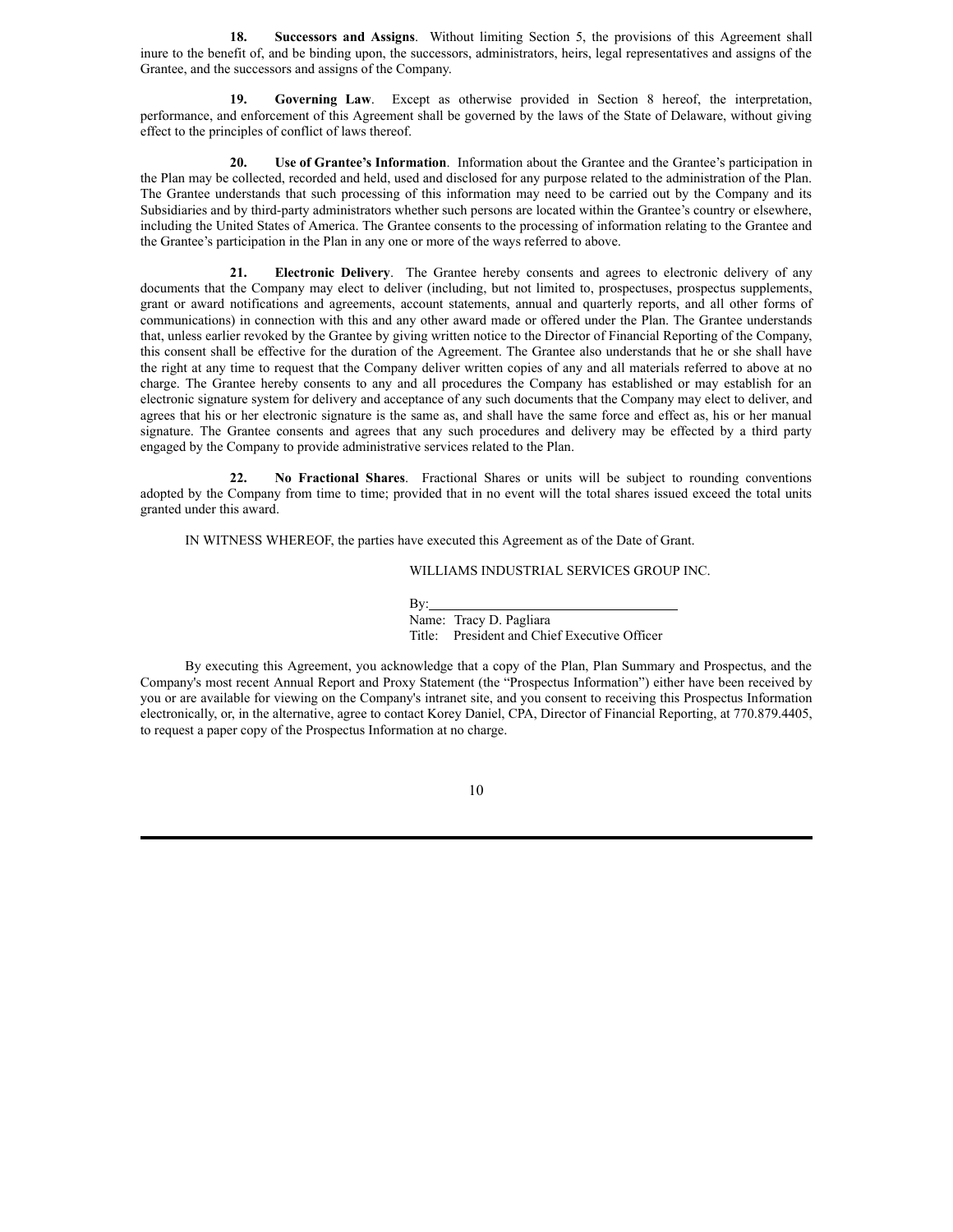GRANTEE

 $\boxed{\bullet}$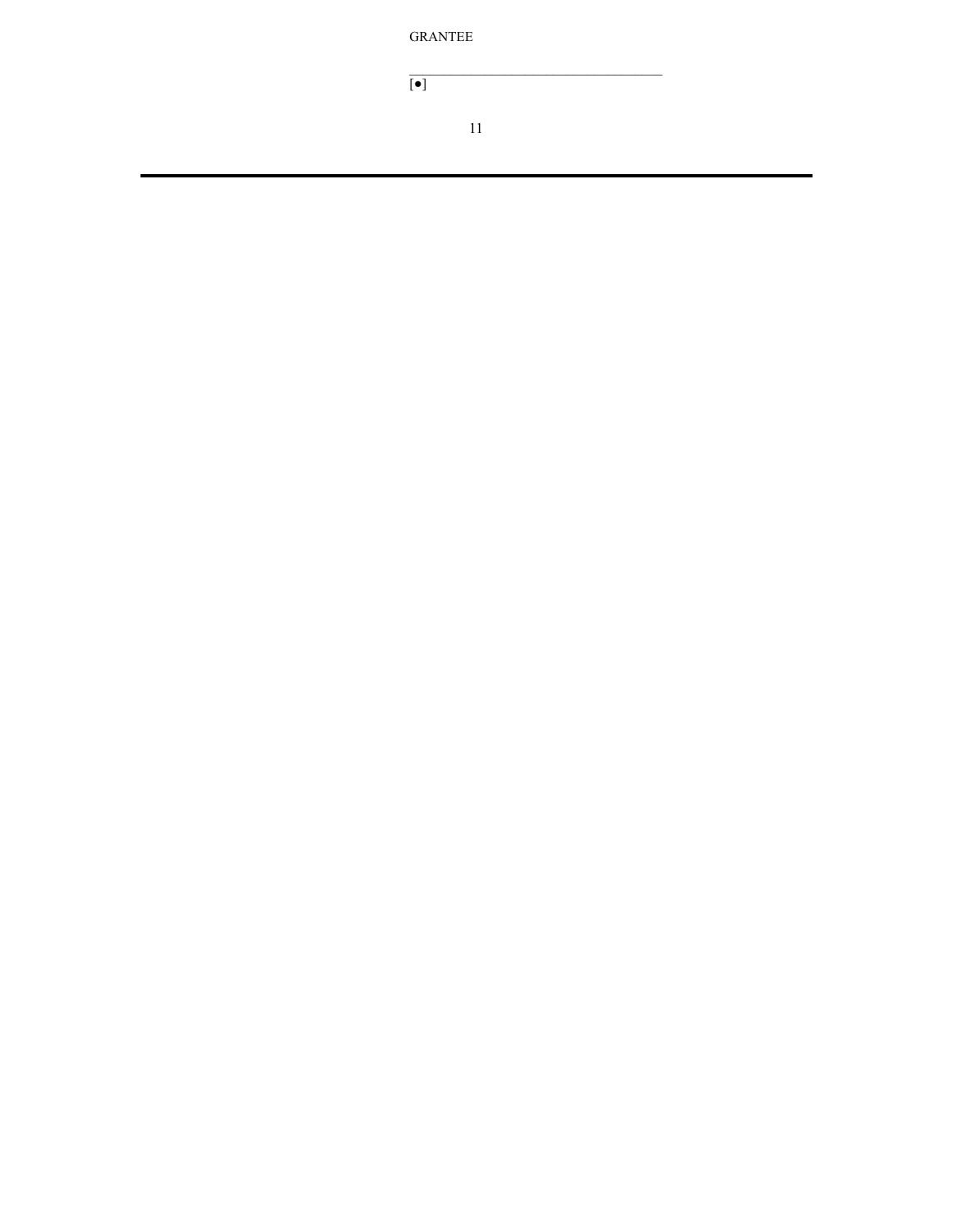### **CERTIFICATION PURSUANT TO SECTION 302 OF THE SARBANES-OXLEY ACT OF 2002**

I, Tracy D. Pagliara, certify that:

- 1. I have reviewed this quarterly report on Form 10-Q of Williams Industrial Services Group Inc.;
- 2. Based on my knowledge, this report does not contain any untrue statement of a material fact or omit to state a material fact necessary to make the statements made, in light of the circumstances under which such statements were made, not misleading with respect to the period covered by this report;
- 3. Based on my knowledge, the financial statements, and other financial information included in this report, fairly present in all material respects the financial condition, results of operations and cash flows of the registrant as of, and for, the periods presented in this report;
- 4. The registrant's other certifying officer(s) and I are responsible for establishing and maintaining disclosure controls and procedures (as defined in Exchange Act Rules 13a-15(e) and 15d-15(e)) and internal control over financial reporting (as defined in Exchange Act Rules 13a-15(f) and 15d-15(f)) for the registrant and have:
	- (a) Designed such disclosure controls and procedures, or caused such disclosure controls and procedures to be designed under our supervision, to ensure that material information relating to the registrant, including its consolidated subsidiaries, is made known to us by others within those entities, particularly during the period in which this report is being prepared;
	- (b) Designed such internal control over financial reporting, or caused such internal control over financial reporting to be designed under our supervision, to provide reasonable assurance regarding the reliability of financial reporting and the preparation of financial statements for external purposes in accordance with generally accepted accounting principles;
	- (c) Evaluated the effectiveness of the registrant's disclosure controls and procedures and presented in this report our conclusions about the effectiveness of the disclosure controls and procedures, as of the end of the period covered by this report based on such evaluation; and
	- (d) Disclosed in this report any change in the registrant's internal control over financial reporting that occurred during the registrant's most recent fiscal quarter (the registrant's fourth fiscal quarter in the case of an annual report) that has materially affected, or is reasonably likely to materially affect, the registrant's internal control over financial reporting; and
- 5. The registrant's other certifying officer(s) and I have disclosed, based on our most recent evaluation of internal control over financial reporting, to the registrant's auditors and the audit committee of the registrant's board of directors (or persons performing the equivalent functions):
	- (a) All significant deficiencies and material weaknesses in the design or operation of internal control over financial reporting which are reasonably likely to adversely affect the registrant's ability to record, process, summarize and report financial information; and
	- (b) Any fraud, whether or not material, that involves management or other employees who have a significant role in the registrant's internal control over financial reporting.

Date: May 12, 2022 By: /s/ Tracy D. Pagliara

**Tracy D. Pagliara President and Chief Executive Officer**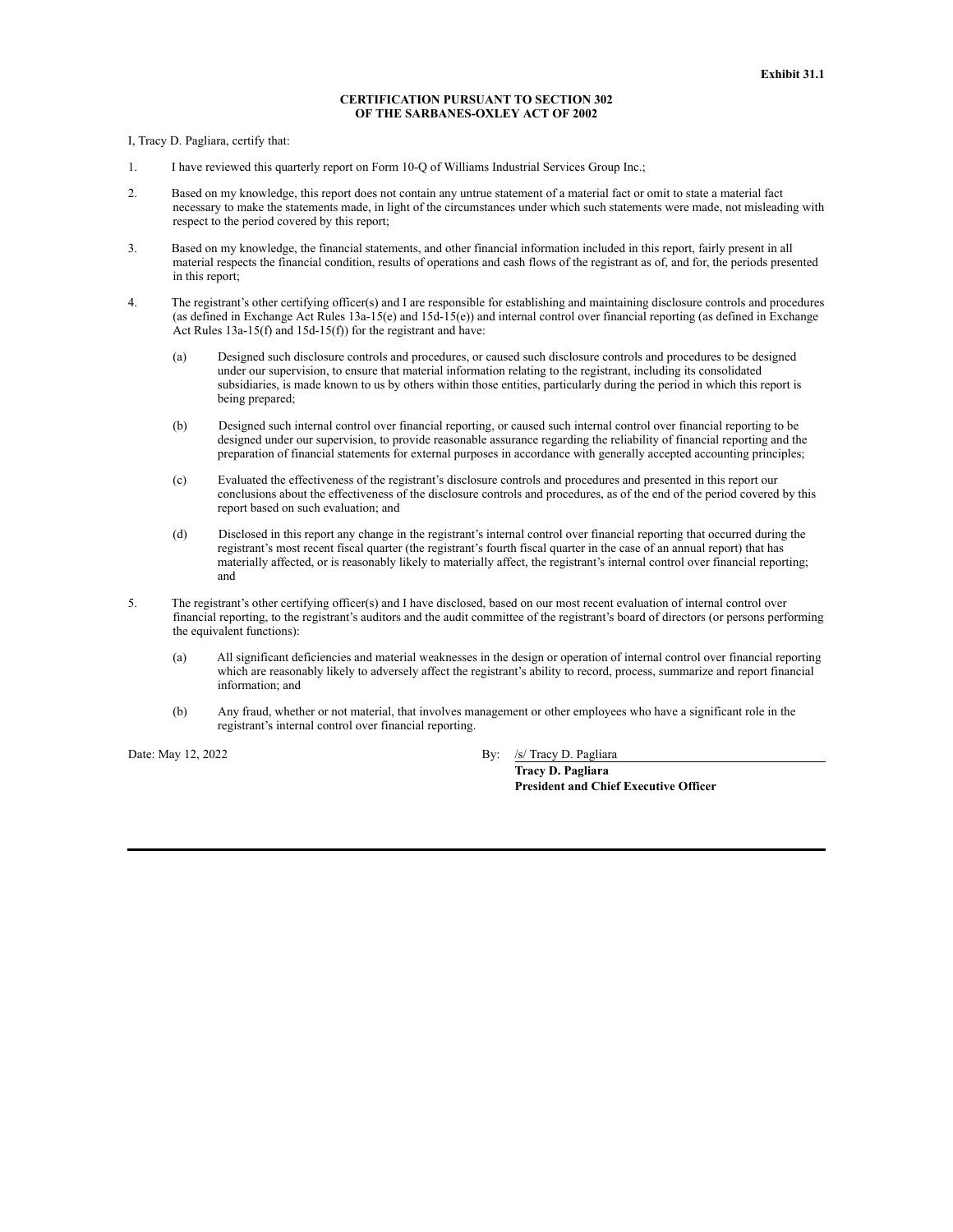## **CERTIFICATION PURSUANT TO SECTION 302 OF THE SARBANES-OXLEY ACT OF 2002**

I, Damien A. Vassall, certify that:

- 1. I have reviewed this quarterly report on Form 10-Q of Williams Industrial Services Group Inc.;
- 2. Based on my knowledge, this report does not contain any untrue statement of a material fact or omit to state a material fact necessary to make the statements made, in light of the circumstances under which such statements were made, not misleading with respect to the period covered by this report;
- 3. Based on my knowledge, the financial statements, and other financial information included in this report, fairly present in all material respects the financial condition, results of operations and cash flows of the registrant as of, and for, the periods presented in this report;
- 4. The registrant's other certifying officer(s) and I are responsible for establishing and maintaining disclosure controls and procedures (as defined in Exchange Act Rules 13a-15(e) and 15d-15(e)) and internal control over financial reporting (as defined in Exchange Act Rules 13a-15(f) and 15d-15(f)) for the registrant and have:
	- (a) Designed such disclosure controls and procedures, or caused such disclosure controls and procedures to be designed under our supervision, to ensure that material information relating to the registrant, including its consolidated subsidiaries, is made known to us by others within those entities, particularly during the period in which this report is being prepared;
	- (b) Designed such internal control over financial reporting, or caused such internal control over financial reporting to be designed under our supervision, to provide reasonable assurance regarding the reliability of financial reporting and the preparation of financial statements for external purposes in accordance with generally accepted accounting principles;
	- (c) Evaluated the effectiveness of the registrant's disclosure controls and procedures and presented in this report our conclusions about the effectiveness of the disclosure controls and procedures, as of the end of the period covered by this report based on such evaluation; and
	- (d) Disclosed in this report any change in the registrant's internal control over financial reporting that occurred during the registrant's most recent fiscal quarter (the registrant's fourth fiscal quarter in the case of an annual report) that has materially affected, or is reasonably likely to materially affect, the registrant's internal control over financial reporting; and
- 5. The registrant's other certifying officer(s) and I have disclosed, based on our most recent evaluation of internal control over financial reporting, to the registrant's auditors and the audit committee of the registrant's board of directors (or persons performing the equivalent functions):
	- (a) All significant deficiencies and material weaknesses in the design or operation of internal control over financial reporting which are reasonably likely to adversely affect the registrant's ability to record, process, summarize and report financial information; and
	- (b) Any fraud, whether or not material, that involves management or other employees who have a significant role in the registrant's internal control over financial reporting.

Date: May 12, 2022 By: /s/ Damien A. Vassall

**Damien A. Vassall Vice President and Chief Financial Officer**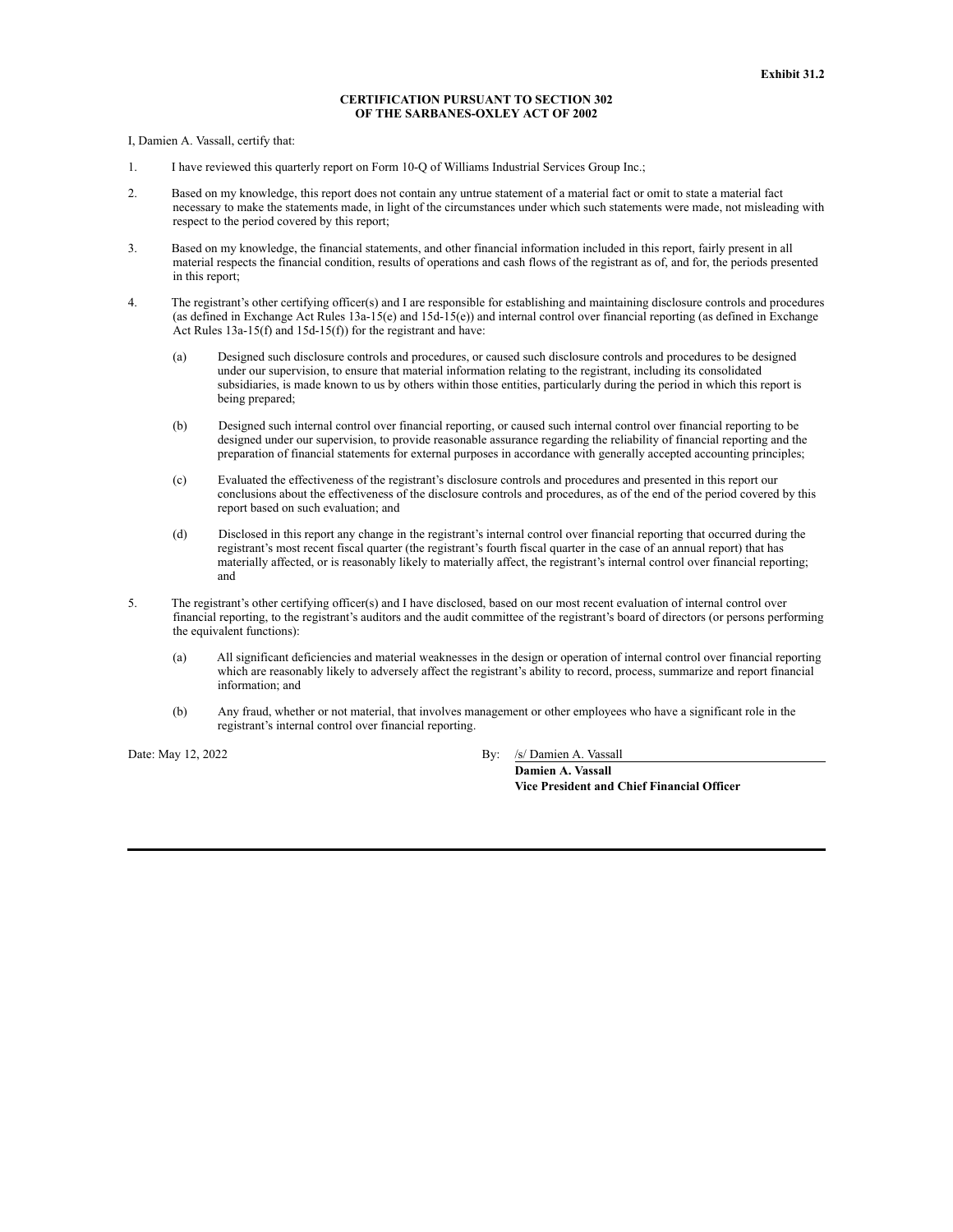#### **CERTIFICATION PURSUANT TO 18 U.S.C. SECTION 1350, AS ADOPTED PURSUANT TO SECTION 906 OF THE SARBANES-OXLEY ACT OF 2002**

Pursuant to 18 U.S.C. Section 1350, as adopted pursuant to Section 906 of the Sarbanes-Oxley Act of 2002, I, Tracy D. Pagliara, the President and Chief Executive Officer of Williams Industrial Services Group Inc. (the "**Company**"), hereby certify, that, to my knowledge:

- 1. The Quarterly Report on Form 10-Q for the period ended March 31, 2022 (the "**Report**") of the Company fully complies with the requirements of Section 13(a) or 15(d) of the Securities Exchange Act of 1934; and
- 2. The information contained in the Report fairly presents, in all material respects, the financial condition and results of operations of the Company.

Date: May 12, 2022 By: /s/ Tracy D. Pagliara **Tracy D. Pagliara President and Chief Executive Officer**

A signed original of this written statement has been provided to the Company and will be retained by the Company and furnished to the Securities and Exchange Commission or its staff upon request.